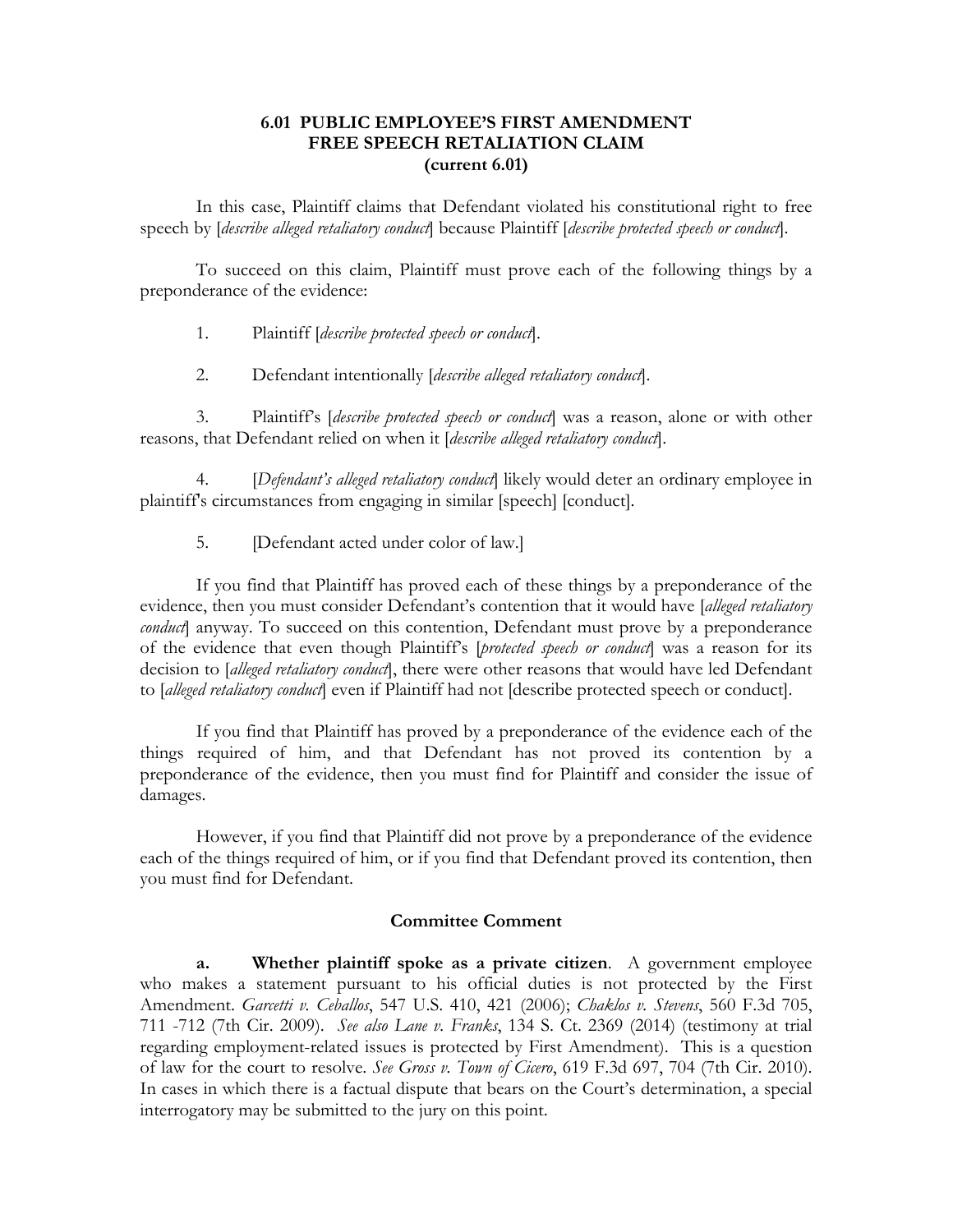**b. Whether plaintiff spoke on matter of public concern**. A plaintiff who satisfies the *Garcetti* standard must also satisfy the *Connick-Pickering* balancing test to determine whether he engaged in protected conduct. *See Spiegla v. Hull*, 481 F.3d 961, 965-66 (7th Cir. 2007). This involves balancing the employee's interest in commenting on the matter against employer's interest "in promoting effective and efficient public service." *Id*. This is a question of law determined by the court. *Carreon v. Illinois Dept. of Human Servs.*, 395 F.3d 786, 791 (7th Cir. 2005). In a case in which a disputed factual issue bears on the Court's determination of whether the plaintiff spoke on a matter of public concern, a special interrogatory may be submitted to the jury on this point.

**c. Causation**: In the wake of *Gross v. FBL Fin. Servs., Inc.*, 557 U.S. 167 (2009), where the Court determined that a mixed motive instruction was never appropriate in a case under the Age Discrimination in Employment Act (ADEA), the Seventh Circuit issued contradictory opinions in the First Amendment context. *Compare Fairley v. Andrews*, 578 F.3d 518, 525–26 (7th Cir. 2009) (applying "but for" standard), *with Greene v. Doruff*, 660 F.3d 975, 978 (7th Cir. 2011) (applying "motivating factor" standard). In *Kidwell v. Eisenhauer*, 679 F.3d 957 (7th Cir. 2012), discussing *Fairley* and *Greene*, the court indicated that "[i]n the end"—that is, at trial—"the plaintiff must demonstrate that, but for his protected speech, the employer would not have taken the adverse action." The court said that the "motivating factor" formulation applies at summary judgment when the plaintiff is attempting to establish a prima facie case of discrimination. *Id.* at 965. However, in *Smith v. Wilson*, 705 F.3d 674, 681 (7th Cir. 2013), the court concluded that *Greene* "held that *Gross* was 'inapplicable' to suits 'to enforce First Amendment rights.'... [because] 'the Supreme Court has never abandoned the *Mt. Healthy* [mixed motive] rule' for First Amendment cases." The Committee has follows this guidance in *Smith* but notes that the matter may still be subject to dispute. In drafting the instruction, to simplify, the Committee chose not to use the words "substantial or motivating," instead asking the jury to consider whether the Plaintiff's protected conduct "was a reason, alone or with other reasons" for the defendant's conduct.

**d. Ordinary employee standard**: The Seventh Circuit has said that the plaintiff must show that defendant's conduct would deter an ordinary person from exercising his First Amendment rights. *See Santana v. Cook Cty. Bd. of Review*, 679 F.3d 614, 622-23 (7th Cir. 2012). Other cases use the term "person of ordinary firmness," but the Committee opted for the simpler "ordinary employee" standard because the "ordinary firmness" formulation is opaque. *See, e.g., Surita v. Hyde*, 665 F.3d 860, 878 (7th Cir. 2011); Bridges v. Gilbert, 557 F.3d 541, 552 (7th Cir. 2009); *Hutchins v. Clarke*, 661 F.3d 947, 958 (7th Cir. 2011) (Williams, J., concurring). "Adverse employment action" as that term is used in the employment discrimination context is not required, and the retaliatory conduct "need not be great in order to be actionable." *Mosley v. Bd. of Educ. of City of Chicago*, 434 F.3d 527, 534 (7th Cir. 2006); *Bart v. Telford*, 677 F.2d 622, 625 (7th Cir. 1982). The Committee also concluded, though not without debate, that the standard appropriately takes into account the circumstances of the particular plaintiff's employment, and thus expressed the standard as that of an "ordinary employee in plaintiff's circumstances." The Committee notes that no Seventh Circuit case expressly adopts a context-specific formulation, but several cases take into account the particular circumstances of the plaintiff's employment in assessing what would deter an ordinary employee from exercising his First Amendment rights. *See, e.g., Swetlik v. Crawford*, 738 F.3d 818, 825 n.2 (7th Cir. 2013) (the "materially adverse" standard in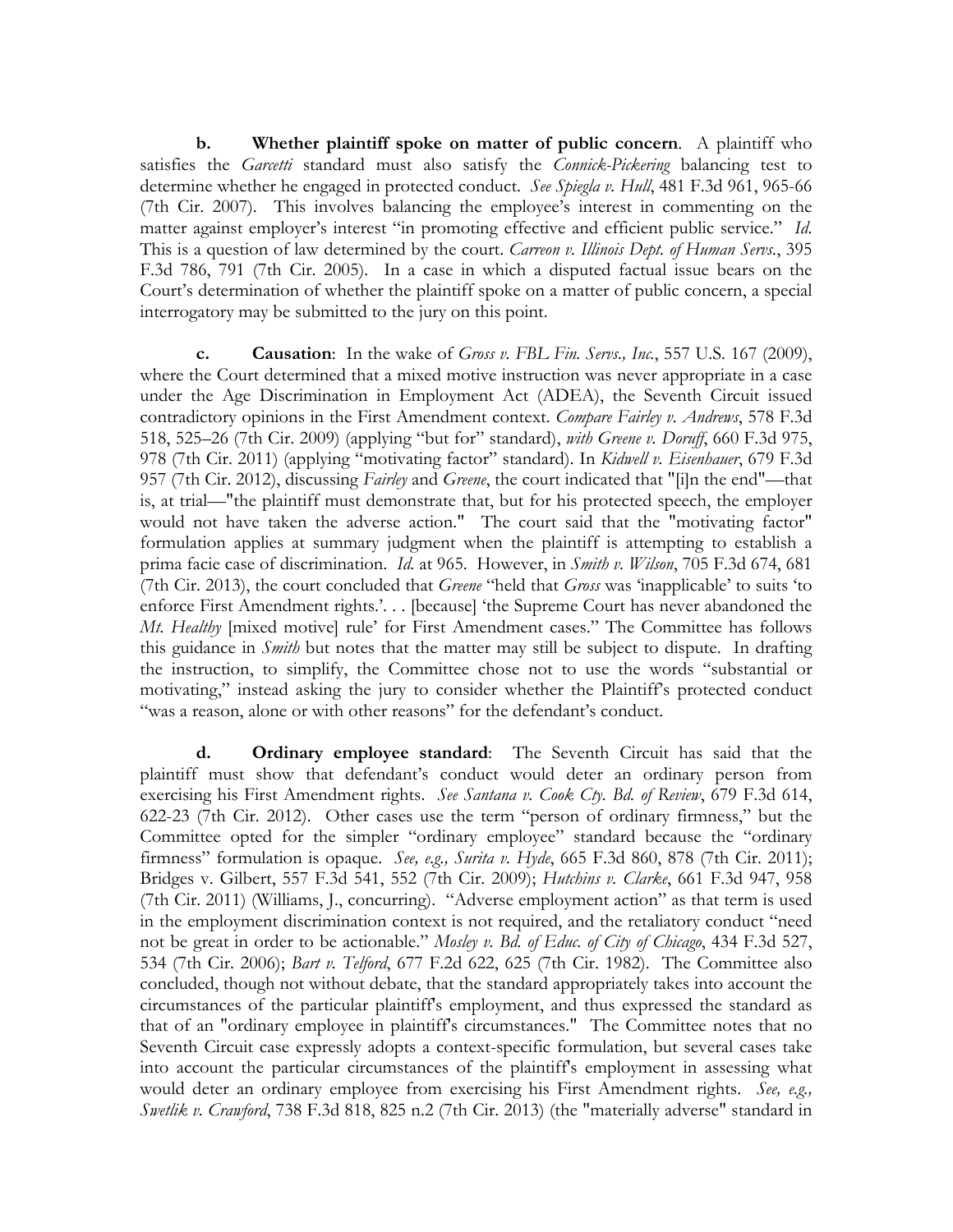First Amendment retaliation cases is "often fact specific"); *Power v. Summers*, 226 F.3d 815, 820 (7th Cir. 2000) (taking into account. in assessing the materiality of the denial of a raise, the plaintiff's salary and the fact that she was part of a tenure system).

The Committee also notes that there may be room for dispute over whether whether the "deter an ordinary person" requirement is an element in a case involving employment termination, on the theory that retaliatory termination would deter any person from engaging in protected activity. However, *Massey v. Johnson*, 457 F.3d 711, 716 (7th Cir. 2006), uses the "deterrence" requirement in a termination case, though the court noted the point was undisputed in that case.

**e. Color of law**: The fifth element should be eliminated if "color of law" is not in dispute. If the element is contested, Instruction No. 7.03 should be given.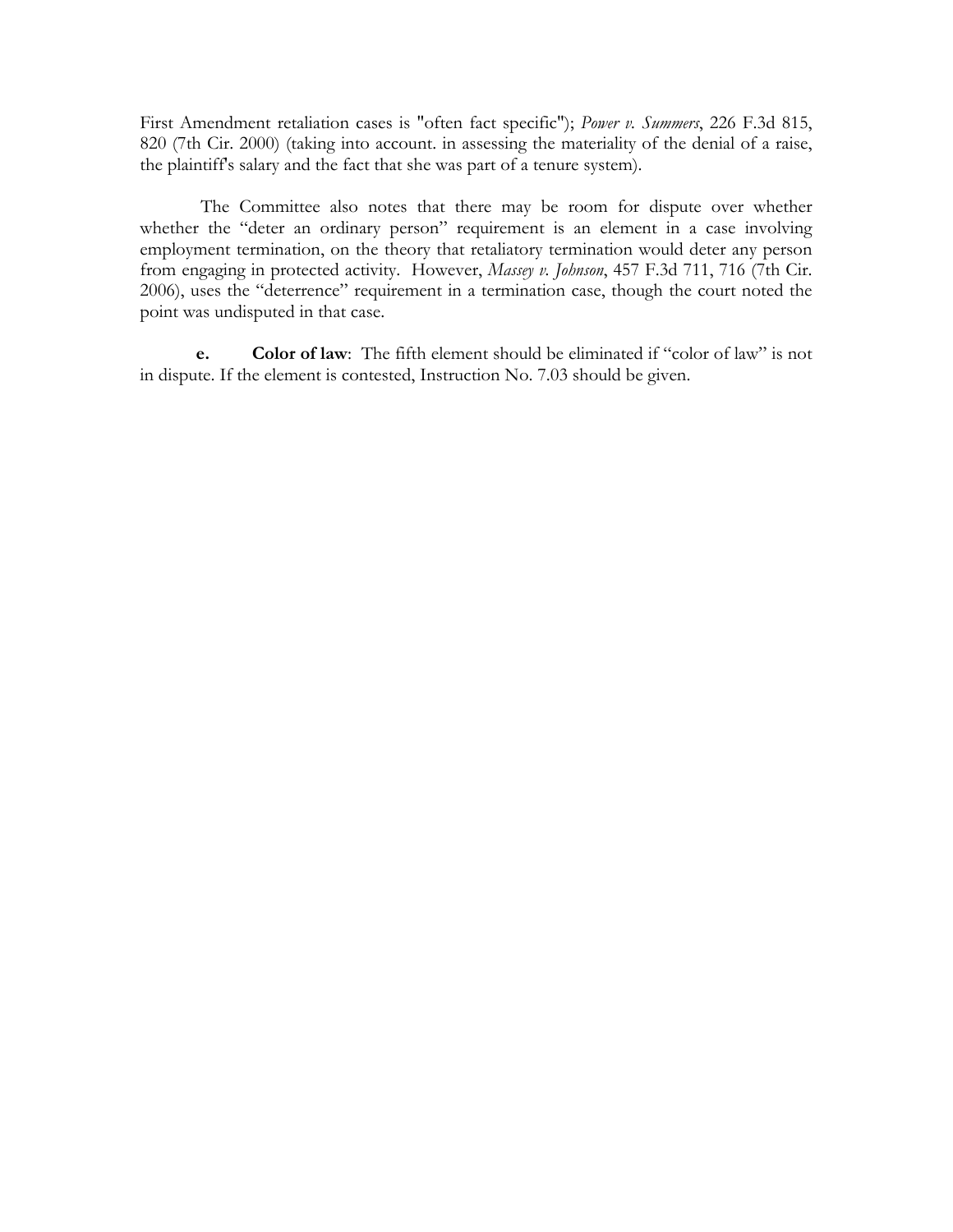### **6.02 PUBLIC EMPLOYEE'S FIRST AMENDMENT POLITICAL AFFILIATION CLAIM (no current instruction)**

In this case, Plaintiff claims that Defendant violated his constitutional right to free association by [*describe alleged retaliatory conduct*] because of his [*describe political affiliation*].

To succeed on this claim, Plaintiff must prove each of the following things by a preponderance of the evidence:

- 1. Plaintiff [*describe political affiliation*].
- 2. Defendant intentionally [*describe alleged retaliatory conduct*].

3. Plaintiff's political affiliation was a reason, alone or with other reasons, that Defendant relied on when it [*describe alleged retaliatory conduct*].

4. [*Defendant's alleged retaliatory conduct*] likely would deter an ordinary employee in plaintiff's circumstances from [*describe political affiliation*].

5. **IDefendant acted under color of law.**]

If you find that Plaintiff has proved each of these things by a preponderance of the evidence, then you must consider Defendant's contention that it would have [*alleged retaliatory conduct*] anyway. To succeed on this contention, Defendant must prove by a preponderance of the evidence that even though Plaintiff's [*political affiliation or conduct*] was a reason for its decision to [*alleged retaliatory conduct*], there were other reasons that would have led Defendant to [*alleged retaliatory conduct*] even if Plaintiff had not [*describe political affiliation*].

If you find that Plaintiff has proved by a preponderance of the evidence each of the things required of him, and that Defendant has not proved its contention by a preponderance of the evidence, then you must find for Plaintiff and consider the issue of damages.

However, if you find that Plaintiff did not prove by a preponderance of the evidence each of the things required of him, or if you find that Defendant proved its contention, then you must find for Defendant.

#### **Committee Comment**

**a. Authority**: "It is well established that hiring, firing, or transferring government employees based on political motivation violates the First Amendment, with certain exceptions for policymaking positions and for employees having a confidential relationship with a superior." *Hall v. Babb*, 389 F.3d 758, 762 (7th Cir. 2004) (citations omitted). *Gregorich v. Lund*, 54 F.3d 410, 414 (7th Cir. 1995), holds that such claims are analyzed "under the approach announced by the Supreme Court in *Pickering v. Bd. of Educ*., 391 U.S. 563 (1968) and reiterated in *Connick v. Myers*, 461 U.S. 138 (1983). . . . To be protected, a public employee's expressive activity must 'be on a matter of public concern'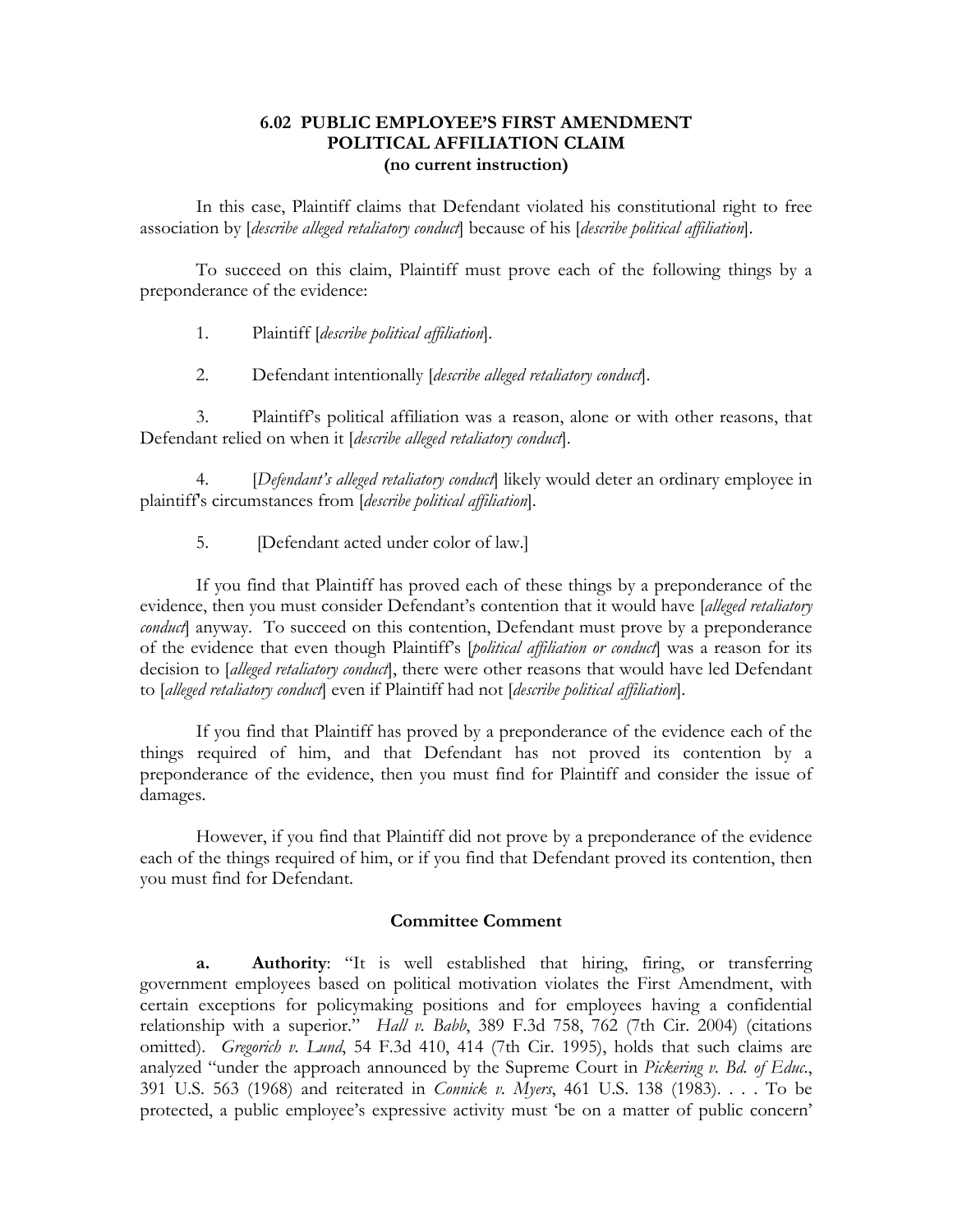and his interest in the expression must outweigh the State's interest in promoting the efficiency of its public services."

- **b. Causation:** *See* Instruction 6.01, comment c.
- **c. Ordinary employee standard:** *See* Instruction 6.01, comment d.

**d. Policy-maker/confidential employee exception:** A government employee may be fired for political reasons only when "the hiring authority can demonstrate that party affiliation is an appropriate requirement for the effective performance of the public office involved." *Branti v. Finkel*, 445 U.S. 507, 518 (1980). *See also Kiddy-Brown v. Blagojevich*, 408 F.3d 346, 355 (7th Cir. 2005); Allen v. Martin, 460 F.3d 939, 944 (7th Cir. 2006); *Riley v. Blagojevich*, 425 F.3d 357, 359 (7th Cir. 2005). "[D]efendants bear the burden of establishing [that] political affiliation is an appropriate qualification for the job." *Milazzo v. O'Connell*, 108 F.3d 129, 132 (7th Cir. 1997); *see also Matlock v. Barnes*, 932 F.2d 658, 663 (7th Cir. 1991). There may be some cases in which the determination of whether an employee was a policy-maker or confidential employee depends on disputed facts. *See, e.g., Soderbeck v. Burnett Cnty.*, 752 F.2d 285, 288-89 (7th Cir. 1985); *Nekolny v. Painter*, 653 F.2d 1164, 1169-70 (7th Cir. 1981). If so, it may be necessary to submit to the jury the question of whether the employee had responsibilities that involved policymaking or the exercise of political judgment. In these situations, an appropriate instruction should be prepared.

**e. Color of law:** This element should be eliminated if "color of law" is not in dispute. If the element is contested, Instruction No. 7.03 should be given.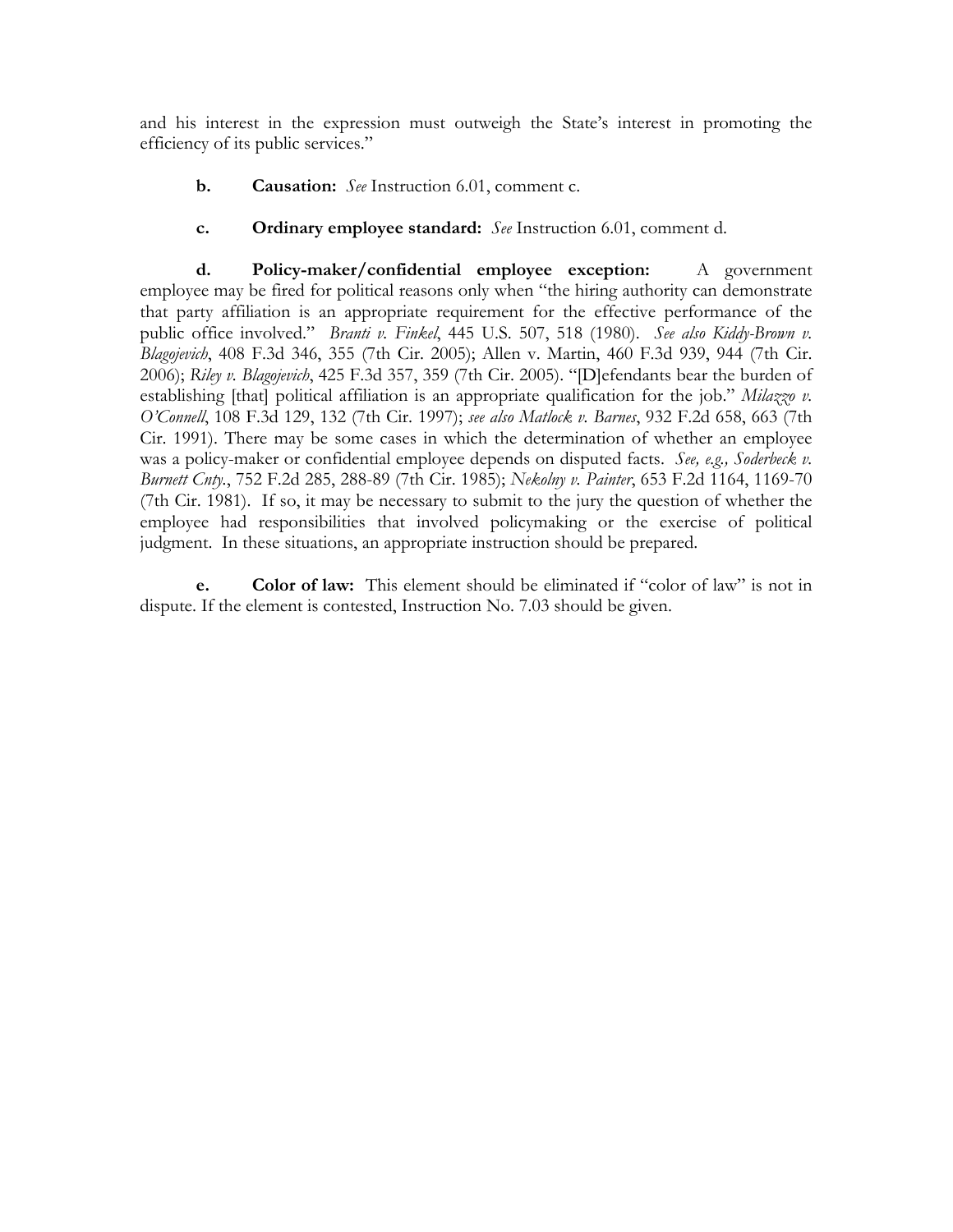## **6.03 PRISONER/DETAINEE FIRST AMENDMENT RETALIATION CLAIM (current 6.02, expanded in subject matter)**

An inmate's right to [*describe with specificity the type of speech or conduct at issue*] is protected by the Constitution.

In this case, Plaintiff claims that Defendant [*describe alleged retaliation*] in retaliation for [*describe plaintiff's alleged speech or conduct*].

To succeed on this claim, Plaintiff must prove each of the following things by a preponderance of the evidence:

- 1. Plaintiff [*describe protected speech or conduct*].
- 2. Defendant intentionally [*describe alleged retaliatory conduct*].

3. Plaintiff's [*protected speech or conduct*] was a reason, alone or with other reasons, that Defendant relied on when it [*describe alleged discriminatory conduct*].

4. Defendant's [*alleged retaliatory conduct*] would deter an average person in Plaintiff's circumstances from engaging in similar [*protected speech or conduct*].

[5. Defendant acted under color of law.]

If you find that Plaintiff has proved each of these things by a preponderance of the evidence, then you must consider Defendant's contention that it would have [*alleged retaliatory conduct*] anyway. To succeed on this contention, Defendant must prove by a preponderance of the evidence that even though Plaintiff's [*protected speech or conduct*] was a reason for its decision to [*alleged retaliatory conduct*], there were other reasons which would have led Defendant to [*alleged retaliatory conduct*] even if Plaintiff had not [*describe political speech or conduct*].

If you find that Plaintiff has proved by a preponderance of the evidence each of the things required of him, and that Defendant has not proved its contention by a preponderance of the evidence, then you must find for the Plaintiff and consider the issue of damages.

However, if you find that Plaintiff did not prove by a preponderance of the evidence each of the things required of him, or if you find that Defendant proved its contention, then you must find for Defendant.

#### **Committee Comment**

The Committee drafted this instruction to be consistent with Instructions 6.01 and 6.02 regarding public employees' First Amendment retaliation claims.

**a. Scope of instruction:** This instruction applies to any claim in which a prisoner is alleging that a prison official retaliated against him for exercising a constitutional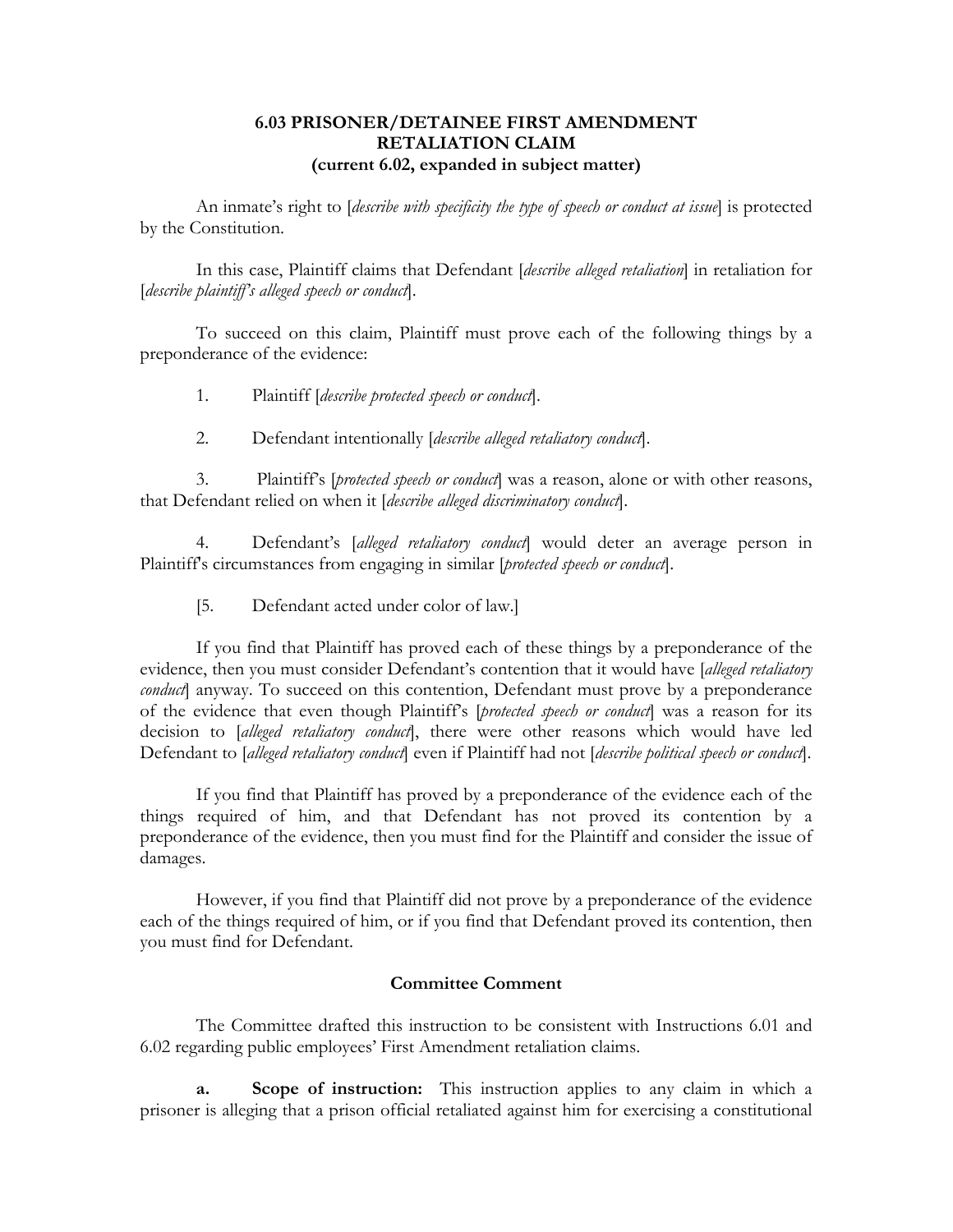right. Most cases involve alleged retaliation for complaining about prison conditions, either through a lawsuit or grievance, in violation of the right of access to the courts or the right to free speech under the First Amendment. *E.g.*, *Smith v. Peters*, 631 F.3d 418, 421 (7th Cir. 2011) (retaliation for "complaining about mistreatment"); *Dobbey v. Illinois Dept. of Corrs.*, 574 F.3d 443, 447 (7th Cir. 2009) (retaliation for filing grievance); *Pearson v. Welborn*, 471 F.3d 732, 741 (7th Cir. 2006) (retaliation for making verbal complaint); *Higgs v. Carver*, 286 F.3d 437, 439 (7th Cir. 2002) (retaliation for filing lawsuit). The basic elements of a retaliation claim are the same irrespective of the particular underlying constitutional right.

**b. Protected conduct:** The court should not ask the jury to decide whether the conduct is constitutionally protected; that is a question of law for the court that should be determined before trial, generally under the standard set forth in *Turner v. Safley*, 482 U.S. 78 (1987). *See, e.g.*, *Watkins v. Kasper*, 599 F.3d 791, 796-97 (7th Cir. 2010).

**c. Deter an average prisoner**: The case law requires a plaintiff to show that defendant's conduct would "deter a person of ordinary firmness" from exercising his First Amendment rights. *See, e.g., Bridges v. Gilbert*, 557 F.3d 541, 546 (7th Cir. 2009). The Committee has substituted the term "average" because it is easier to understand and conveys the same idea, and has also particularized the frame of reference to that of an "average person in Plaintiff's circumstances." Though there is no precedential Seventh Circuit case directly on point, one unpublished case, acknowledges that the standard focuses on an average person in the plaintiff's circumstances, often referred to as "a prisoner of ordinary firmness." *See May v. Trancoso*, 412 F. App'x 899, 904 (7th Cir. 2011) (considering whether an adverse action would "reasonably be expected to deter an inmate from protesting in the future.") (emphasis added). In addition, in *Swetlik v. Crawford*, 738 F.3d 818, 825 n.2 (7th Cir. 2013), a case involving a non-prisoner plaintiff, the court stated that the "materially adverse" element in First Amendment retaliation cases is "often fact specific."

The cases in other circuits and in district courts within the Seventh Circuit also nearuniformly follow the approach the Committee has taken. *See, e.g., Santiago v. Blair*, 707 F.3d 984, 992-93 (8th Cir. 2013); *Starr v. Dube*, 334 F. App'x 341, 343, 2009 WL 1782620 (1st Cir. 2009); *Smith v. Mosley*, 532 F.3d 1270, 1277 (11th Cir. 2008); *Allah v. Seiverling*, 229 F.3d 220, 225 (3d Cir. 2000). *See also Thomas v. Eby*, 481 F.3d 434, 441 (6th Cir. 2007) (using "inmates of ordinary firmness" interchangeably with "person of ordinary firmness"); *Heard v. Hardy*, No. 11 C 6683, 2013 WL 3812102, at \*3 (N.D. Ill. July 22, 2013) (whether adverse act would "deter a prisoner of ordinary firmness from future First Amendment activity") (emphasis added); *Johnson v. Kingston*, 292 F. Supp. 2d 1146, 1152 (W.D. Wis. 2003) (whether "retaliatory act is . . . one that could be said to have had the effect of deterring an inmate 'of ordinary firmness' from engaging in similar activity") (emphasis added).

The Committee opted to use the term "average person in Plaintiff's circumstances" rather than "average prisoner" because the latter formulation might be confusing to lay jurors, who typically will lack the experience necessary to consider how an "ordinary prisoner" would act. This is consistent with the formulations used by the Second and Fourth Circuits. *See Blankenship v. Manchin*, 471 F.3d 523, 530 (4th Cir. 2006); *Zelnik v. Fashion Inst. of Tech*., 464 F.3d 217, 225 (2d Cir.2006). *Cf. Holzemer v. City of Memphis*, 621 F.3d 512, 520 (6th Cir. 2010) ("This inquiry is intensely context-driven: Although the elements of a First Amendment retaliation claim remain constant, the underlying concepts that they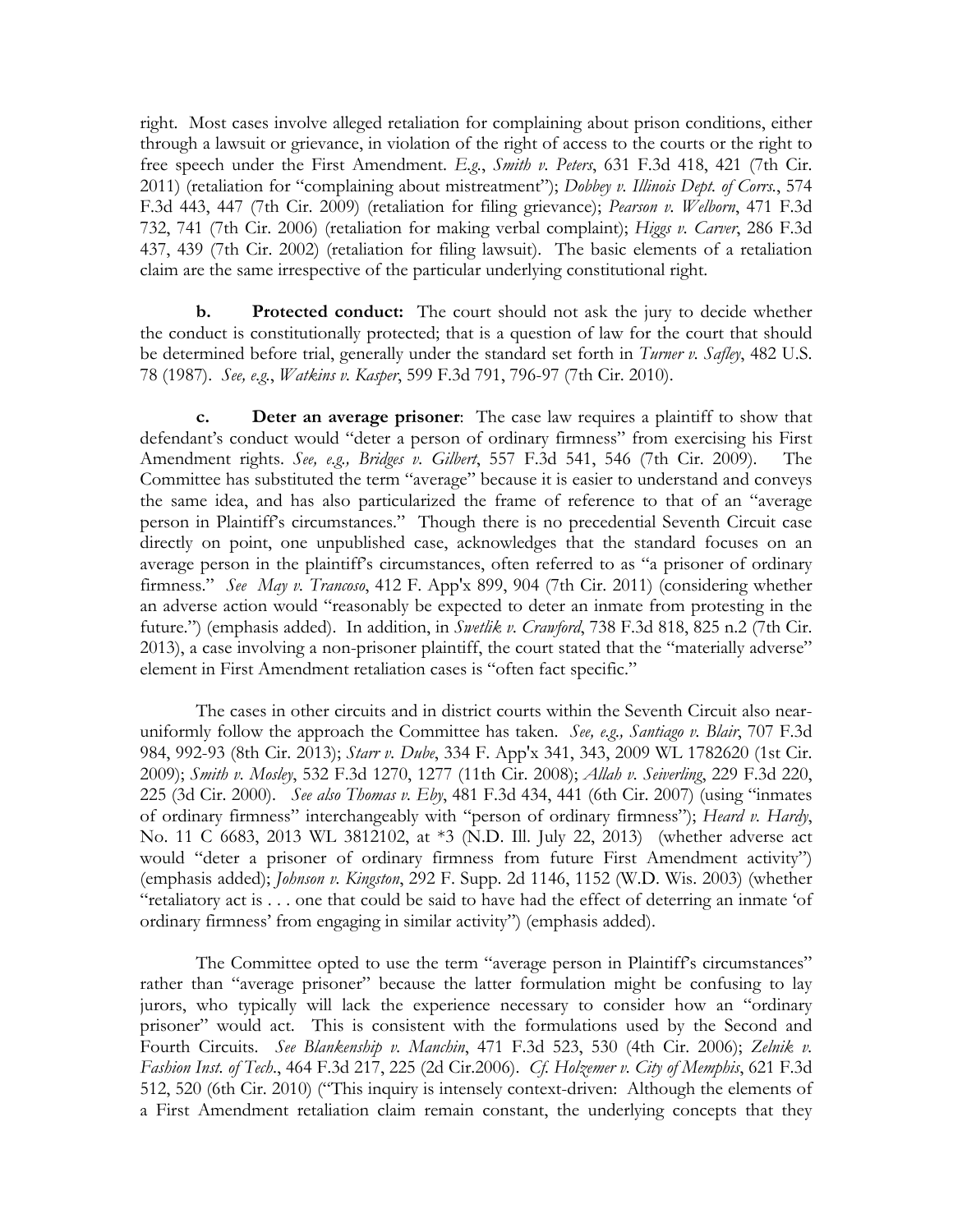signify will vary with the setting—whether activity is 'protected' or an action is 'adverse' will depend on context.").

**d. Causation:** The Committee has adopted the "mixed motive" standard of causation used in the instruction for non-prisoners. *See* Instruction 6.01, comment c.

**e. Color of law:** The fifth element should be eliminated if the "color of law" issue is not in dispute. If the element is contested, Instruction No. 7.03 should be given.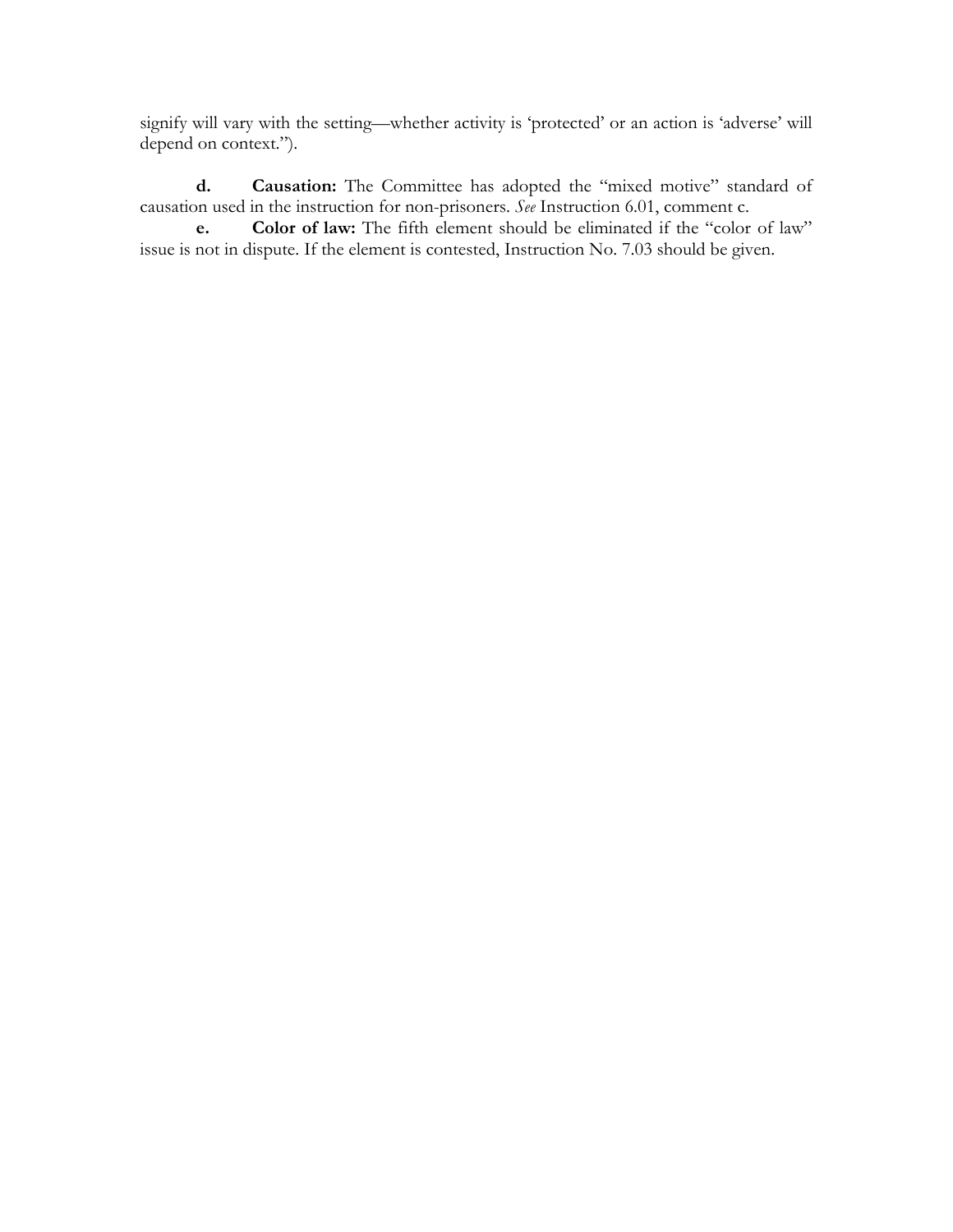# **7.01 GENERAL: POLICE DEPARTMENT/MUNICIPALITY NOT A PARTY (current 7.01; no change proposed)**

Defendant(s) [is/are] being sued as [an] individual[s]. Neither the [*Identify state or county police department or correctional agency*] nor [*Identify state, county, or city*] is a party to this lawsuit.

## **Committee Comment**

*Monell v. City of New York Dep't of Soc. Serve.*, 436 U.S. 658, 691, 694 (1970); *Duckworth v. Franzen*, 780 F.2d 645, 650-51 (7th Cir. 1985). This instruction should not be given if the governmental entity is named as a defendant.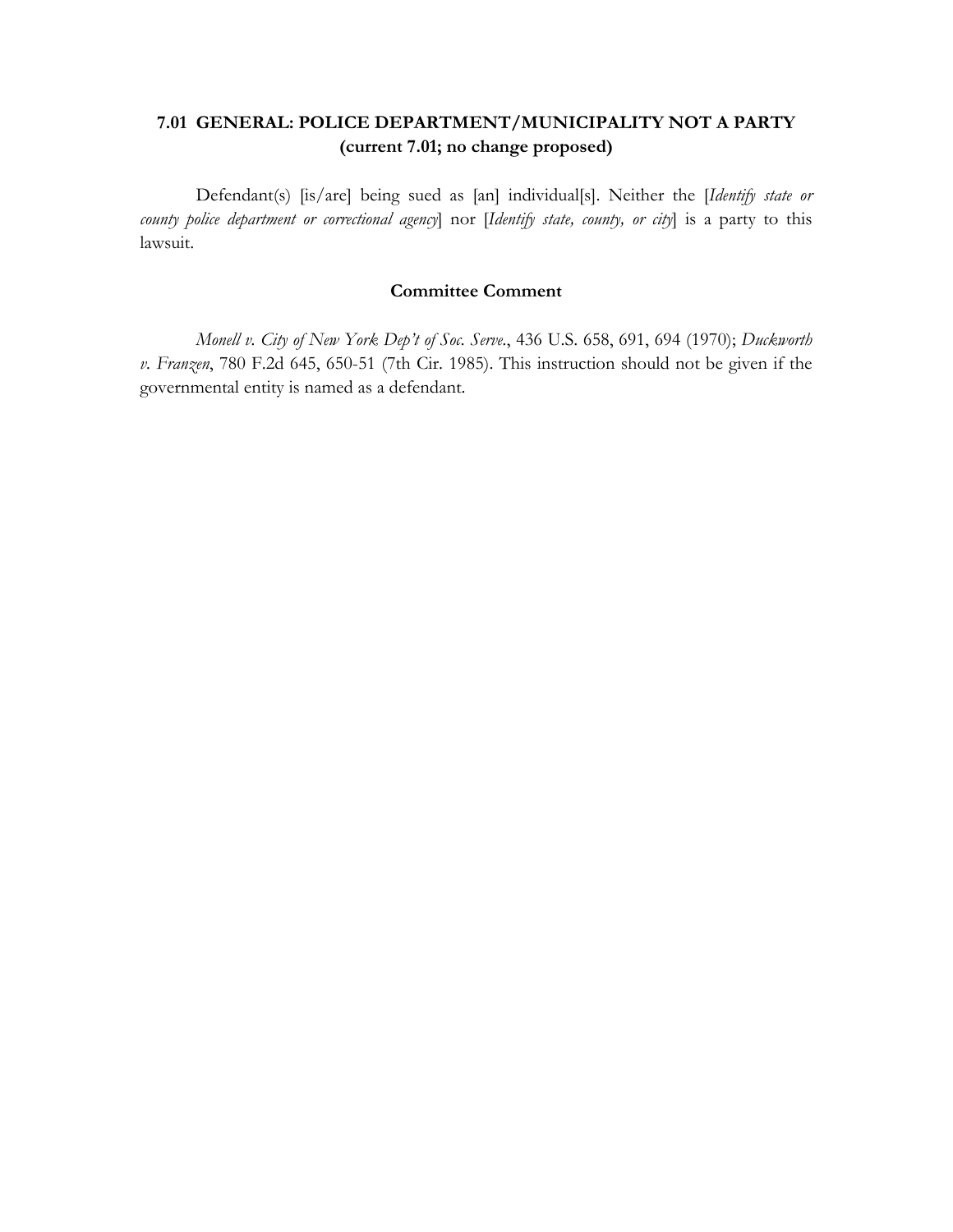# **7.02 GENERAL: REQUIREMENT OF PERSONAL INVOLVEMENT (current 7.02; no change proposed)**

Plaintiff must prove by a preponderance of the evidence that [*name of individual defendant*] was personally involved in the conduct that Plaintiff complains about. You may not hold [*Individual defendant*] liable for what other employees did or did not do.

#### **Committee Comment**

*Walker v. Rowe*, 791 F.2d 507, 508 (7th Cir. 1986); *Duckworth v. Franzen*, 780 F.2d 645, 650 (7th Cir. 1985). If the jury will be considering a "failure to intervene" claim, the court may wish to preface the instruction for that claim "However," and give the failure to intervene instruction immediately after this one, or take other steps to avoid jury confusion. *See* Instruction 7.22.

If the case involves a supplemental state law claim involving respondeat superior liability, this instruction should be modified to limit it to the federal claim.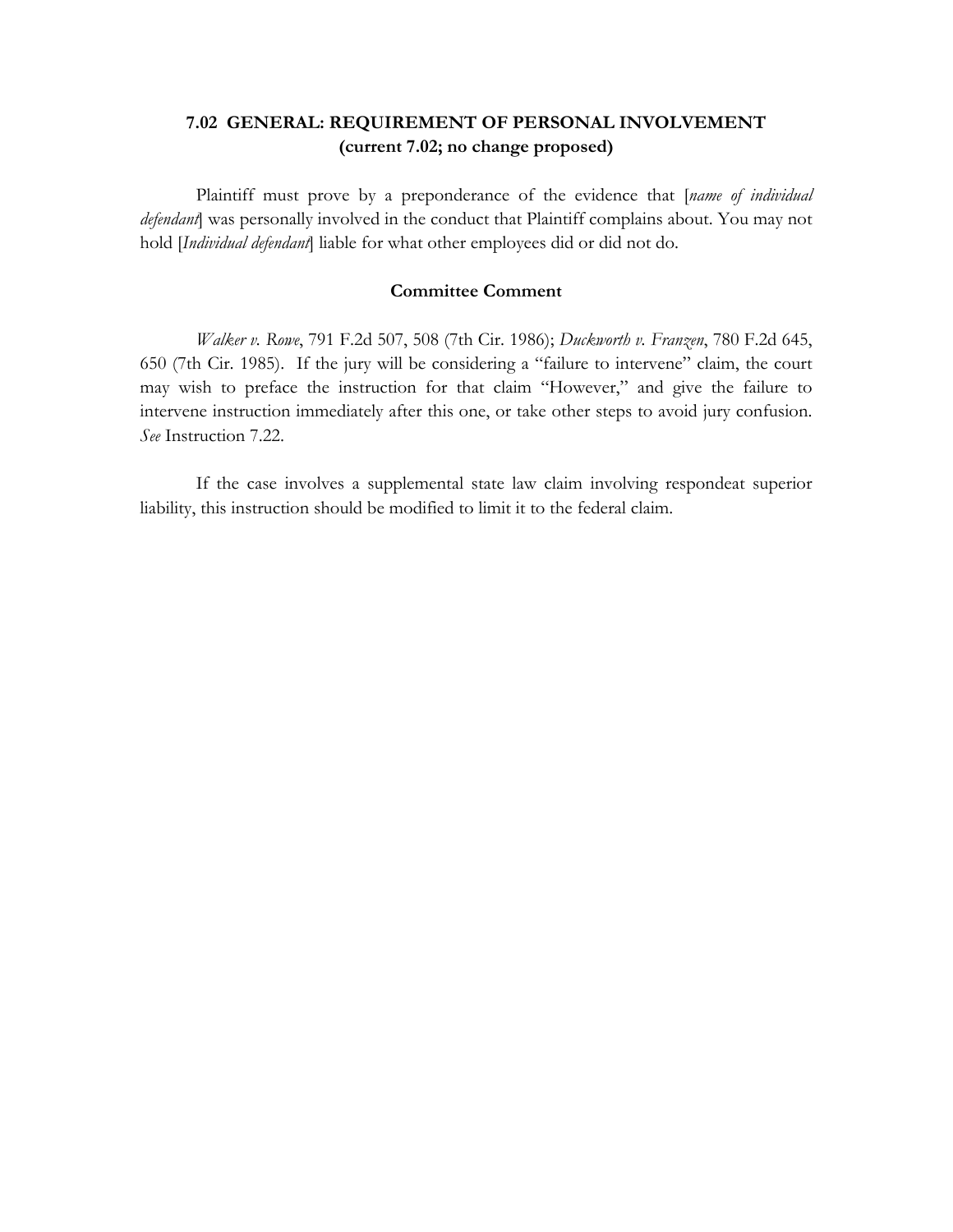# **7.03 GENERAL: "UNDER COLOR OF LAW" (current 7.03)**

One of the elements Plaintiff must prove is that Defendant acted "under color of law."

#### **(a) Public employee defendant**

A person who is employed by the government acts "under color of law" if [he] [she] uses or misuses authority that [he][she] has because of [his] [her] official position. A person may act under color of law even if [he] [she] is violating a [state] [local] law or policy.

[You may find that Defendant acted under color of law even if [he] [she] was acting outside [his] [her] authority if [he] [she] represented [himself][herself] as having that authority or if [he][she] otherwise used [his][her] position to accomplish the act.]

#### **(b) Non-public employee defendant**

To establish that Defendant acted "under color of law," Plaintiff must prove by a preponderance of the evidence, first, that Defendant and [*a government employee; or identify government employee(s)*] reached an understanding to [*describe alleged conduct*] and second, that Defendant knowingly participated in joint activity with [*government employee*].

#### **Committee Comment**

**a. Scope of instruction:** The inquiry for determining whether a person acted "under color of law" under § 1983 is generally the same as determining whether a person is a "state actor" under the Constitution. *United States v. Price*, 383 U.S. 787, 794 n.7 (1966) ("In cases under § 1983, 'under color' of law has consistently been treated as the same thing as the 'state action' required under the Fourteenth Amendment.").

The instruction includes language that may be used whether the defendant is a government employee or a private party. If the "color of law" requirement is undisputed, this instruction should be eliminated.

This instruction does not address the issue of scope of employment, which is a matter of state law and will need to be addressed separately if it is disputed.

**b. Public officials:** An action by a public official is taken "under color of state law" if it involves a "[m]isuse of power, possessed by virtue of state law and made possible only because the wrongdoer is clothed with the authority of state law." *Estate of Sims ex rel. Sims v. Cnty. of Bureau*, 506 F.3d 509, 515-516 (7th Cir. 2007). It does not matter whether the conduct also violates state law. *Monroe v. Pape*, 365 U.S. 167, 183 (1961). The question is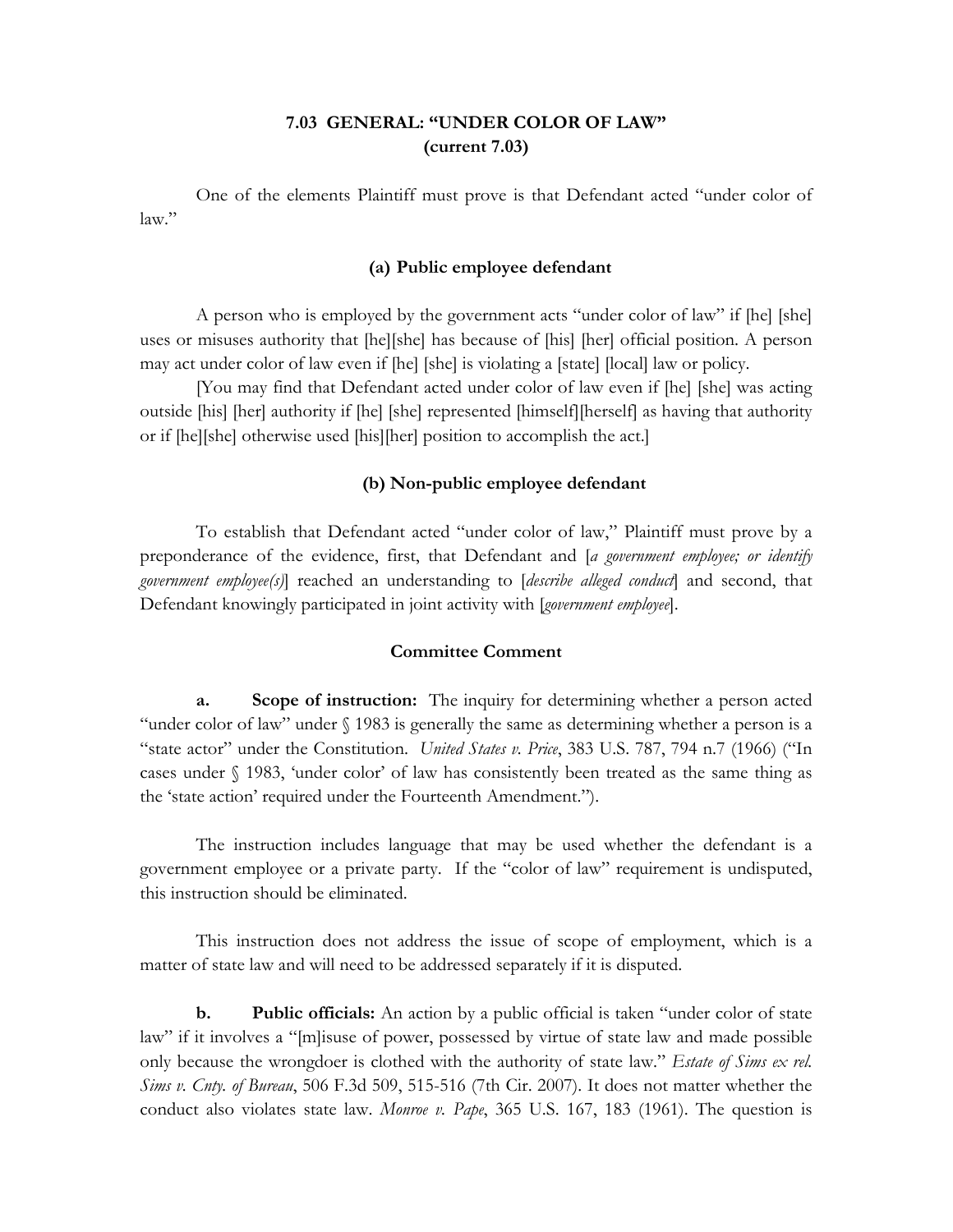whether the defendant's conduct involves a misuse of power "possessed by virtue of state law." *Honaker v. Smith*, 256 F.3d 477, 485 (7th Cir. 2001); *see also, Wilson v. Price*, 624 F.3d 389, 392-94 (7th Cir. 2010); *Lopez v. Vanderwater*, 620 F.2d 1229, 1236 (7th Cir. 1980). A showing that a police officer is on duty is neither necessary nor sufficient, but it is a relevant factor. *Compare Estate of Sims*, 506 F.3d at 516 (sheriff who engaged in campaign of harassment not acting under color of law), *with Pickrel v. City of Springfield*, 45 F.3d 1115, 1118 (7th Cir. 1995) (off-duty officer working as private security acted under color of law because he was wearing police uniform when he arrested patron). The inquiry "turn[s] largely on the nature of the specific acts the police officer performed" and may also involve whether the officer expressly or implicitly invoked his government authority when committing the alleged violation. *See Pickrel*, 45 F.3d at 1118-19.

**c. Private parties conspiring with public officials:** Instruction 7.03(b) is intended for cases in which the plaintiff contends that a private party acted under color of law by conspiring or acting jointly with a governmental actor. A private party acts under color of law if he conspires with a public official. *See, e.g., Lewis v. Mills*, 677 F.3d 324, 333 (7th Cir. 2012) ("The establish  $\S$  1983 liability through a conspiracy theory, "a plaintiff must demonstrate that: (1) a state official and a private individual(s) reached an understanding to deprive the plaintiff of his constitutional rights, and (2) those individual(s) were willful participant[s] in joint activity with the State or its agents."); *Williams v. Seniff*, 342 F.3d 774, 785 (7th Cir. 2003) (same).

**d. Other ways private parties may act under color of law:** A conspiracy is not the only way to prove that a private party acted under color of law, but other ways are not as easily defined. The general question is whether the defendant's conduct may be "fairly attributable to the state." *Nat'l Collegiate Athletic Ass'n v. Tarkanian*, 488 U.S. 179, 199 (1988); *Rendell-Baker v. Kohn*, 457 U.S. 830, 838 (1982); *Lugar v. Edmondson Oil Co.*, 457 U.S. 922, 937 (1982). This "is a matter of normative judgment, and the criteria lack rigid simplicity." *Brentwood Acad. v. Tennessee Secondary School Athletic Ass'n*, 531 U.S. 288, 295-96 (2001). Because there is no single test, the Committee has not drafted a general-purpose instruction covering this point. *See generally Blum v. Yaretsky*, 457 U.S. 991 (1982) (considering government's control or encouragement of defendant's conduct); *Moose Lodge No. 107 v. Irvis*, 407 U.S. 163, 177 (1972) (same); *Adickes v. S.H. Kress & Co.*, 398 U.S. 144, 170 (1970) (state's compulsion of action by private party); *West v. Atkins*, 487 U.S. 42, 54 (1988) (defendant acting pursuant to contract with state to provide a function ordinarily provided by state); *Rodriguez v. Plymouth Ambulance Serv.*, 577 F.3d 816, 831-32 (7th Cir. 2009) ("ongoing relationship" with authorities to provide care to prisoners); *Evans v. Newton*, 382 U.S. 296, 299, 301 (1966) (entwinement with governmental policies); *Brentwood Acad.*, 531 U.S.at 298 (same).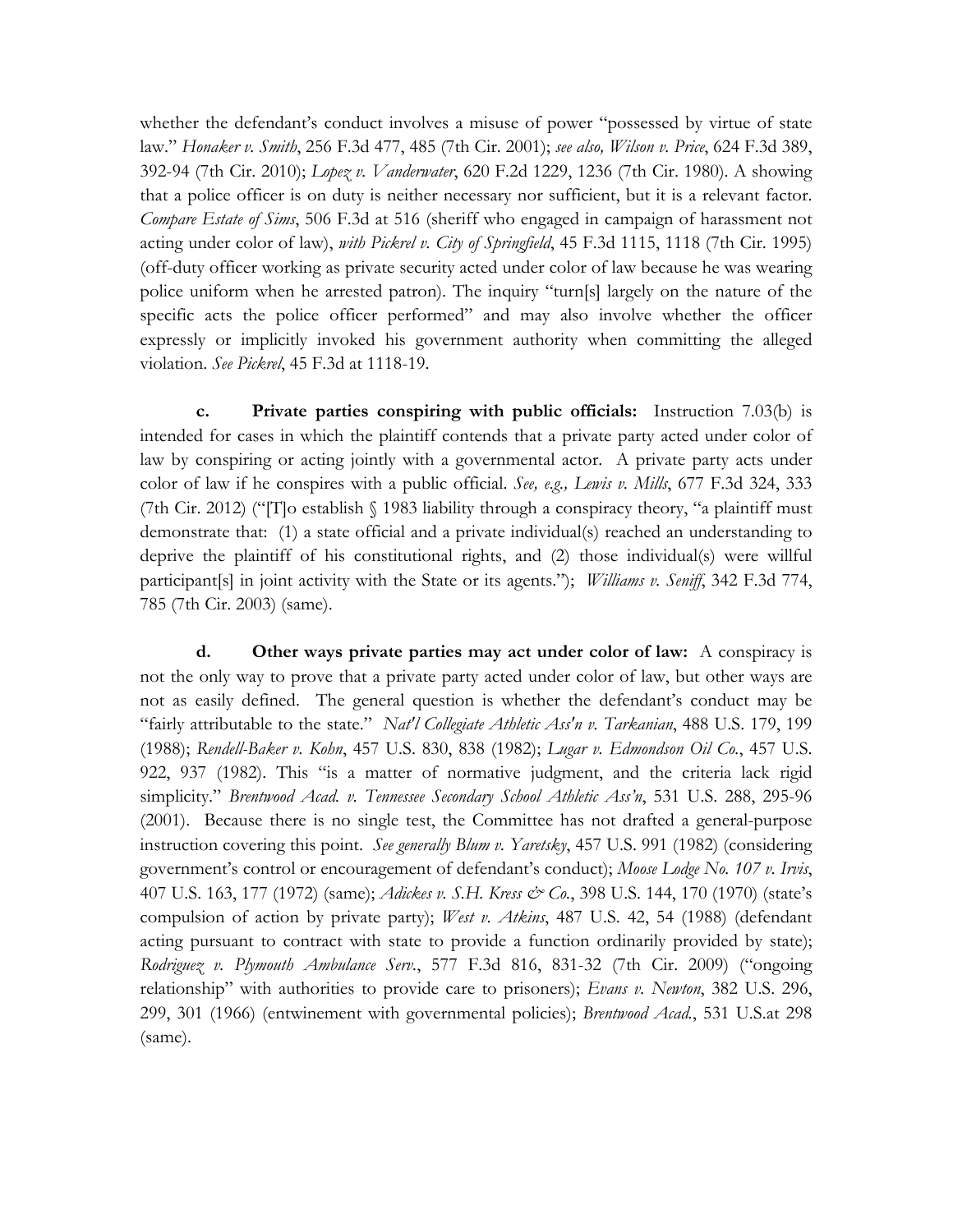# **7.04 LIMITING INSTRUCTION CONCERNING EVIDENCE OF STATUTES, ADMINISTRATIVE RULES, REGULATIONS, AND POLICIES (current 7.04; no change proposed except to add a comment)**

You have heard evidence about whether Defendant's conduct [complied with/violated] [a state statute/administrative rule/locally imposed procedure or regulation].

You may consider this evidence in your deliberations [as to *[identify claim*]]. But remember that the issue is whether Defendant [*describe constitutional violation claimed, e.g., "falsely arrested Plaintiff," "used excessive force on Plaintiff"*], not whether a [statute/rule/procedure/ regulation] might have been [complied with / violated].

#### **Committee Comment**

*Compare Mays v. Springborn*, 575 F.3d 643, 650 (7th Cir. 2009) ("[A]lthough violation of the prison's rule against public searches was not, by itself, a violation of the constitution, it was relevant evidence on which the jury could have relied to conclude that the searches were done with an intent to harass.") (citation omitted) *with Thompson v. City of Chicago*, 472 F.3d 444, 453-55 (7th Cir. 2006) (finding no abuse of discretion in exclusion of police department general order in determining reasonableness of police conduct for Fourth Amendment purposes).

If the court determines that evidence of the sort covered by this instruction is admissible as to some claims but not others (such as a supplemental state law claim), an appropriate limiting instruction should be given and this instruction should be modified accordingly.

In addition, this instruction may be inappropriate or may require modification in a case in which a policy itself can give rise to liability, for example a municipal or supervisory liability case.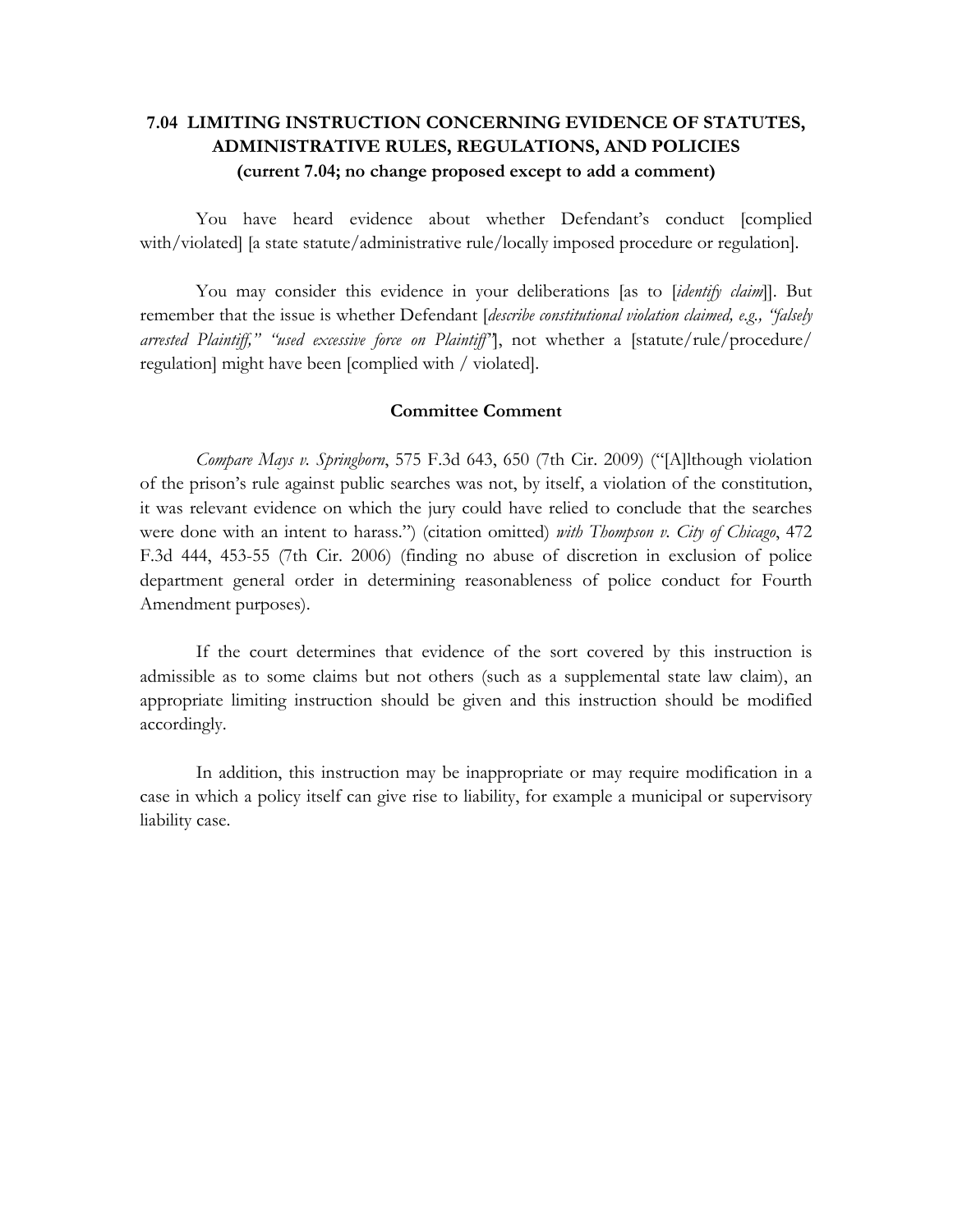# **7.05 FOURTH AMENDMENT: FRAUDULENTLY OBTAINED WARRANT (no current instruction)**

Plaintiff claims that on [*date*], Defendant [*names*] fraudulently obtained a warrant to search [*location*]. To succeed on this claim, Plaintiff must prove each of the following things by a preponderance of the evidence:

1. The application for the search warrant [contained [a] materially false statement[s] of fact] [or] [omitted [a] material fact[s]]. A statement or omission of fact is material if, without the false statement or the omission, the application would have been insufficient to establish probable cause.

2. [For a false statement of fact, Plaintiff must prove that] Defendant knowingly made the false statement[s]. A person knowingly makes a false statement if he is aware the statement is false or if he has serious doubts about the truth of the statement, but makes it anyway.

[For an omission of fact, Plaintiff must prove that] In omitting the material fact[s], Defendant intended to mislead the [judge; magistrate] issuing the warrant.

If you find that Plaintiff proved each of these things by a preponderance of the evidence, then you must find for Plaintiff, and go on to consider the question of damages.

If, on the other hand, you find that Plaintiff failed to prove any one of these things by a preponderance of the evidence, then you must find for Defendant, and you will not consider the question of damages.

## **Committee Comment**

**a. Authority.** *Franks v. Delaware*, 438 U.S. 154 (1978); *Michigan v. Summers*, 452 U.S. 692 (1981); *United States v. Williams*, 718 F.3d 644, 650 (7th Cir. 2013); *Harden v. Peck*, 686 F. Supp. 1254 (N.D. Ill. 1988).

**b. Probable cause.** For the definition of probable cause, *see* Instruction 7.08. The definition should be incorporated into this instruction or should accompany this instruction.

**c. False statements / omissions.** For a claim involving only alleged false statements or only alleged omissions, the court should use only the bracketed material in element 1 that applies to the particular type of claim and should not use the bracketed material in element 2. For a claim involving both alleged false statements and omissions, the bracketed material in element 2 should be used.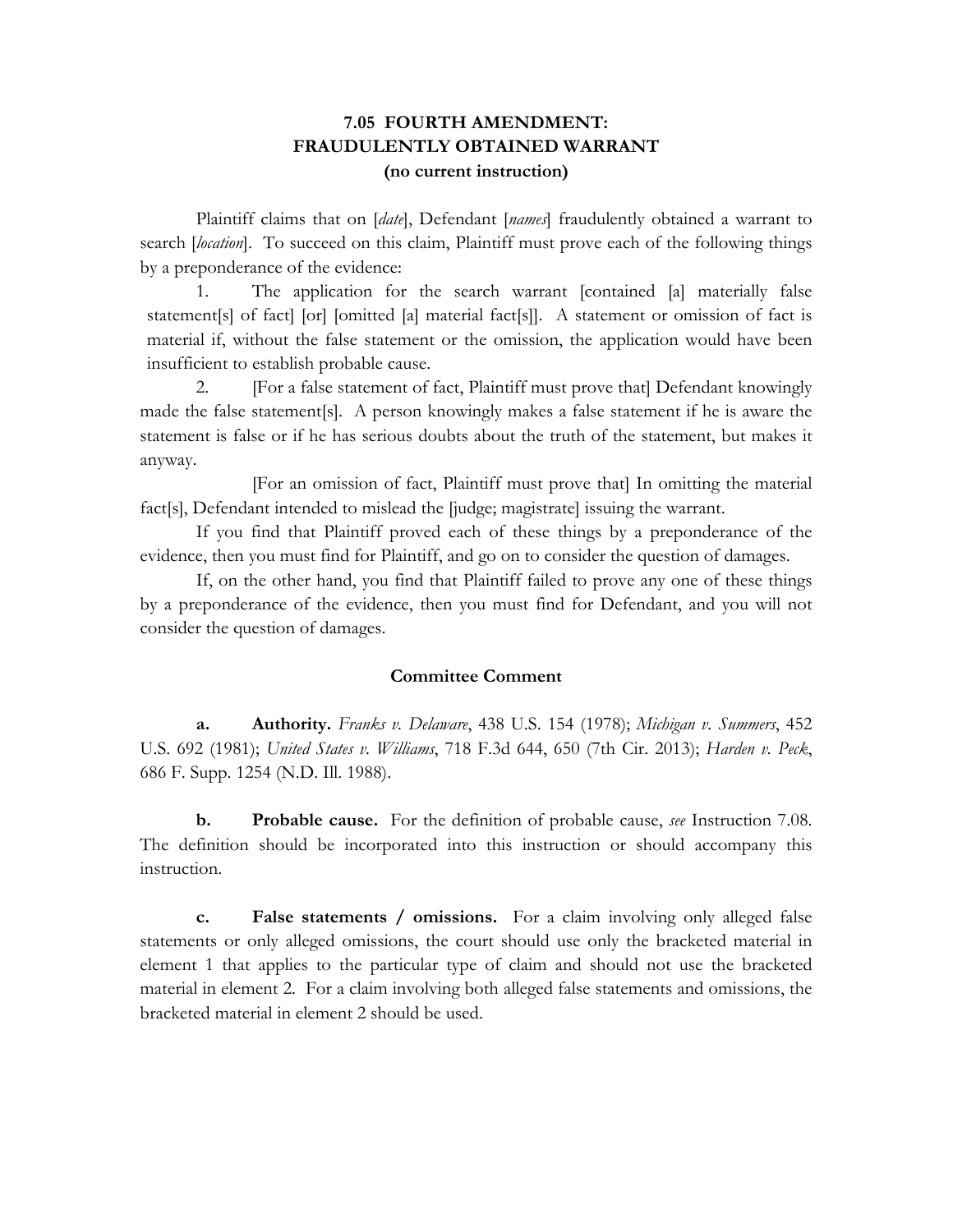## **7.06 FOURTH AMENDMENT: TERRY (INVESTIGATORY) STOP (no current instruction)**

Plaintiff claims that Defendant seized [him] [her] without reasonable suspicion. To succeed on this claim, Plaintiff must prove each of the following things by a preponderance of the evidence:

1. Defendant seized Plaintiff. A person is seized if his movement is restrained by the use of physical force or by a show of authority that the person obeys. [A show of authority occurs when a reasonable person would understand that he is not free to end the encounter.]

2. Defendant did not have a reasonable suspicion that Plaintiff [had committed; was committing; was about to commit] a crime. Reasonable suspicion must be based on specific facts known to the officer, together with the reasonable inferences from those facts. A hunch does not constitute reasonable suspicion.

[You may have heard the phrase, "probable cause." Probable cause is not required for the type of seizure you are considering. You should consider only whether there was reasonable suspicion for the seizure as I have defined it in this instruction.]

3. Defendant acted under color of law.

If you find that Plaintiff has proved each of these things by a preponderance of the evidence, then you must find for Plaintiff, and go on to consider the question of damages.

If, on the other hand, you find that Plaintiff has failed to prove any one of these things by a preponderance of the evidence, then you must find for Defendant, and you will not consider the question of damages.

#### **Committee Comment**

**a. Authority:** *Terry v. Ohio*, 392 U.S. 1, 19, n. 16 (1968); *United States v. Mendenhall*, 446 U.S. 544, 554 (1980). *See also Florida v. Bostick*, 501 U.S. 429, 434 (1991); *California v. Hodari D.*, 499 U.S. 621, 628 (1991); *United States v. Snow*, 656 F.3d 498, 500 (7th Cir. 2011).

**b. Undisputed elements:** The first and third elements should be eliminated if they are undisputed. If both of these elements are undisputed, only one element will remain, and the instruction's second sentence should read: "To succeed on this claim, Plaintiff must prove by a preponderance of the evidence that Defendant did not have reasonable suspicion to seize him/her." If the "color of law" element is contested, Instruction No. 7.03 should be given.

**c. False arrest instruction:** In most situations, the court will decide whether the seizure was sufficiently short or unintrusive to constitute a *Terry* stop. If the court finds the seizure went beyond a *Terry* stop, the court should give Instruction 7.07, for false arrest.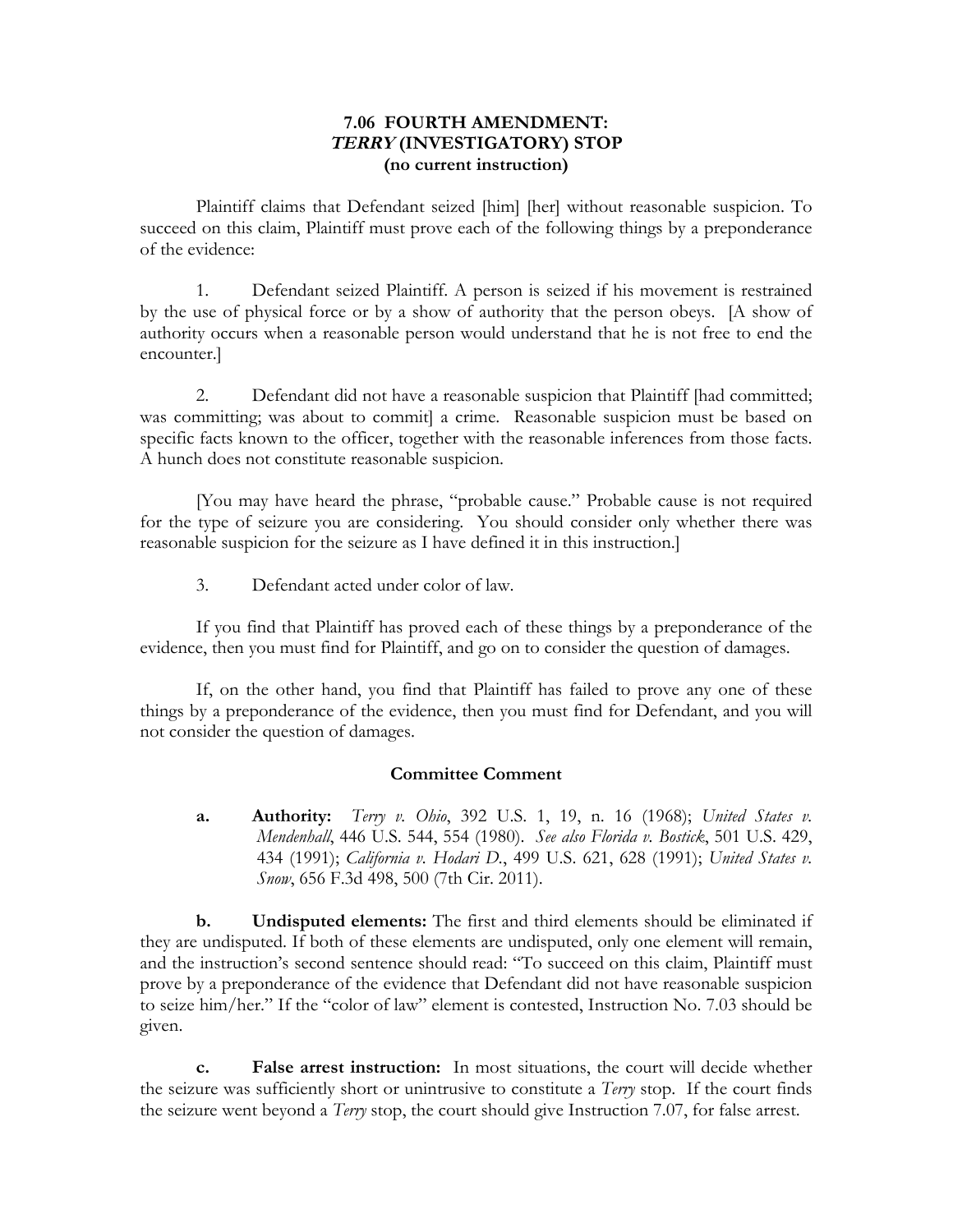If there is a factual dispute as to whether an investigatory stop or an arrest took place, the court may need to give both sets of instructions and advise the jury to apply one or the other based on its resolution of the disputed facts. The Committee recommends an instruction using the following language:

Plaintiff claims that Defendant's conduct violated his right to be free from unreasonable seizure. You must first determine whether Defendant made an investigatory stop of Plaintiff[,] or placed Plaintiff under arrest[, or neither].

There is no set rule about the [length of time that a person may be detained] [the procedures that may be used] before the seizure is considered to be an arrest. Rather, you should consider [the length of the detention] [the procedures used to detain Plaintiff, taken in context] [any searches made] [the questions asked of Plaintiff] [the location of the detention] [whether Plaintiff was moved from the initial location of the detention to another location] [the officer's intent] [whether the defendant was diligent in pursuing the investigation or whether his conduct caused delay that unnecessarily lengthened the seizure] [the impression conveyed to Plaintiff].

If you determine the Plaintiff was subjected to an investigatory stop, Plaintiff must show the Defendant seized him without reasonable suspicion. If you determine the Plaintiff was arrested, Plaintiff must show that Defendant did not have probable cause to arrest him.

*See Dunaway v. New York*, 442 U.S. 200, 212 (1979) (the pertinent facts used to determine it an arrest as opposed to an investigatory stop were "that (1) the defendant was taken from a private dwelling; (2) he was transported unwillingly to the police station; and (3) he there was subjected to custodial interrogation resulting in a confession."); *Florida v. Royer*, 460 U.S. 491, 500 (1983) (detention constituted an arrest where government agents stopped the defendant in an airport, seized his luggage, and took him to a small room used for questioning; plurality wrote that "an investigative detention must be temporary and last no longer than is necessary to effectuate the purpose of the stop."); *United States v. Place*, 462 U.S. 696, 709 (1983) ("[t]he length of the detention of respondent's luggage [90 minutes] alone precludes the conclusion that the seizure was reasonable in the absence of probable cause"; "[I]n assessing the effect of the length of the detention, we take into account whether the police diligently pursue their investigation."); *United States v. Obasa*, 15 F.3d 603, 608 (6th Cir. 1994) (*Miranda* warnings do not automatically convert *Terry* stop to an arrest but constitute evidence the nature of the detention has become more serious).

Two Seventh Circuit cases state that the officer's intent is a factor. *See United States v. Ellis*, 70 F. App'x. 884, 886 (7th Cir. 2003) ("There is no bright line between an arrest and an investigatory stop, but among the relevant factors are the 'officer's intent, impression conveyed, length of stop, questions asked, [and] search made.'"); *United States v. Serna-Barreto*, 842 F.2d 965, 967 (7th Cir. 1988) (noting that length of time is the most important consideration in determining whether restraint is an investigatory stop or a full-fledged arrest). The Committee has included this as a factor in the revised draft instruction. Because,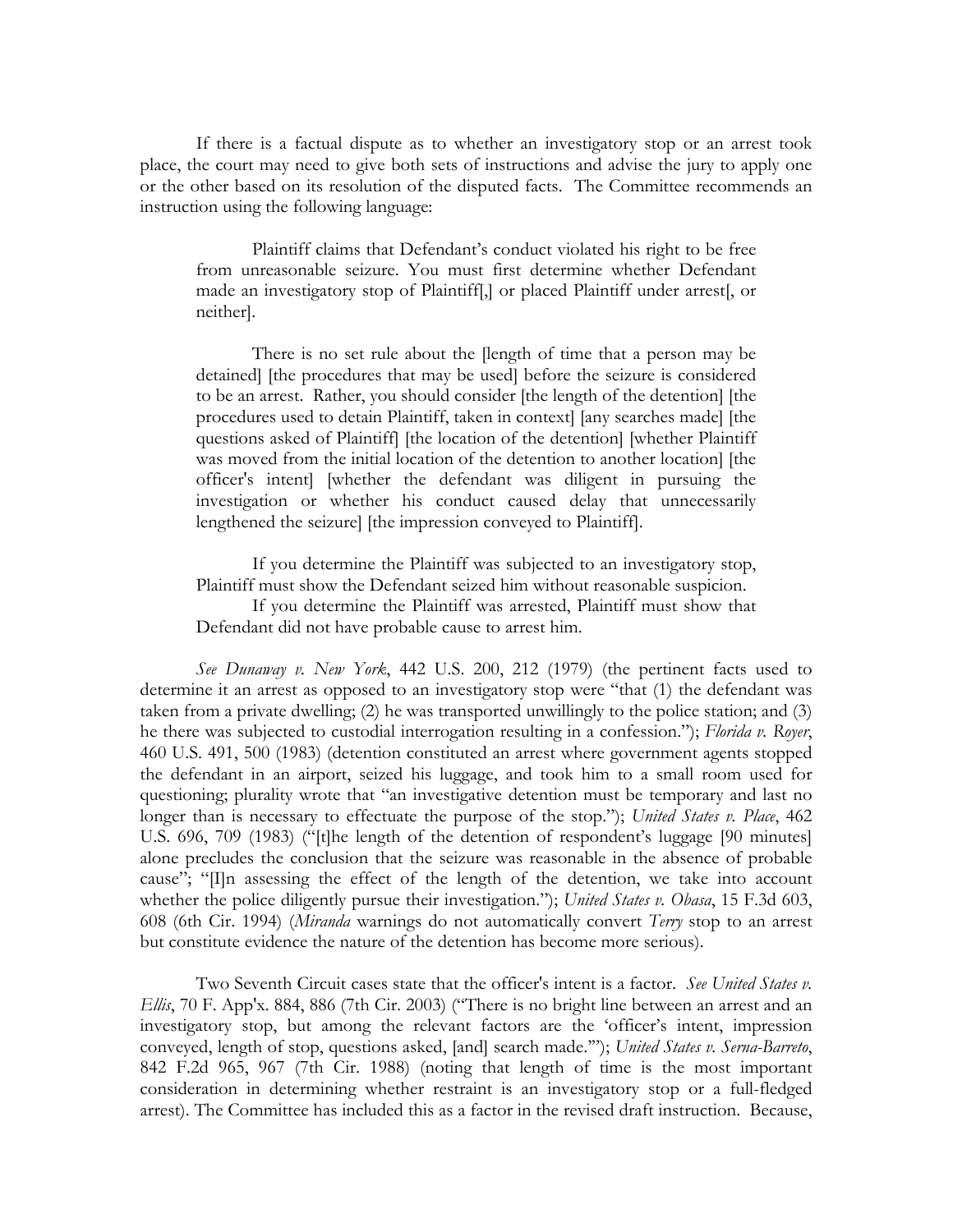however, Fourth Amendment issues are typically determined by an objective standard as opposed to a subjective one, there is reason to question whether it is appropriate to introduce a subjective factor into the analysis. Particular attention should be paid to this point in cases where a party wants to include this factor in the instructions to the jury.

In some cases, there may be a dispute over whether the encounter between the plaintiff and law enforcement amounted to a seizure at all, or a *Terry* stop, or an arrest. The instruction as drafted does not cover this type of case.

**d. Probable cause not required.** The purpose of this language in the instruction is to make it clear for the jury that reasonable suspicion is a different standard from probable cause, a concept that jurors may have heard of outside of court. If probable cause is to be defined, use Instruction 7.08.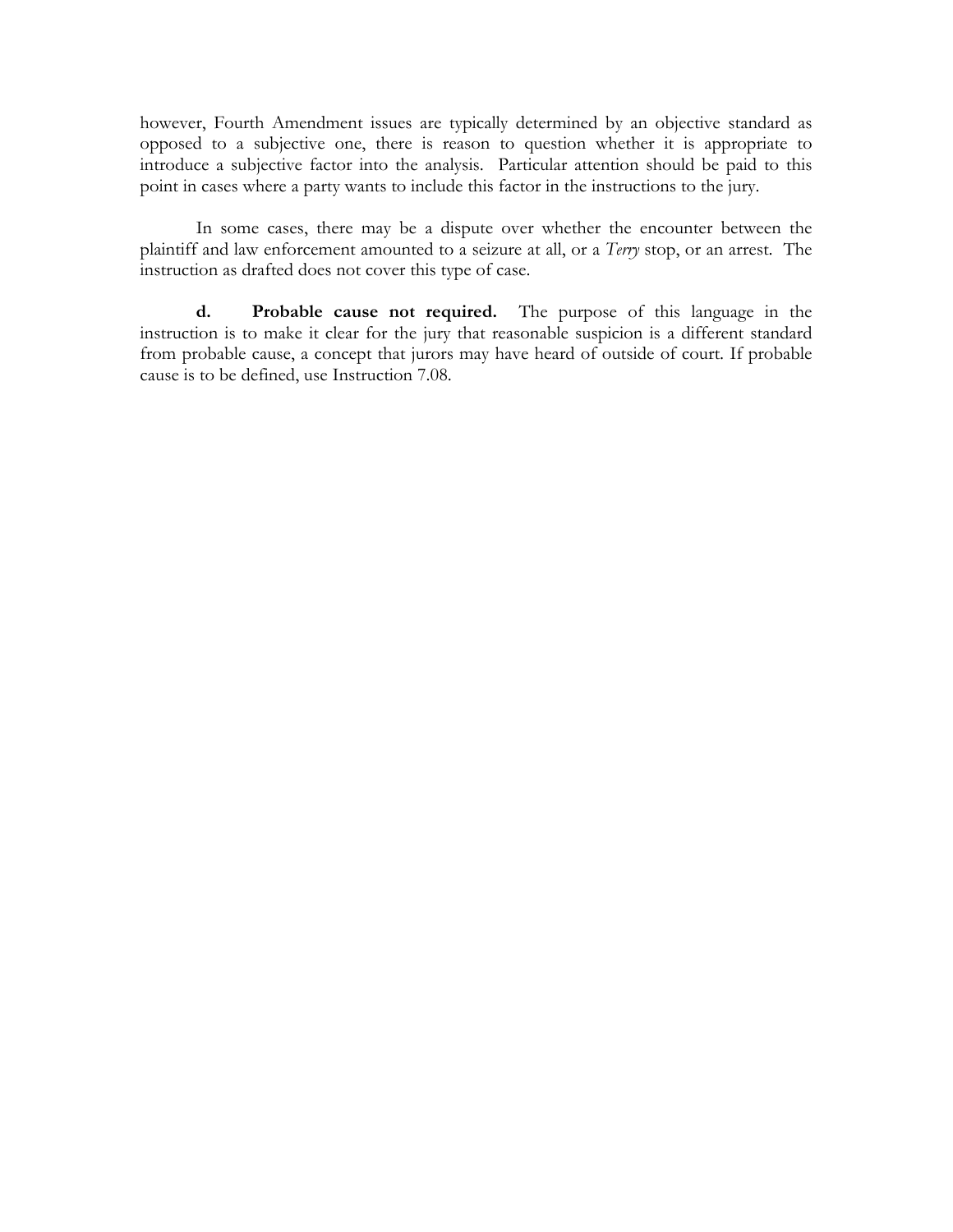## **7.07 FOURTH AMENDMENT: FALSE ARREST – ELEMENTS (current 7.05; no change proposed)**

Plaintiff claims that Defendant falsely arrested him. To succeed on this claim, Plaintiff must prove each of the following things by a preponderance of the evidence:

- 1. Defendant arrested Plaintiff.
- 2. Defendant did not have probable cause to arrest Plaintiff.
- 3. Defendant acted under color of law.

If you find that Plaintiff has proved each of these things by a preponderance of the evidence, then you must find for Plaintiff, and go on to consider the question of damages.

If, on the other hand, you find that Plaintiff has failed to prove any one of these things by a preponderance of the evidence, then you must find for Defendant, and you will not consider the question of damages.

## **Committee Comment**

**a. Undisputed elements:** The first and third elements should be eliminated if they are undisputed. If both of these elements are undisputed, only one element will remain, and the instruction's second sentence should read: "To succeed on this claim, Plaintiff must prove by a preponderance of the evidence that Defendant did not have probable cause to arrest him."

**b. Disputed arrest:** If the parties dispute whether the defendant was arrested, it may be necessary for the court to define "arrest."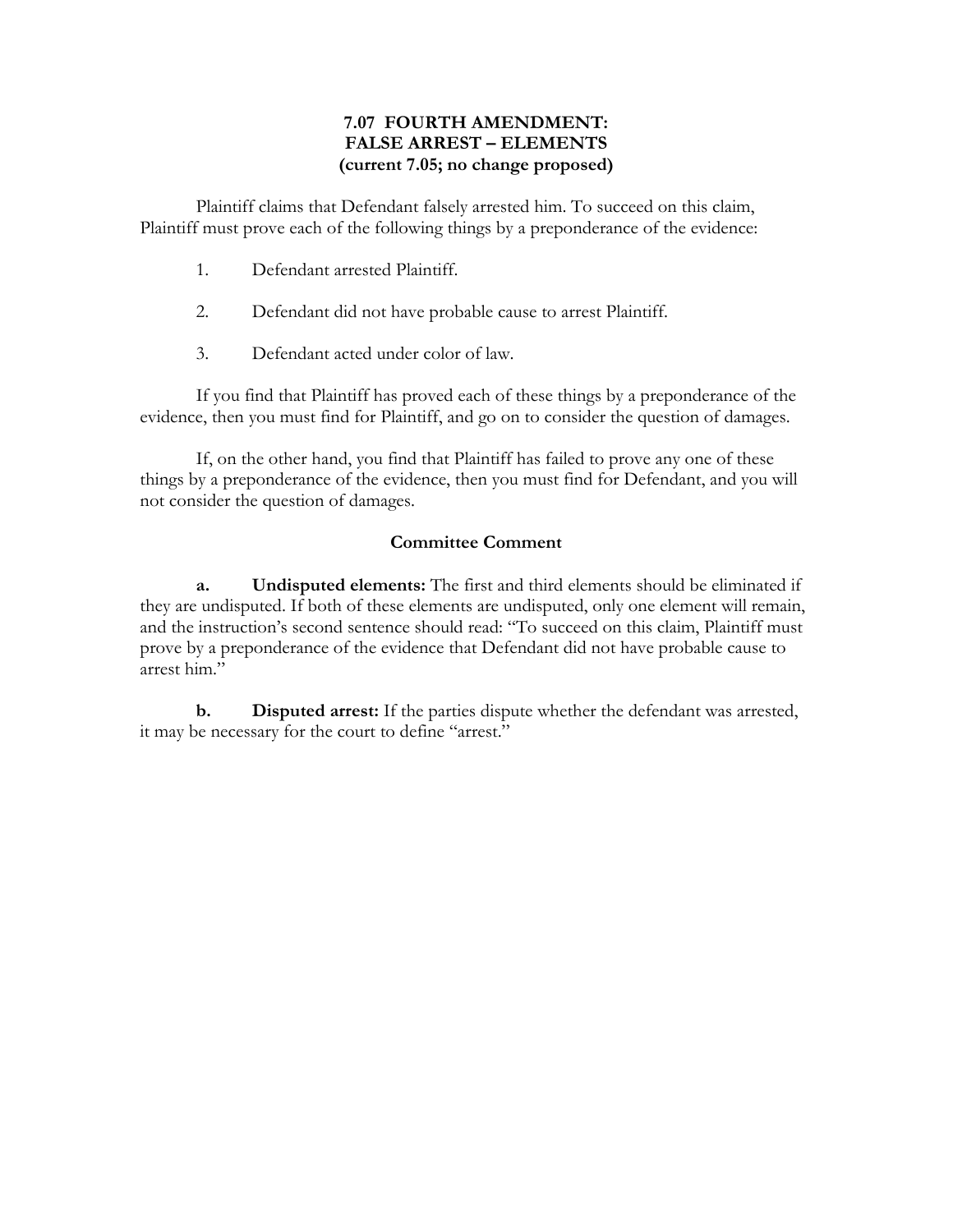## **7.08 FOURTH AMENDMENT: FALSE ARREST - DEFINITION OF "PROBABLE CAUSE" (current 7.06; no substantive change proposed)**

Probable cause exists for an arrest exists if, at the moment the arrest was made, a reasonable person in Defendant's position would have believed that Plaintiff [had committed] [was committing] a crime. In making this decision, you should consider what Defendant knew and the reasonably trustworthy information Defendant had received.

Probable cause requires more than just a suspicion. But it does not need to be based on evidence that would be sufficient to support a conviction, or even a showing that Defendant's belief was probably right. [The fact that Plaintiff was later acquitted of [*insert crime at issue*] does not by itself mean that there was no probable cause at the time of his arrest.]

[It is not necessary that Defendant had probable cause to arrest Plaintiff for [*insert crime at issue*], so long as Defendant had probable cause to arrest him for some criminal offense.] [It is not necessary that Defendant had probable cause to arrest Plaintiff for all of the crimes he was charged with, so long as Defendant had probable cause to arrest him for one of those crimes.]

#### **Committee Comment**

**a. Authority:** For general authority, *see Bringer v. United States*, 338 U.S. 160, 175- 76 (1949); *Anderer v. Jones*, 385 F.3d 1043, 1049 (7th Cir. 2004); *Kelley v. Myler*, 149 F.3d 641,646 (7th Cir. 1998); *Hughes v. Meyer*, 880 F.2d 967, 969-70 (7th Cir. 1989). *See also Smith v. Lamz*, 321 F.3d 680, 684 (7th Cir. 2003) ("The determination of probable cause is normally a mixed question of law and fact . . . but when 'what happened' questions are not at issue, the ultimate resolution of whether probable cause existed is a question of law . . . .").

**b. Subsequent acquittal:** The bracketed language in the instruction's second paragraph should only be used in appropriate situations. For authority, *see Michigan v. DeFillippo*, 443 U.S. 31, 36 (1979); *Humphrey v. Staszak*, 148 F.3d 719, 728 (7th Cir. 1998).

**c. Probable cause for other crimes:** The bracketed language in the instruction's third paragraph should only be used in appropriate situations. *See Devenpeck v. Alford*, 125 S. Ct. 588 (2004); *Calusinski v. Kruger*, 24 F.3d 931, 935 (7th Cir. 1994) (probable cause for one of multiple charges); *Biddle v. Martin*, 992 F.2d 673, 676 (7th Cir. 1993) (probable cause for closely related charge).

**d. Reasonable person:** The prior version of this instruction used the phrase "prudent person." Today's prevailing standard is "objectively reasonable police officer." *Maryland v. Pringle*, 540 U.S. 366, 371 (2003); *Ornelas v. United States*, 517 U.S. 690, 696 (1996). The Committee modified the instruction to make clear that the jury may consider a defendant's position as an officer when determining what the defendant "knew and what reasonably trustworthy information [he] had received" at the time of an arrest.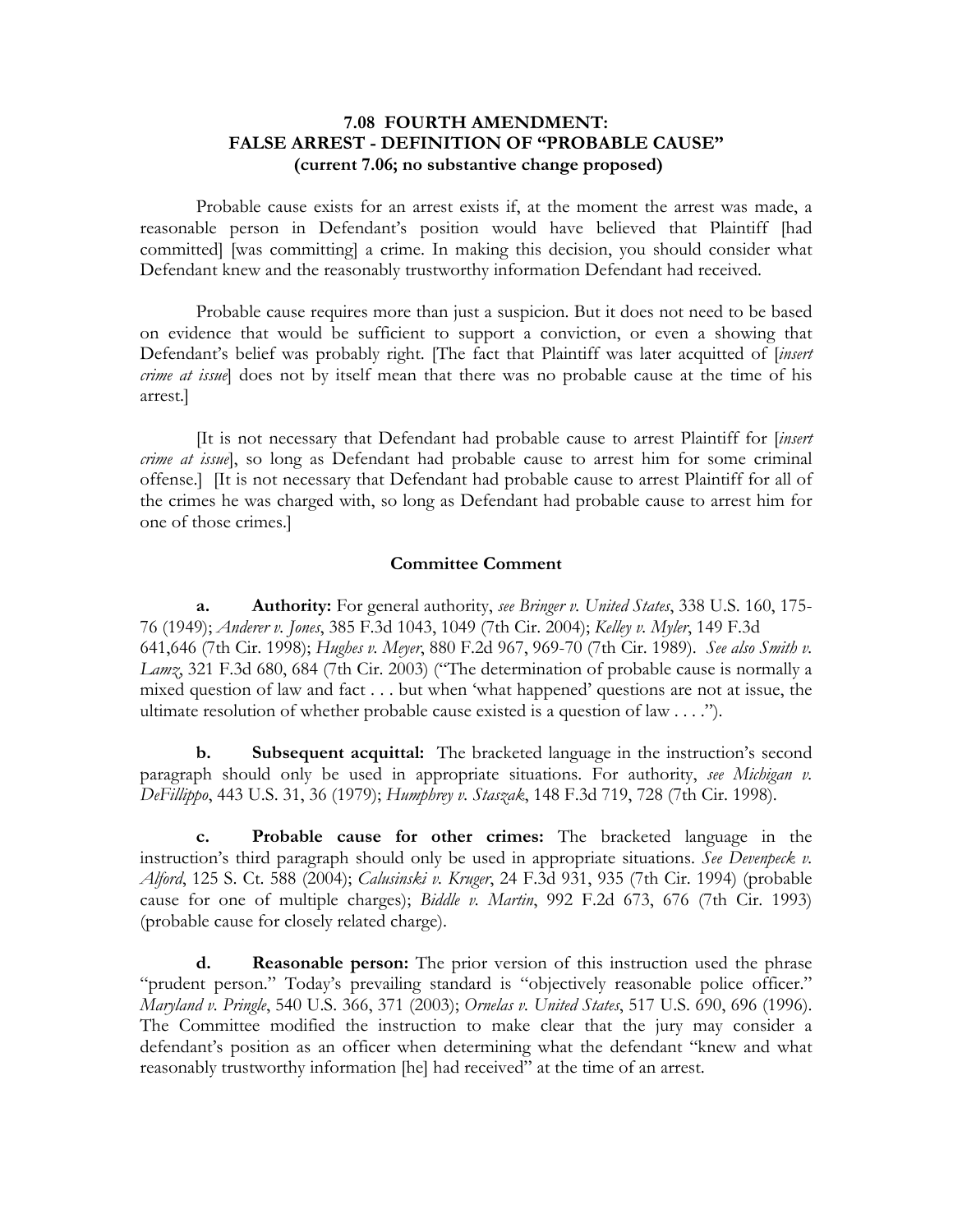**e. Instruction regarding elements of underlying crime:** As a general rule, when giving a false arrest instruction, the court should also instruct the jury regarding the definition or elements of the crime(s) for which the defendant claims to have had probable cause.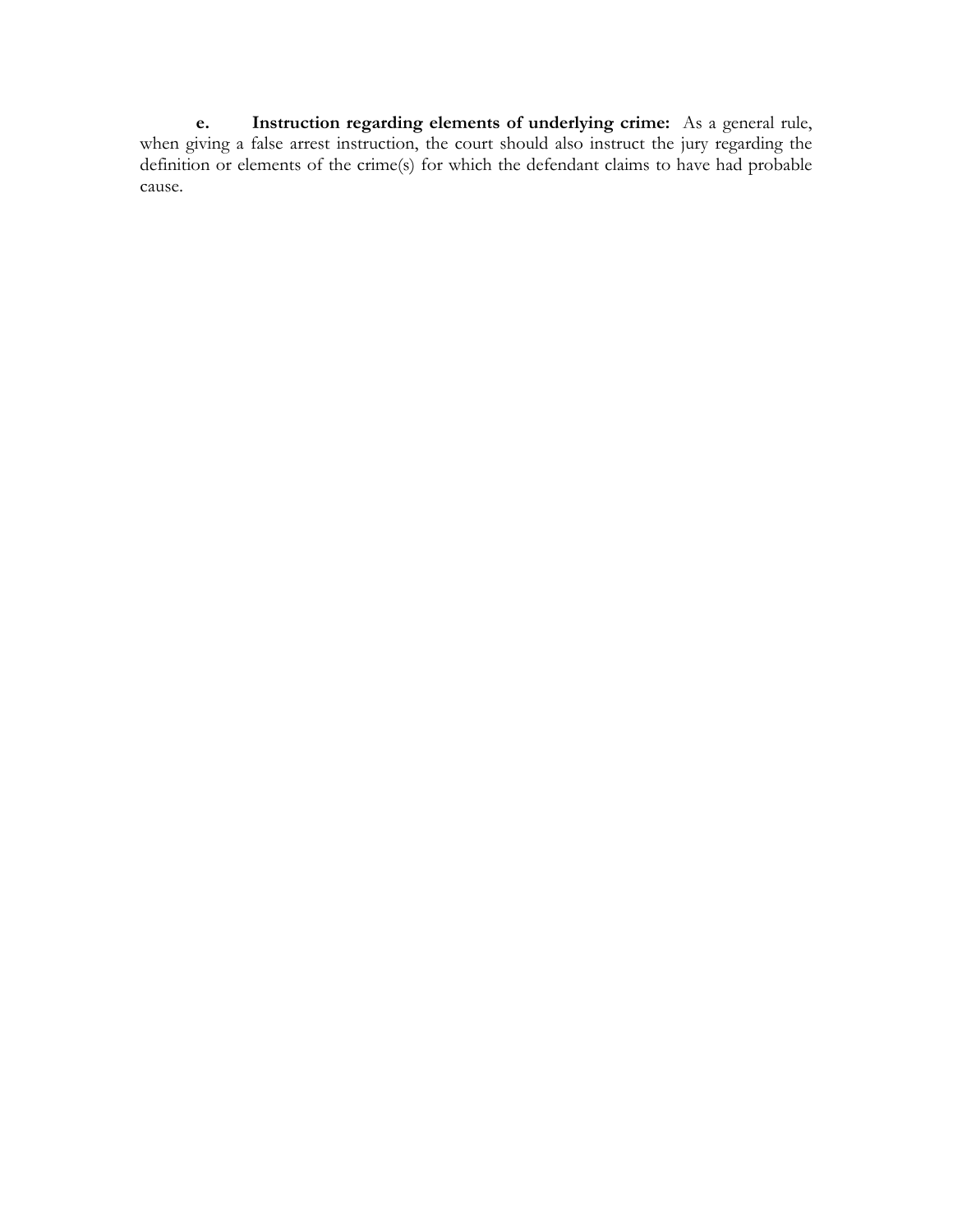## **7.09 FOURTH AMENDMENT AND FOURTEENTH AMENDMENT : EXCESSIVE FORCE AGAINST ARRESTEE OR DETAINEE- ELEMENTS (current instruction 7.08)**

Plaintiff claims that Defendant used excessive force against him. To succeed on this claim, Plaintiff must prove each of the following things by a preponderance of the evidence:

- 1. Defendant used unreasonable force against Plaintiff.
- [2. Defendant acted under color of law.]

If you find that Plaintiff has proved each of these things by a preponderance of the evidence, then you must find for Plaintiff, and go on to consider the question of damages.

If on the other hand, you find that Plaintiff did not prove any one of these things by a preponderance of the evidence, then you must find for Defendant, and you will not consider the question of damages.

## **Committee Comment**

**a. Unreasonable force:** For authority regarding the "unreasonable force" element of the claim, *see Kingsley v. Hendrickson*, --- U.S. ---, 135 S. Ct. 2466 (2015); *Graham v. Connor*, 490 U.S. 386 (1989); *Tennessee v. Garner*, 471 U.S. 1 (1985); *Deering v. Reich*, 183 F.3d 645 (7th Cir. 1999). This instruction applies to excessive force claims under the Fourteenth Amendment and the Fourth Amendment, which typically means a pretrial detainee, an arrestee or other person encountered by the police who has not yet appeared in court. Instruction 7.18 applies to an excessive force claim involving a convicted prisoner.

If the defendant contends that the application of force was accidental, the court may wish to break the first element into two:

- 1. Defendant intentionally used force against Plaintiff;
- 2. The force Defendant used was unreasonable;

This instruction needs to be modified in a case in which the force was not directed against the plaintiff.

In *Kingsley*, 135 U.S. at 2474, the Supreme Court stated that "we have limited liability for excessive force to situations in which the use of force was the result of an intentional and knowing act (though we leave open the possibility of including a 'reckless' act as well)." Because neither the Supreme Court nor the Seventh Circuit has applied a recklessness standard to date, the Committee has chosen to keep the word "intentionally" in the instruction, but courts should monitor the case law for potential changes.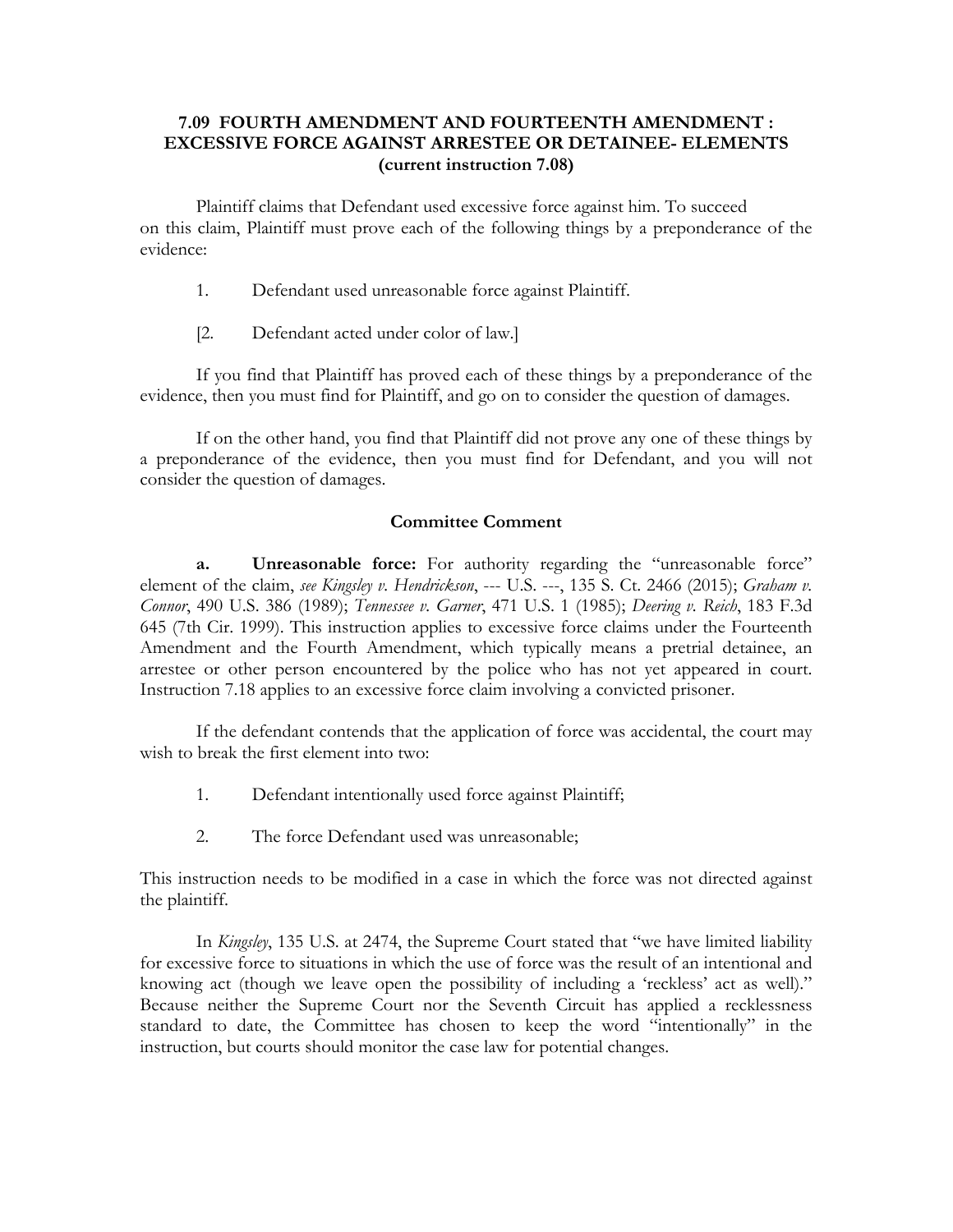**b. Harm to plaintiff not required:** *McAllister v. Price*, 615 F.3d 877, 882 (7th Cir. 2010) ("Injury is not an element of an excessive-force claim; rather, it is evidence of the degree of force imposed and the reasonableness of that force.")

**c. Color of law:** This element should be eliminated if "color of law" is not in dispute. If the element is contested, Instruction No. 7.03 should be given.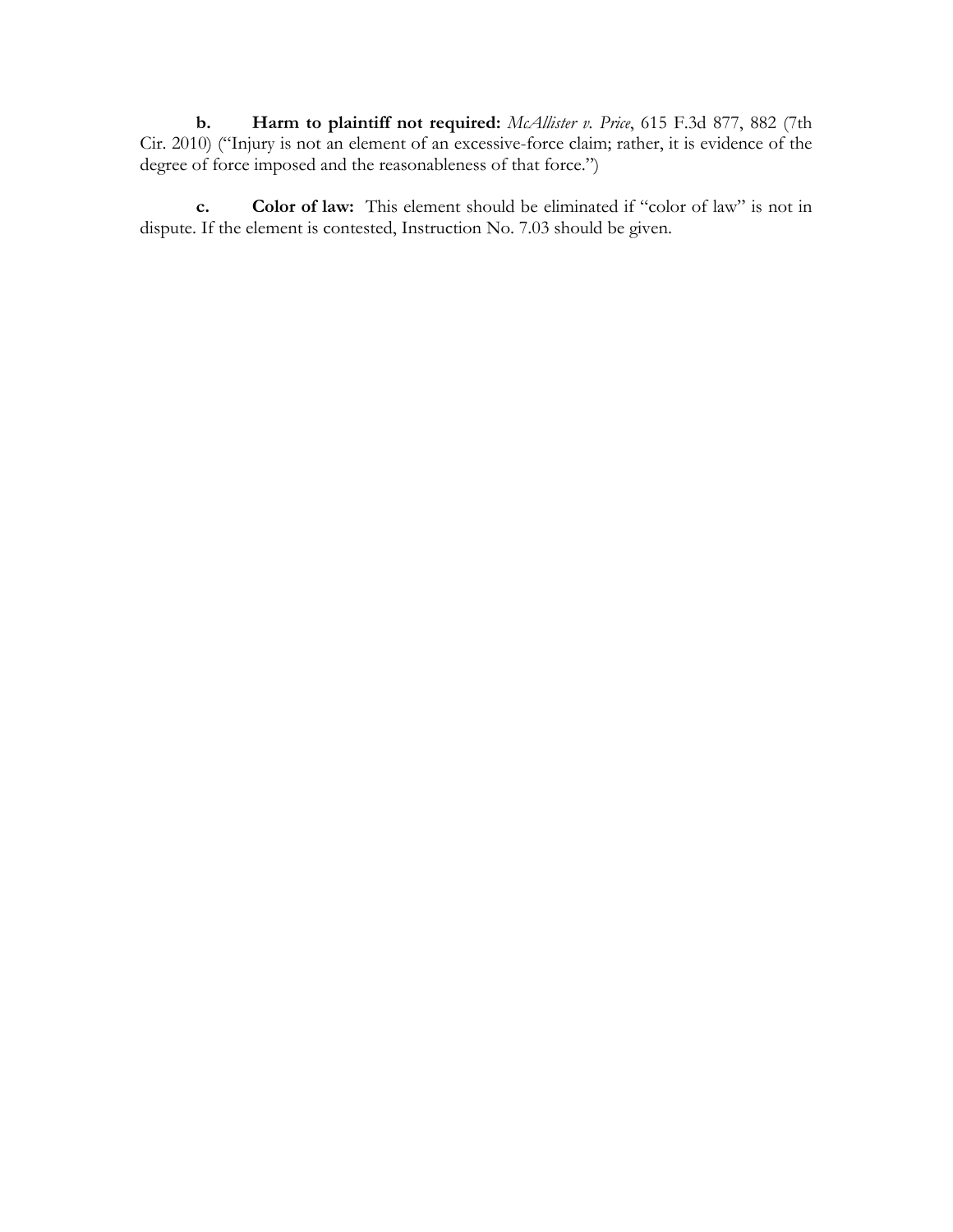## **7.10 FOURTH AMENDMENT: EXCESSIVE FORCE AGAINST ARRESTEE-DEFINITION OF "UNREASONABLE" (current instruction 7.09)**

In performing his job, an officer can use force that is reasonably necessary under the circumstances.

In deciding whether Defendant used unreasonable force and acted with reckless disregard of Plaintiff's rights, you should consider all of the circumstances. [Circumstances you may consider include the need for the use of force, the relationship between the need for the use of force and the amount of force used, the extent of the plaintiff's injury, any efforts made by the defendant to temper or limit the amount of force, the severity of the crime at issue, the threat reasonably perceived by the officer(s), and whether the plaintiff was actively resisting arrest or was attempting to evade arrest by fleeing, but you are not limited to these circumstances.]

[An officer may use deadly force when a reasonable officer, under the same circumstances, would believe that the suspect's actions placed him or others in the immediate vicinity in imminent danger of death or serious bodily harm. [It is not necessary that this danger actually existed.] [An officer is not required to use all practical alternatives to avoid a situation where deadly force is justified.]]

You must decide whether Defendant's use of force was unreasonable from the perspective of a reasonable officer facing the same circumstances that Defendant faced. You must make this decision based on what the officer knew at the time of the arrest, not based on what you know now. In deciding whether Defendant's use of force was unreasonable, you must not consider whether Defendant's intentions were good or bad.

#### **Committee Comment**

**a. Authority:** *Graham v. Connor*, 490 U.S. 386, 396 (1989); *Tennessee v. Garner*, 471 U.S. 1, 8-9 (1985); *Phillips v. Cmty. Ins. Corp.*, 678 F.3d 513, 519–20 (7th Cir. 2012) ("An officer's use of force is unreasonable if, judging from the totality of the circumstances at the time of the arrest, the officer uses greater force than was reasonably necessary to effectuate the arrest. . . . Th[e] constitutional inquiry is objective and does not take into account the motives or intent of the individual officers."); *Florek v. Vill. of Mundelein*, 649 F.3d 594, 599 (7th Cir. 2011) ("[T]he reasonableness of a seizure depends on the totality of the circumstances."); *Abdullahi v. City of Madison*, 423 F.3d 763, 768 (7th Cir. 2005) ("reasonableness" of a particular use of force is judged from the perspective of a reasonable officer on the scene in light of the facts and circumstances). This Fourth Amendment instruction does not apply to Due Process or Eighth Amendment cases.

**b. Factors:** Some judges prefer to include the factors from *Graham v. Connor*, 490 U.S. at 396 (severity of crime, reasonable perception of threat, active resistance or attempt to evade arrest); *Cyrus v. Town of Mukwonago*, 624 F.3d 856, 863 (7th Cir. 2010) (relationship between need for force and amount used, severity of crime, active resistance,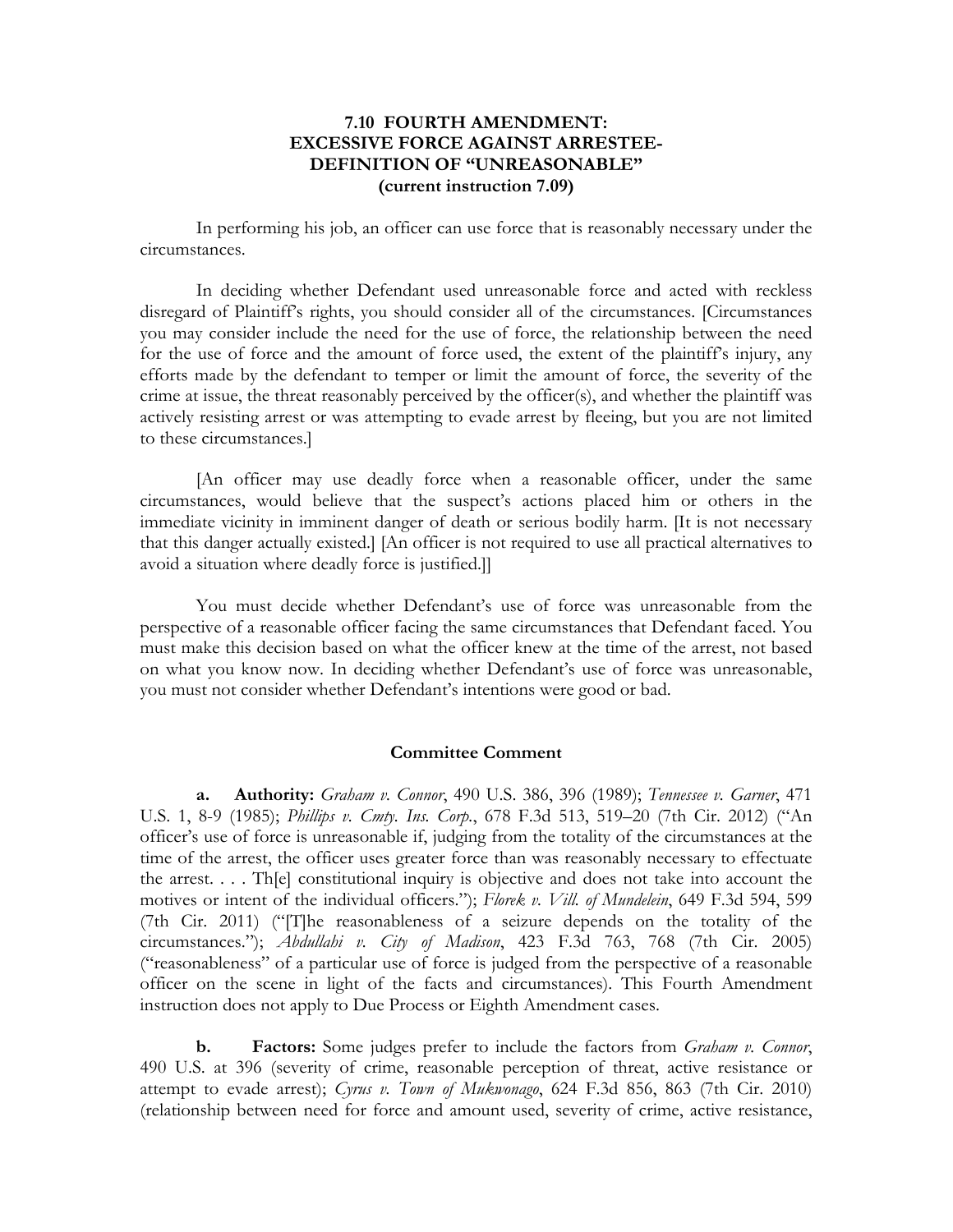perception of threat), and *McAllister v. Price*, 615 F.3d 877, 883–84 (7th Cir. 2010) (extent of injury as showing degree of force used, perception of threat, severity of crime), while others see a list as limiting. Accordingly, the Committee has bracketed the commonly used list of factors.

**c. Deadly force:** The bracketed paragraph applies only in cases involving an officer's use of deadly force. *Tennessee v. Garner*, 471 U.S. 1, 11-12 (1985); *Sherrod v. Berry*, 856 F.2d 802, 805 (7th Cir. 1988). With regard to the final (bracketed) sentence of this paragraph, *see Deering v. Reich*, 183 F.3d 645, 652-653 (7th Cir. 1999); *Plakas v. Drinski*, 19 F.3d 1143, 1148 (7th Cir. 1994). The fact that a particularized instruction is proposed for deadly force cases does not preclude the consideration or giving of a particularized instruction in other types of cases, for example, those involving a fleeting felon or an officer's claim of selfdefense.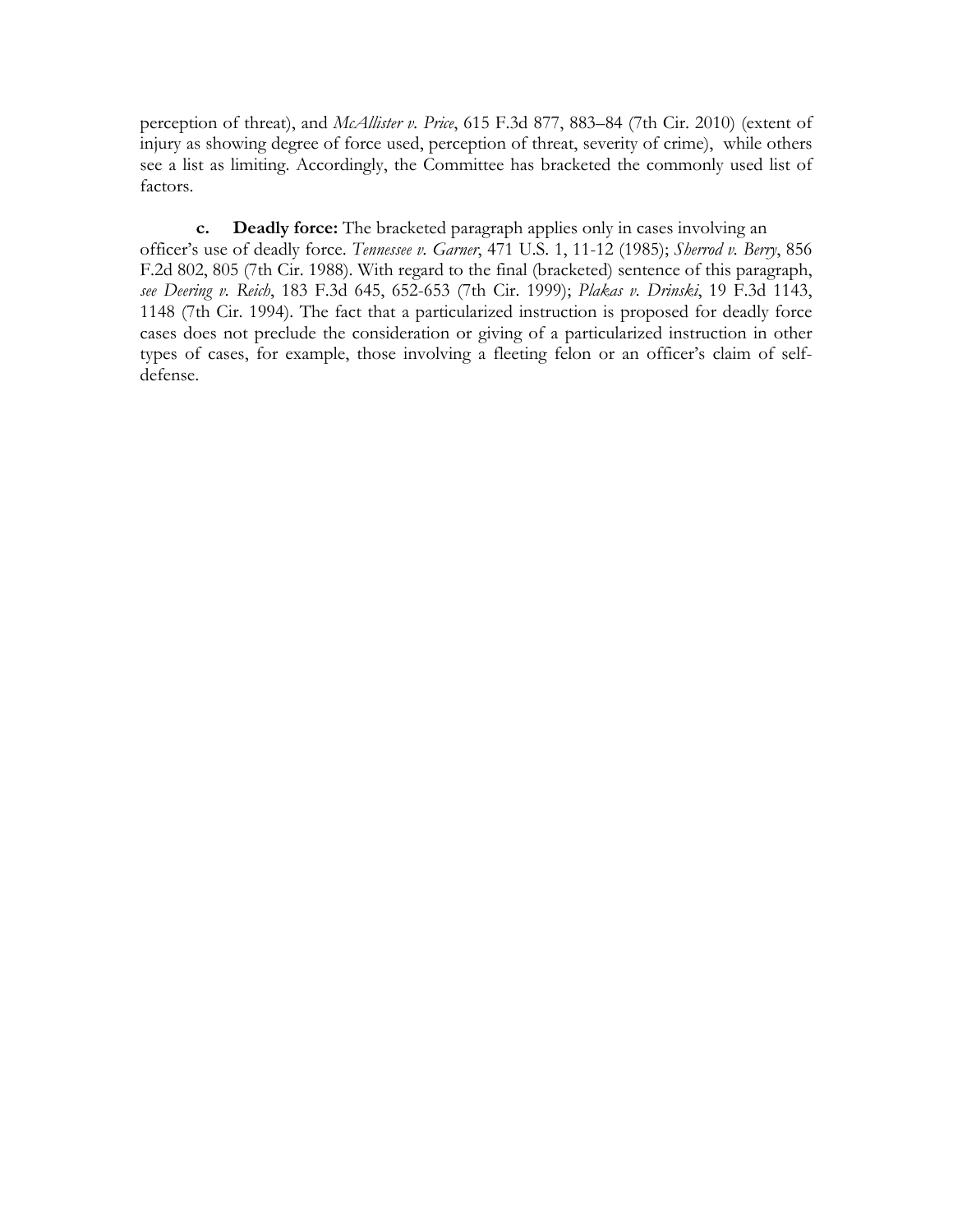## **7.11 FOURTH AMENDMENT: MEDICAL CARE FOR ARRESTEE (no current instruction)**

Plaintiff claims that he [was denied] [received inadequate] medical care while in custody. To succeed on this claim, Plaintiff must prove each of the following things by a preponderance of the evidence:

- 1. Plaintiff was under arrest.
- 2. Plaintiff needed medical care.
- 3. Defendant [denied; failed to take action to provide] medical care to Plaintiff.

4. Defendant's [action; failure to take action] was unreasonable. You must make this decision based on the perspective of a reasonable officer facing the same circumstances that Defendant faced, not on Defendant's intentions or subjective beliefs. You should consider all of the circumstances. In considering all the circumstances, you may consider whether Defendant was aware of Plaintiff's medical need, the seriousness of Plaintiff's medical need, the nature of any necessary medical treatment, and the administrative and investigatory needs of the police, such as [*list specific points that have been raised by the evidence*].

- 5. Plaintiff was harmed as a result.
- 6. Defendant acted under color of law.

If you find that Plaintiff has proved each of these things by a preponderance of the evidence, then you must find for Plaintiff, and go on to consider the question of damages.

If, on the other hand, you find that Plaintiff has failed to prove any one of these things by a preponderance of the evidence, then you should find for Defendant, and you will not consider the question of damages.

## **Committee Comment**

**a. Authority:** The Fourth Amendment objective reasonableness standard governs medical care incident to an arrest. *Florek v. Vill. of Mundelein*, 649 F.3d 594, 598 (7th Cir. 2011). The Fourteenth Amendment deliberate-indifference standard (Instruction 7.17) applies to medical care for pretrial detainees. *Minix v. Canarecci*, 597 F.3d 824, 830-31 (7th Cir. 2010). In *Ortiz v. City of Chicago*, 656 F.3d 523 (7th Cir. 2011), the Seventh Circuit quoted *Lopez v. City of Chicago*, 464 F.3d 711, 719 (7th Cir. 2006), for the proposition that "Our cases thus establish that the protections of the Fourth Amendment apply at arrest and through the *Gerstein* probable cause hearing, due process principles govern a pretrial detainee's conditions of confinement after the judicial determination of probable cause, and the Eighth Amendment applies following conviction." *Ortiz*, 656 F.3d at 530. Elsewhere, however, the court has stated that it has "not yet had occasion to define precisely the contours of [the] temporal limitations" concerning where the Fourth Amendment stops and due process starts. *Forrest v. Prine*, 620 F.3d 739, 743 (7th Cir. 2010) (Fourteenth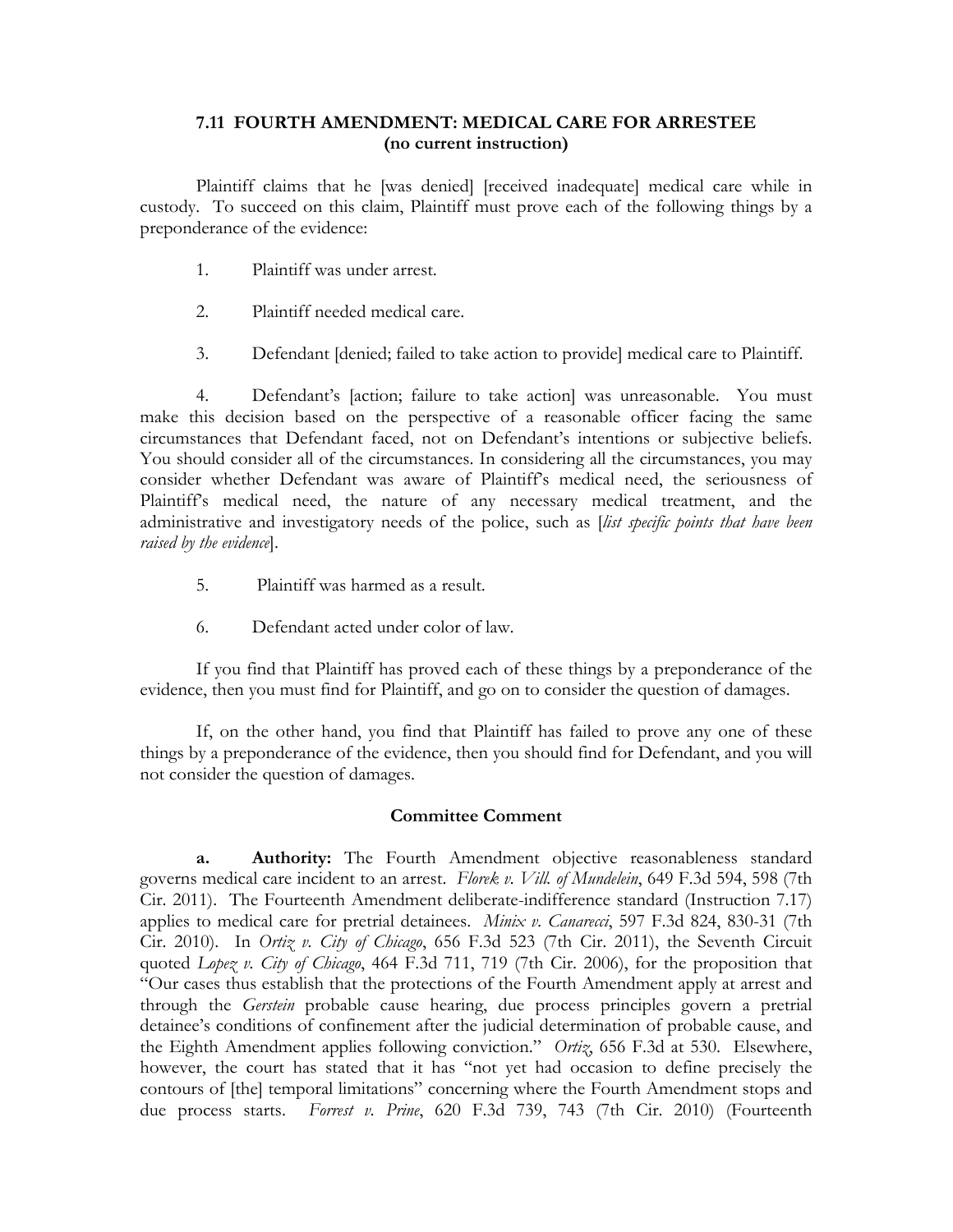Amendment standard applied to arrestee during booking at county jail). Resolution of this legal question will dictate whether to give this Instruction or Instruction 7.17.

**b. Arrests vs. Terry stops.** The Committee has included an element that the plaintiff was under arrest because the Seventh Circuit has stated in a number of cases that the duty to provide medical care is triggered upon arrest. *E.g.*, *Sallenger v. City of Springfield*, 630 F.3d 499, 503 -504 (7th Cir. 2010) ("The Fourth Amendment's objective reasonableness standard applies; the Estate's claim pertains to the medical needs of a person under arrest who has not yet had a judicial determination of probable cause."); *Lopez v. City of Chicago*, 464 F.3d 711, 719 (7th Cir.2006) ("Our cases thus establish that the protections of the Fourth Amendment apply at arrest and through the Gerstein probable cause hearing."); *Villanova v. Abrams*, 972 F.2d 792, 797 (7th Cir.1992) ("[T]he Fourth Amendment governs the period of confinement between arrest without a warrant and the [probable cause determination]."). However, the court has not decided whether the same duty applies in the context of other seizures, such as *Terry* stops. *But see Estate of Phillips v. City of Milwaukee*, 123 F.3d 586, 595 (7th Cir. 1997) (court "assum[ed] that the police officers had a duty to provide medical attention (and not to cut off medical aid) when they seized Mr. Phillips"). Accordingly, trial courts will have to make their own determination regarding whether the first element may be modified to encompass seizures that do not qualify as an arrest. *See, e.g., Sallenger v. City of Springfield*, 630 F.3d 499, 503 -504 (7th Cir. 2010) ("The Fourth Amendment's objective reasonableness standard applies; the Estate's claim pertains to the medical needs of a person under arrest who has not yet had a judicial determination of probable cause.")

**c. Defendant's intent.** The Committee did not include a requirement that the defendant act intentionally or knowingly in failing to provide medical care. Fourth Amendment questions are typically governed by an objective standard as opposed to a subjective one. Concern regarding the absence of an intent element was expressed by some Committee members on the ground that intent is required for any sort of claim of a constitutional violation. The view of the majority of the Committee was that any intent element is satisfied if the plaintiff shows that the defendant intended to seize him. *Brower v. Cnty. of Inyo*, 489 U.S. 593, 596 (1989) ("Violation of the Fourth Amendment requires an intentional acquisition of physical control. . . .[T]he detention or taking itself must be willful."). The instruction addresses the intent issue by requiring the plaintiff to show that he was under arrest. However, in Fourth Amendment cases, the plaintiff is not required to prove that the defendant intended to harm him. *See, e.g., Estate of Phillips v. City of Milwaukee*, 123 F.3d 586, 596 (7th Cir. 1997) ("[W]e have remarked before that the Fourth Amendment and the Due Process Clause impose similar duties in that both prohibit excessive force, though the duties apply at different times in the adversarial process and though the respective standards of liability may vary, primarily because the Due Process Clause contains a mental component.").

**d. Reasonableness of defendant's conduct:** The four factors proposed are from *Williams v. Rodriguez*, 509 F.3d 392 (7th Cir. 2007), and more recently *Ortiz v. City of Chicago*, 656 F.3d 523 (7th Cir. 2011). The second factor, seriousness of the medical need, operates on a "sliding scale" with the third factor, scope of requested treatment. "The severity of the medical condition under this standard need not, on its own, rise to the level of objective seriousness required under the Eighth and Fourteenth Amendments. Instead, the Fourth Amendment's reasonableness analysis operates on a sliding scale, balancing the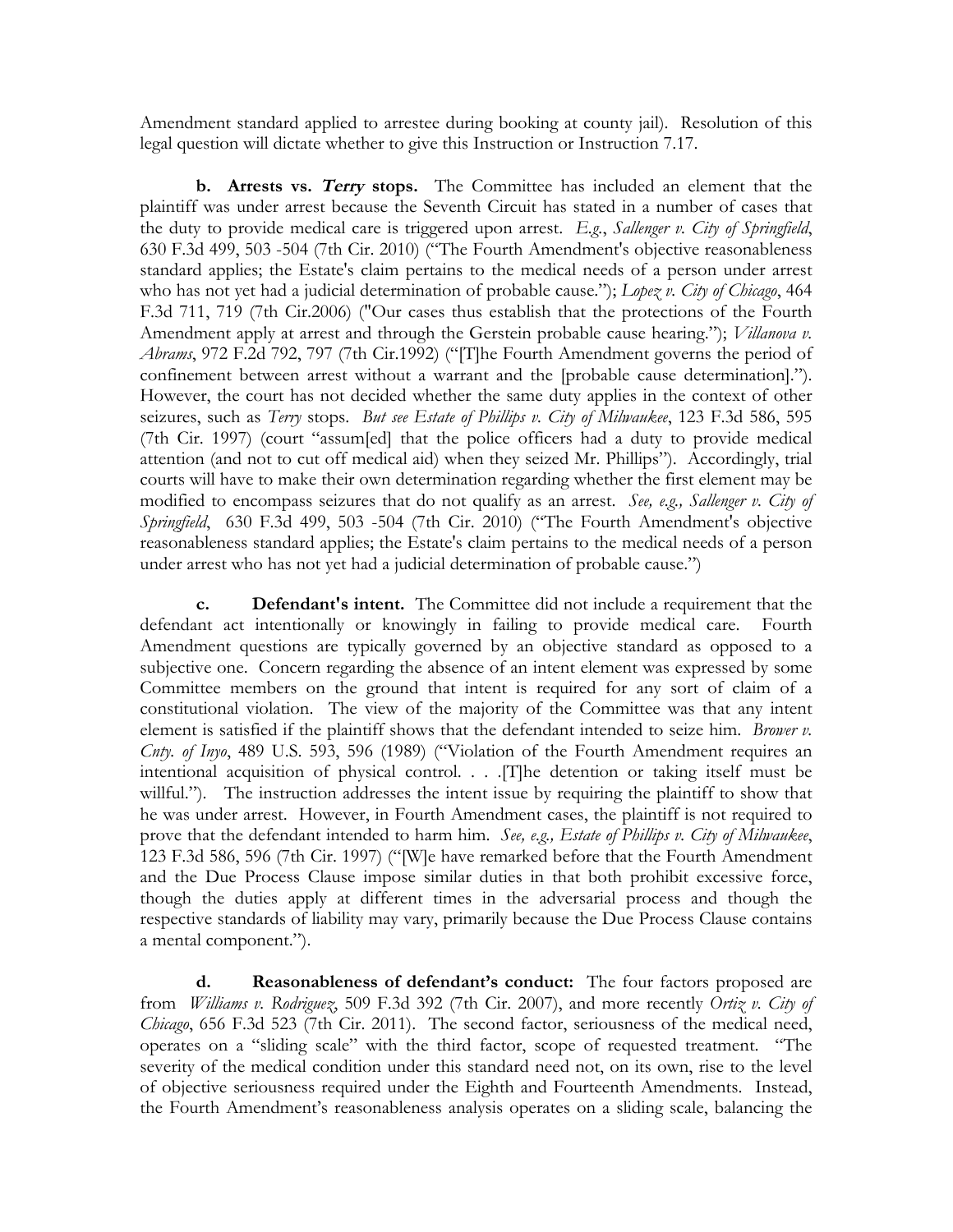seriousness of the medical need with the third factor—the scope of the requested treatment." *Williams*, 509 F.3d at 403.

**e. Color of law:** The sixth element should be eliminated if "color of law" is not in dispute. If the element is contested, Instruction No. 7.03 should be given.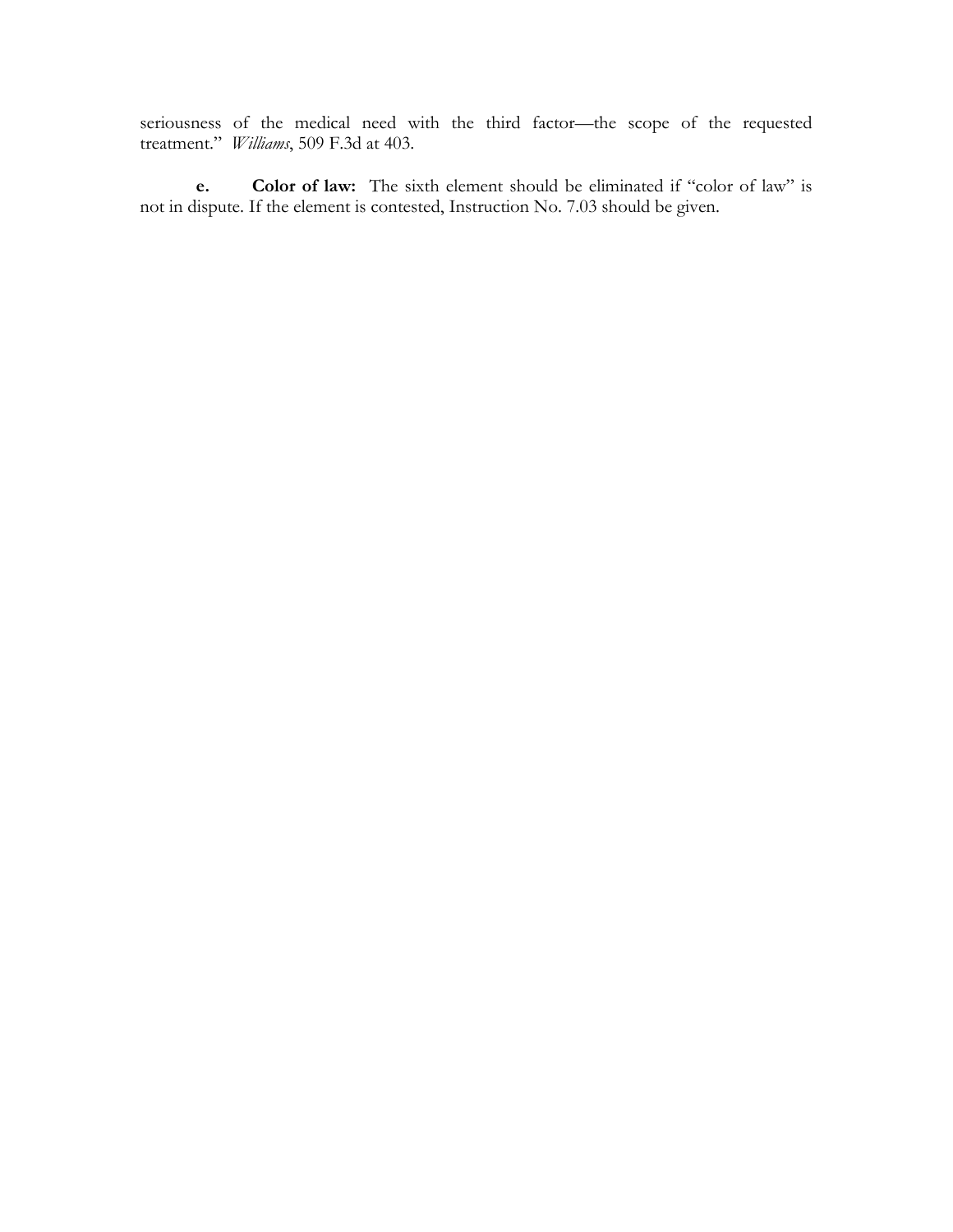## **7.12 FOURTH AMENDMENT: EXCESSIVE DETENTION (LESS THAN 48 HOURS) (no current instruction)**

Plaintiff claims that Defendant [detained Plaintiff; caused Plaintiff to be detained] for an unreasonable length of time following Plaintiff's arrest. To succeed on this claim, Plaintiff must prove each of the following things by a preponderance of the evidence:

1. Plaintiff was arrested without an arrest warrant.

2. Defendant delayed or caused to be delayed [the release of Plaintiff] [the judicial hearing to determine whether there was probable cause to arrest Plaintiff].

3. The delay was unreasonable. In deciding this, you should consider both the length of the delay and the reason(s) why [the release] [the judicial hearing] was delayed.

[A delay for the purpose of conducting further investigation of the crime(s) for which Plaintiff was arrested is reasonable so long as probable cause existed to arrest Plaintiff.]

[A delay [to investigate crimes other than the one(s) for which Plaintiff was arrested] [motivated by ill will against the arrested person] [for delay's sake]] is not a reasonable delay.]

If you find that Plaintiff has proved each of these things by a preponderance of the evidence, then you must find for Plaintiff, and go on to consider the question of damages.

If, on the other hand, you find that Plaintiff has failed to prove any one of these things by a preponderance of the evidence, then you must find for Defendant, and you will not consider the question of damages.

## **Committee Comment**

**a. Authority:** *Cnty. of Riverside v. McLaughlin*, 500 U.S. 44, 56 (1991); *Ray v. City of Chicago*, 629 F.3d 660, 663–64 (7th Cir. 2011) ("[D]etention times ranging from three to fourteen and one-half hours were not constitutionally unreasonable absent any evidence that the delay in releasing the arrested individuals was motivated by an improper purpose."); *Portis v. Chicago*, 613 F.3d 702, 705 (7th Cir. 2010); *Gramenos v. Jewel Cos.*, 797 F.2d 432 (7th Cir. 1986).

**b. Delay longer than 48 hours:** In cases where the Plaintiff's probable cause hearing was delayed beyond 48 hours and the Plaintiff contends that the pre-48 hours period was unreasonable, then this instruction should be used in conjunction with Instruction 7.13 (concerning delays past 48 hours), and the court should explain that this instruction governs only the period of time prior to the 48-hour mark.

**c. Delays to conduct further investigation.** *McLaughlin* says that an example of unreasonable delay is a delay "for the purpose of gathering additional evidence to justify the arrest . . . ." *McLaughlin*, 500 U.S. at 56. But where police have already developed probable cause for an arrest, it is not unreasonable to delay the probable cause hearing in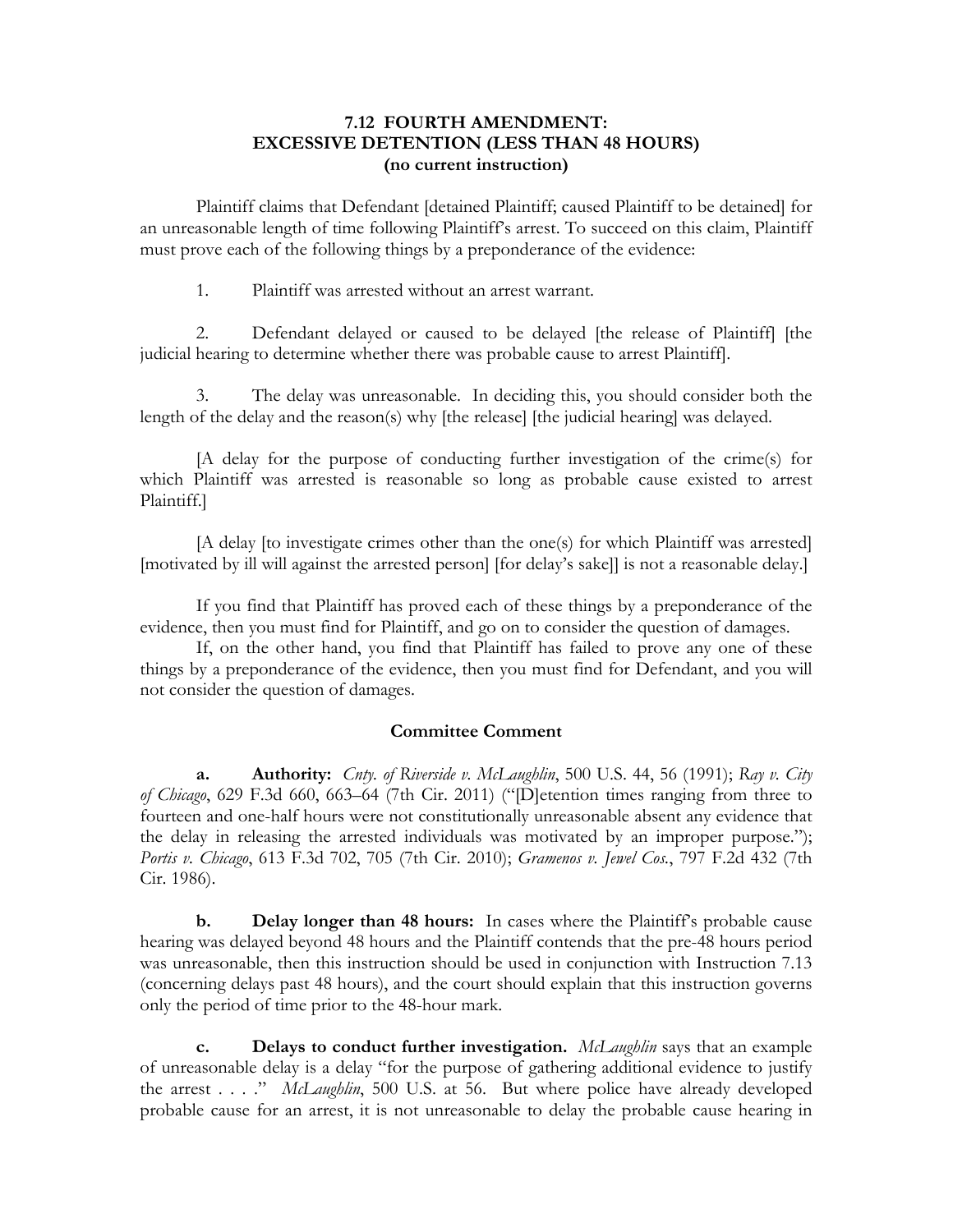order to conduct additional investigation to bolster the charges against the arrestee, such as by placing the arrestee in a line-up. *United States v. Daniels*, 64 F.3d 311, 314 (7th Cir. 1995) (not unreasonable to delay hearing to allow witnesses to the crime to view a line-up). In some cases it may be disputed whether probable cause existed and thus whether delay was to gather evidence to establish probable cause or to further investigate a matter on which there was already probable cause. In such a case, the instruction may need refinement to require the jury to decide whether there was probable cause in the first instance.

Delay to investigate a different set of crimes than the one for which the plaintiff was arrested is unreasonable. *Willis v. City of Chicago*, 999 F.2d 284 (7th Cir. 1993) (where prosecutor had approved charges for sexual assault, it was unreasonable to delay the probable cause hearing to place plaintiff in line-ups for other sexual assaults). Merely conducting an investigation of other crimes during a period of delay is not sufficient to render the delay unreasonable; there must be evidence from which a jury could find that the officer's purpose in delaying the hearing was to conduct that separate investigation. *See United States v. Sholola*, 124 F.3d 803, 820 (7th Cir. 1997) (differentiating *Willis* because there was no evidence that the officer knew that a probable cause hearing was available sooner while he investigated the other set of crimes).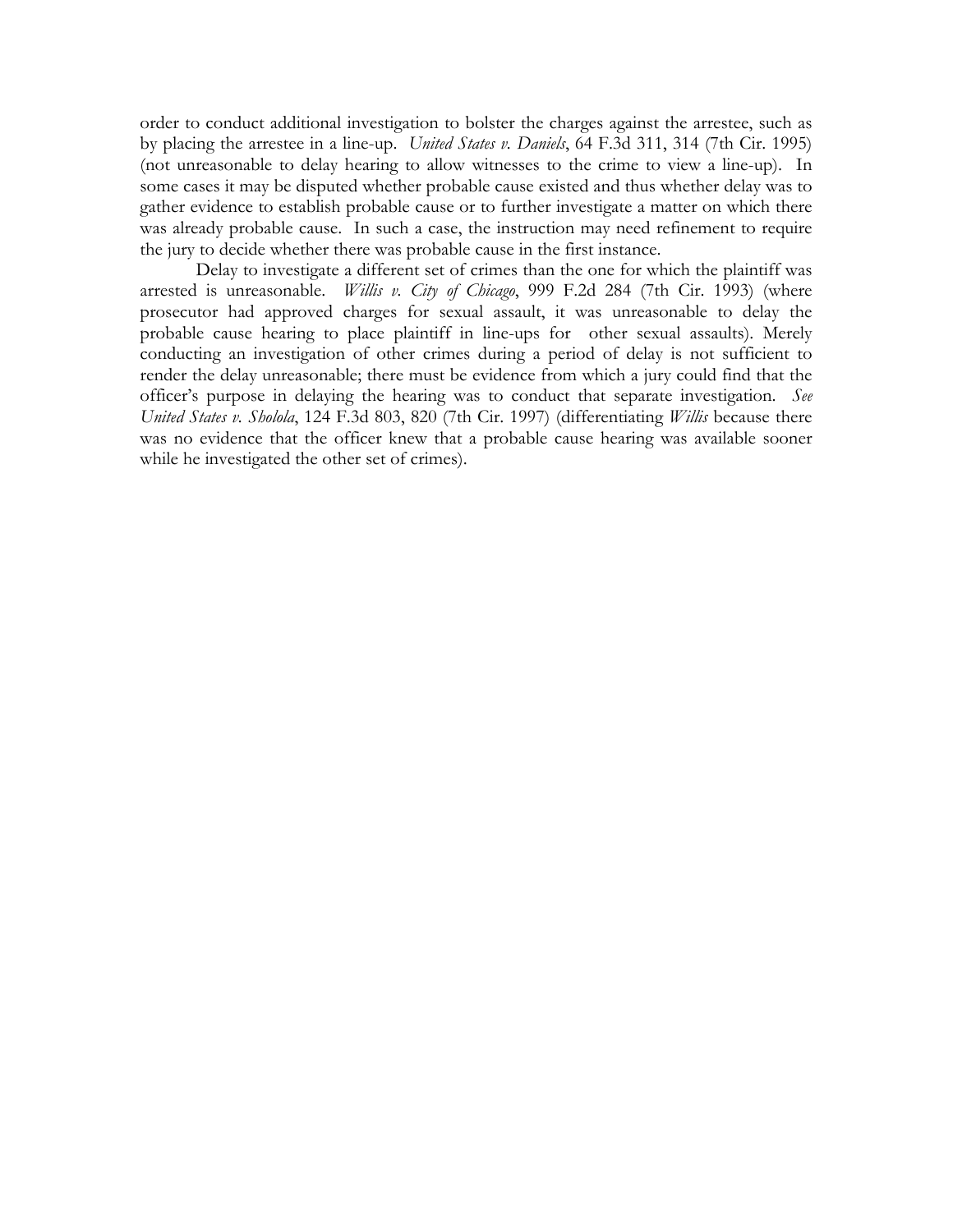## **7.13 FOURTH AMENDMENT: EXCESSIVE DETENTION (**AFTEcR **48 HOURS) (no current instruction)**

Plaintiff claims that Defendant [detained Plaintiff; caused Plaintiff to be detained] for more than 48 hours without any judicial hearing to determine whether there was probable cause to arrest Plaintiff. To succeed on this claim, Plaintiff must prove each of the following things by a preponderance of the evidence:

1. Plaintiff was arrested without an arrest warrant.

2. More than 48 hours passed before Plaintiff [was released] [a judicial hearing was held to determine whether there was probable cause to arrest Plaintiff].

3. Defendant caused this delay.

If you find that Plaintiff has not proved each of these things by a preponderance of the evidence then you must find for the Defendant.

If you find that Plaintiff has proved each of these things, then you must go on to consider whether Defendant has proved by a preponderance of the evidence that Plaintiff's [release] [judicial hearing to determine probable cause] was delayed for longer than 48 hours as a result of [*describe the emergency or extraordinary circumstance*].

If you find that Defendant has failed to prove any one of these things by a preponderance of the evidence, then you should find for Plaintiff. If you find that Defendant has proved this by a preponderance of the evidence, then you should find for the Defendant.

## **Committee Comment**

a. **Authority**: *Cnty. of Riverside v. McLaughlin*, 500 U.S. 44, 56 (1991); *Lopez v. City of Chicago*, 464 F.3d 711, 722 (7th Cir. 2006).

b. **Emergency defense:** The court should decide as a legal matter whether the defendant's justification suffices as a "bona fide emergency or extraordinary circumstance" under *McLaughlin* and should instruct the jury on the justification only if it suffices as a legal matter. For example, weekends and holidays do not constitute extraordinary circumstances as a matter of law. *Id.*; *see also Lopez*, 464 F.3d at 722 (suspect's lying to police about his identity was not an extraordinary circumstance). If the defendant does not establish a basis in the evidence for the jury to find a bona fide emergency or extraordinary circumstance, the defendant's burden portion of the instruction should not be given.

c. **Delay shorter than 48 hours:** In a case where a plaintiff challenges the reasonableness of both the pre-48 hour and post-48 hour portions of a detention, the court should give both this instruction and Instruction 7.12 and apprise the jury that each standard governs for the respective period of time. The court should consider giving the following prefatory instruction: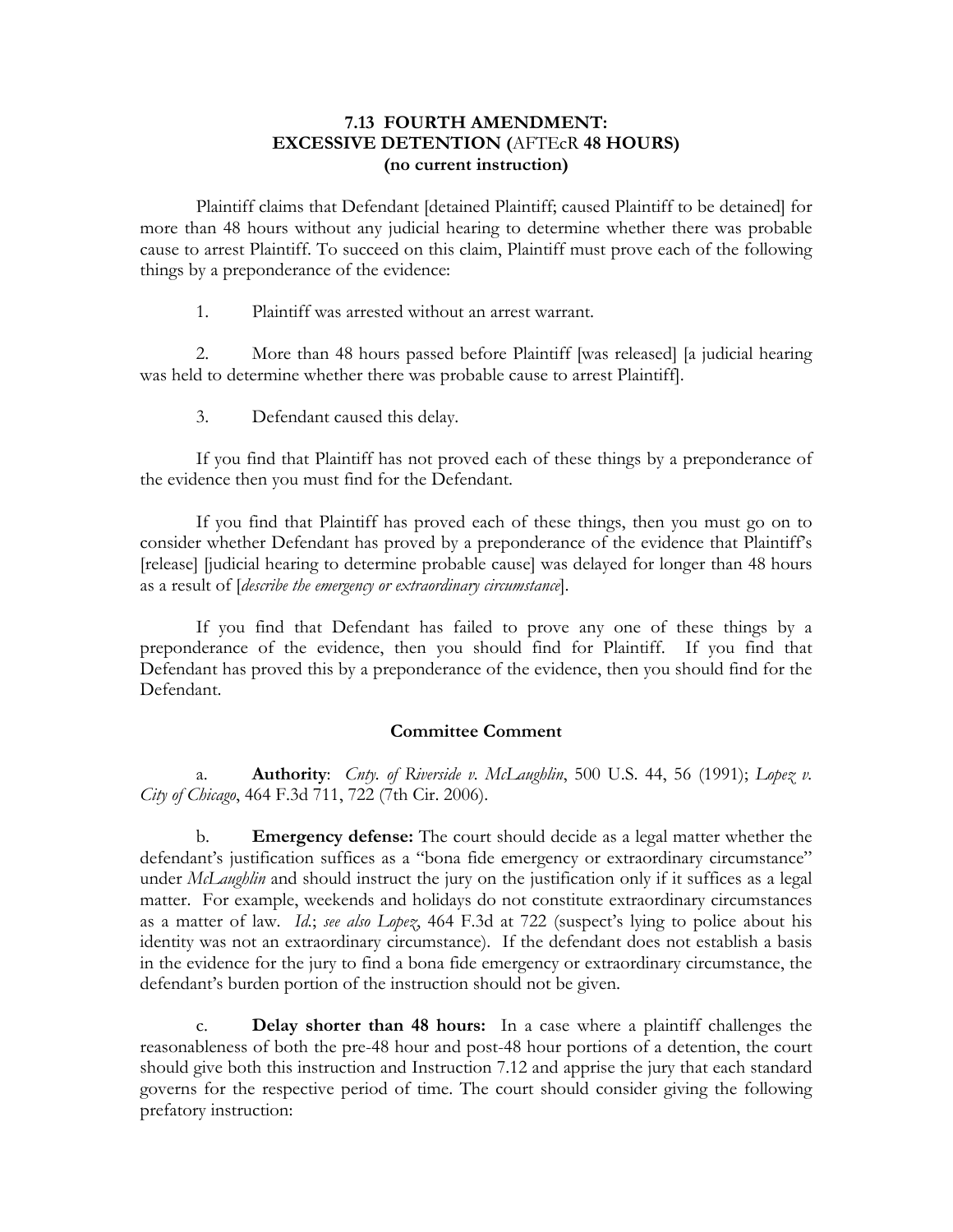In this case, Plaintiff claims that Defendant unreasonably delayed his detention for [*state the number of hours*] following arrest. The law treats delays during the first 48 hours of detention differently than delays beyond 48 hours. I will now instruct you on the requirements for each of these time periods.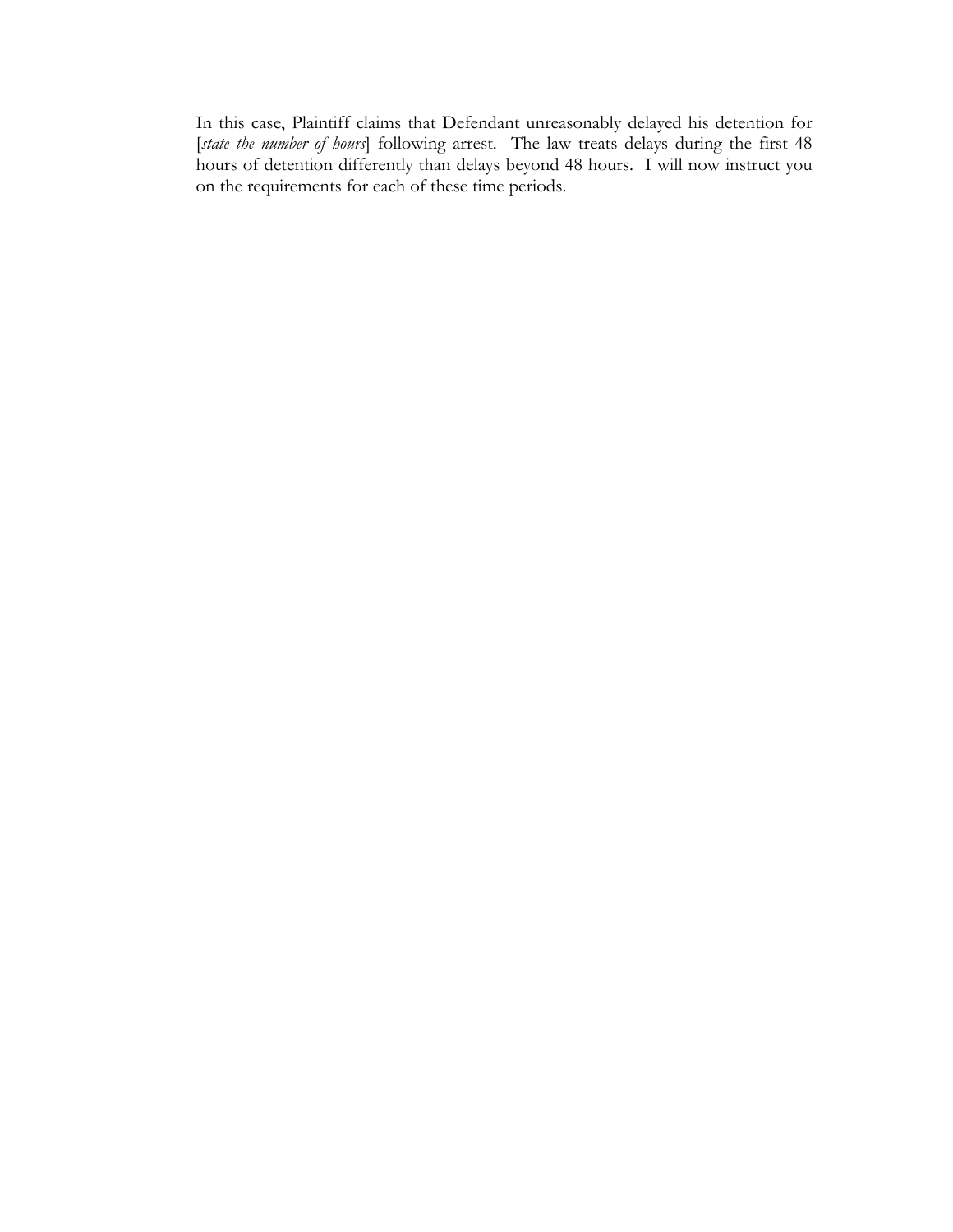### **7.14 FAIR TRIAL: CONCEALMENT OF EXCULPATORY EVIDENCE / FABRICATION OF EVIDENCE (no current instruction)**

Plaintiff claims that Defendant violated his right to a fair trial by [failing to disclose exculpatory and/or impeachment evidence [*optional - identify the allegedly undisclosed evidence*] that was material to Plaintiff's defense in the criminal case] [and/or] [by fabricating evidence that was used to convict Plaintiff in the criminal case]. To succeed on this claim, Plaintiff must prove each of the following things by a preponderance of the evidence:

1. Defendant [knowingly concealed [from the prosecutor] exculpatory and/or impeachment evidence, and the evidence was not otherwise available to Plaintiff, through the exercise of reasonable diligence, to make use of at his criminal trial] [and/or] [knowingly fabricated evidence that was introduced against Plaintiff at his criminal trial].

- 2. The evidence was material.
- 3. Plaintiff was damaged as a result.

"Exculpatory evidence" is evidence that tends to show that the accused is not guilty of the crime.

"Impeachment evidence" is evidence that would have made the [judge] [jury] at the criminal trial less likely to believe a witness who testified against the accused at the criminal trial.

[Exculpatory; impeachment; fabricated] evidence is "material" if there is a reasonable probability that the result in the criminal proceeding would have been different if the evidence had been disclosed.

If you find that Plaintiff has proved each of these things by a preponderance of the evidence, then you must find for Plaintiff, and go on to consider the question of damages.

If, on the other hand, you find that Plaintiff has failed to prove any one of these things by a preponderance of the evidence, then you must find for Defendant, and you will not consider the question of damages.

#### **Committee Comment**

**a. Authority.** *Kyles v. Whitley*, 514 U.S. 419 (1995); *United States v. Bagley*, 473 U.S. 667, 682 (1985); *Brady v. Maryland*, 373 U.S. 83 (1963); *Newsome v. McCabe*, 256 F.3d 747, 751 (7th Cir. 2001); *United States v. Agurs*, 427 U.S. 97, 103 (1976); *Braun v. Powell*, 227 F.3d 908, 920 & n.11 (7th Cir. 2000).

**b. Identification of allegedly undisclosed evidence.** The preamble to this instruction contains a bracketed phrase that may be used, in an appropriate case, to list the allegedly undisclosed evidence. This is marked as optional because such itemization in an instruction is not required. *See Jimenez v. City of Chicago*, 732 F.3d 710, 717 (7th Cir. 2013).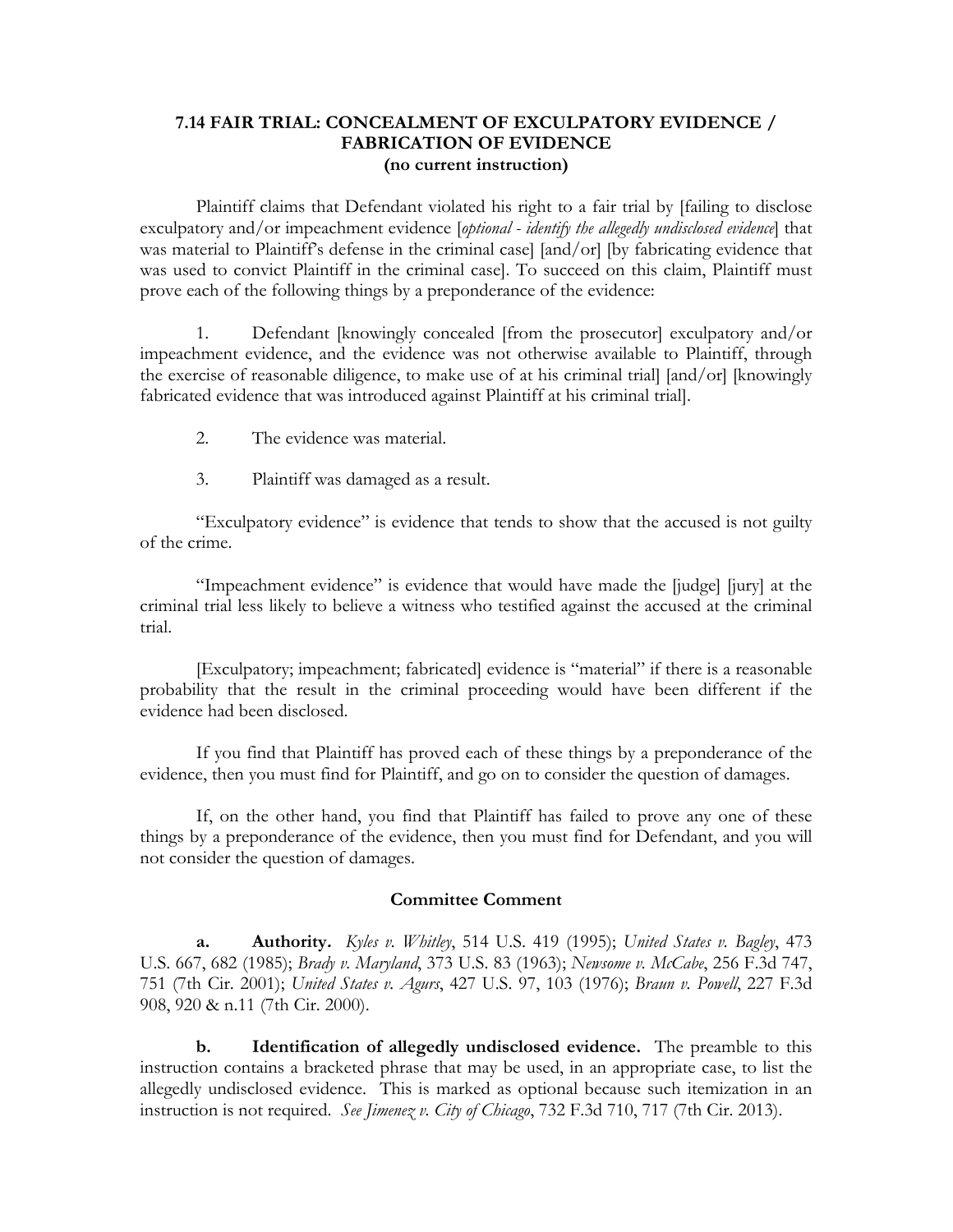**c. Concealment of exculpatory / impeachment evidence.** A police officer, the most typical type of defendant in a due process/fair trial case, is not responsible for turning over evidence directly to the defense in a criminal case. Rather, the officer's constitutional obligation is to provide the exculpatory information to the prosecutor, who is responsible for turning it over to the defense. Accordingly, a police officer may be held liable for a due process violation for concealing material exculpatory or impeachment evidence from the prosecutor, thereby preventing the defense from learning of the evidence. *See, e.g., Newsome*, 256 F.3d at 752; *Carvajal v. Dominguez*, 542 F.3d 561, 566 (7th Cir. 2008). For this reason, in most cases, the bracketed language "from the prosecutor" in element one of this instruction should be used. There may be situations, however, in which the police officer is claimed to have acted in concert with a prosecutor to conceal exculpatory or impeachment evidence. Even though the prosecutor is typically immune from liability in this situation, a non-immune actor who conspires with an immune actor is not shielded by the latter actor's immunity. *See, e.g., Dennis v. Sparks*, 449 U.S. 24 (1980) (conspiracy with judge). In those situations, it may be inappropriate to use the bracketed "from the prosecutor" language, and the instruction may need to be modified in other ways.

**d. Fabrication of evidence.** *Whitlock v. Brueggemann*, 682 F.3d 567, 582-85 (7th Cir. 2012), recognized the viability of a claim based on fabrication of material evidence. *See also Petty v. City of Chicago*, 745 F.3d 416, 422-23 (7th Cir. 2014) (distinguishing between a claim of *coerced* false evidence, which is not actionable, and a claim of *fabricated* false evidence, which is actionable). The law in this area is still in flux, however, and courts are advised to check for developments post-dating these instructions.

The law relating to reversal of a criminal conviction based on knowing use of perjured testimony arguably requires a lesser showing of materiality than the general *Brady*  standard, namely whether there is "any reasonable likelihood that the false testimony could have affected the judgment of the jury." *Agurs*, 427 U.S. at 103 (citing *Napue v. Illinois*, 360 U.S. 264, 271 (1959)). It is unclear whether that is the standard to be used in the civil liability context. Even if so, the difference between this and the materiality standard given in the instruction—requiring the plaintiff to show that the evidence "had a reasonable likelihood of affecting the outcome of the criminal case"—is arguably a matter of nuance. For this reason, the Committee has not proposed a separate materiality or causation instruction for fabricated-evidence cases. Because the law in this area is still in development, the court should examine this point carefully before instructing the jury.

**e. Plaintiff acquitted in the criminal trial.** The Seventh Circuit has not definitively decided whether a person who was acquitted in the criminal case can maintain a *Brady*-related due process claim. *Alexander v. McKinney*, 692 F.3d 553, 556 (7th Cir. 2012) (explaining the state of the law in this circuit); *Mosley v. City of Chicago*, 614 F.3d 391, 397-99 (7th Cir. 2010) (assessing whether prosecutor's decision to go to trial would have been altered by the withheld evidence); *Parish v. City of Chicago*, 594 F.3d 551, 554 (7th Cir. 2009); *Bielanski v. Cnty. of Kane*, 550 F.3d 632, 644 (7th Cir. 2008) (same); *Carvajal*, 542 F.3d at 566– 67 (recognizing need for prejudice from the non-disclosure generally).

**f. Denial of fair trial because of suggestive identification procedure:**  *Alexander v. City of South Bend*, 433 F.3d 550, 555 (7th Cir. 2006), indicates that a claim that a suggestive identification procedure tainted the plaintiff's criminal trial is cognizable under §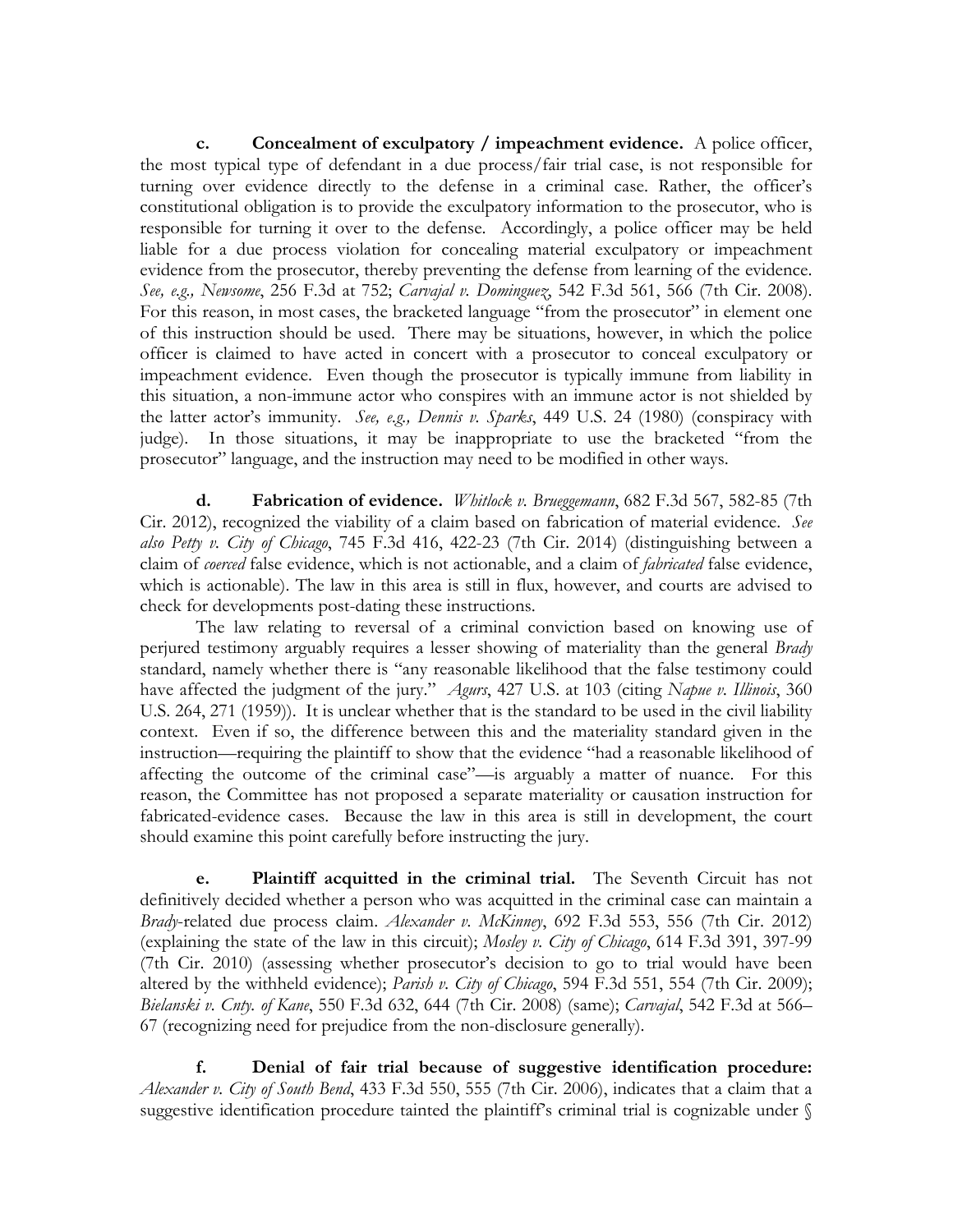1983. *Id.* at 555 (citing *Hensley v. Carey*, 818 F.2d 646, 649 (7th Cir. 1987)). *See also Phillips v.*  Allen, 668 F.3d 912, 917 (7th Cir. 2012). Because the law in this Circuit is undeveloped on this point, the Committee has not prepared an instruction specific to this issue.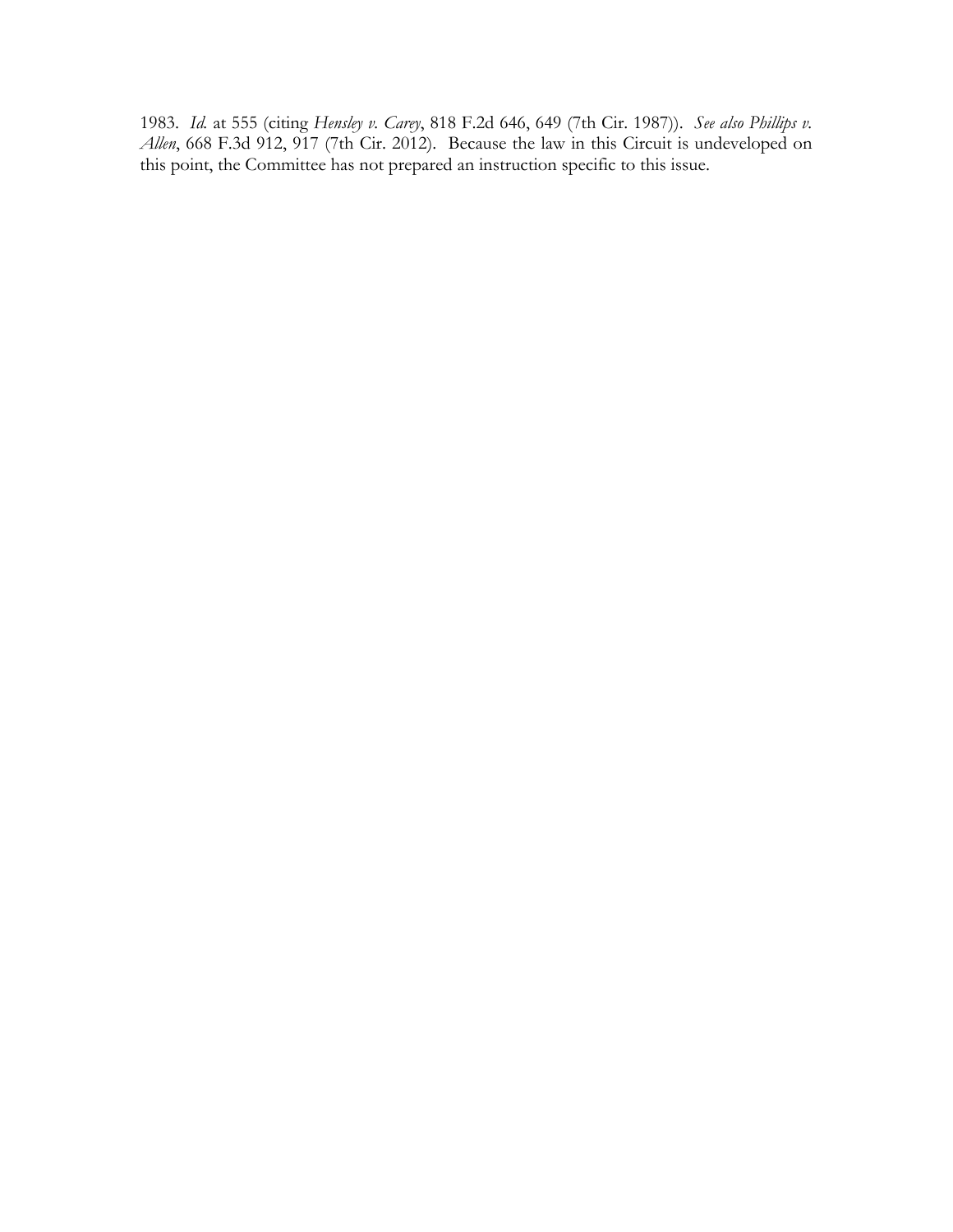## **7.15 EIGHTH AND FOURTEENTH AMENDMENTS: JAIL/PRISON CONDITIONS OF CONFINEMENT – ELEMENTS (current Instruction 7.10)**

To succeed on his claim challenging the conditions of his confinement, Plaintiff must prove each of the following elements by a preponderance of the evidence:

1. [*Describe allegedly unsafe condition*] subjected Plaintiff to a strong likelihood of serious harm. [A mere possibility of harm is not a strong likelihood.]

In assessing the seriousness of harm, you should consider the severity of the condition[s] and the length of time Plaintiff was exposed to [it] [them].

2. Defendant was aware of this strong likelihood that Plaintiff would be seriously harmed.

[You may infer this from the fact that the risk was obvious.]

[You may find that Defendant was aware of a strong likelihood of serious harm if you find that Defendant strongly suspected facts showing the strong likelihood of serious harm, but refused to confirm that these facts were true.]

3. Defendant consciously failed to take reasonable measures to prevent [additional] harm from occurring.

[In deciding this, you may consider whether it was practical for Defendant to take [additional] corrective action or whether Defendant had other legitimate reasons related to safety or security for failing to take [additional] action.]

4. Plaintiff [would not have been harmed] [would have suffered less harm] if Defendant had taken reasonable measures.

[5. Defendant acted under color of law.]

If you find that Plaintiff has proved each of these elements by a preponderance of the evidence, then you must find for Plaintiff, and go on to consider the question of damages.

If, on the other hand, you find that Plaintiff has failed to prove any one of these elements by a preponderance of the evidence, then you must

find for Defendant, and you will not consider the question of damages.

### **Committee Comment**

**a. Scope of instruction:** This instruction applies to claims brought by a convicted prisoner under the Eighth Amendment or by a pretrial detainee or civilly committed person under the Fourteenth Amendment. *See Rice ex rel. Rice v. Corr. Med. Servs.*, 675 F.3d 650, 664 (7th Cir. 2012) ("[C]ourts still look to Eighth Amendment case law in addressing the claims of pretrial detainees, given that the … Supreme Court has not yet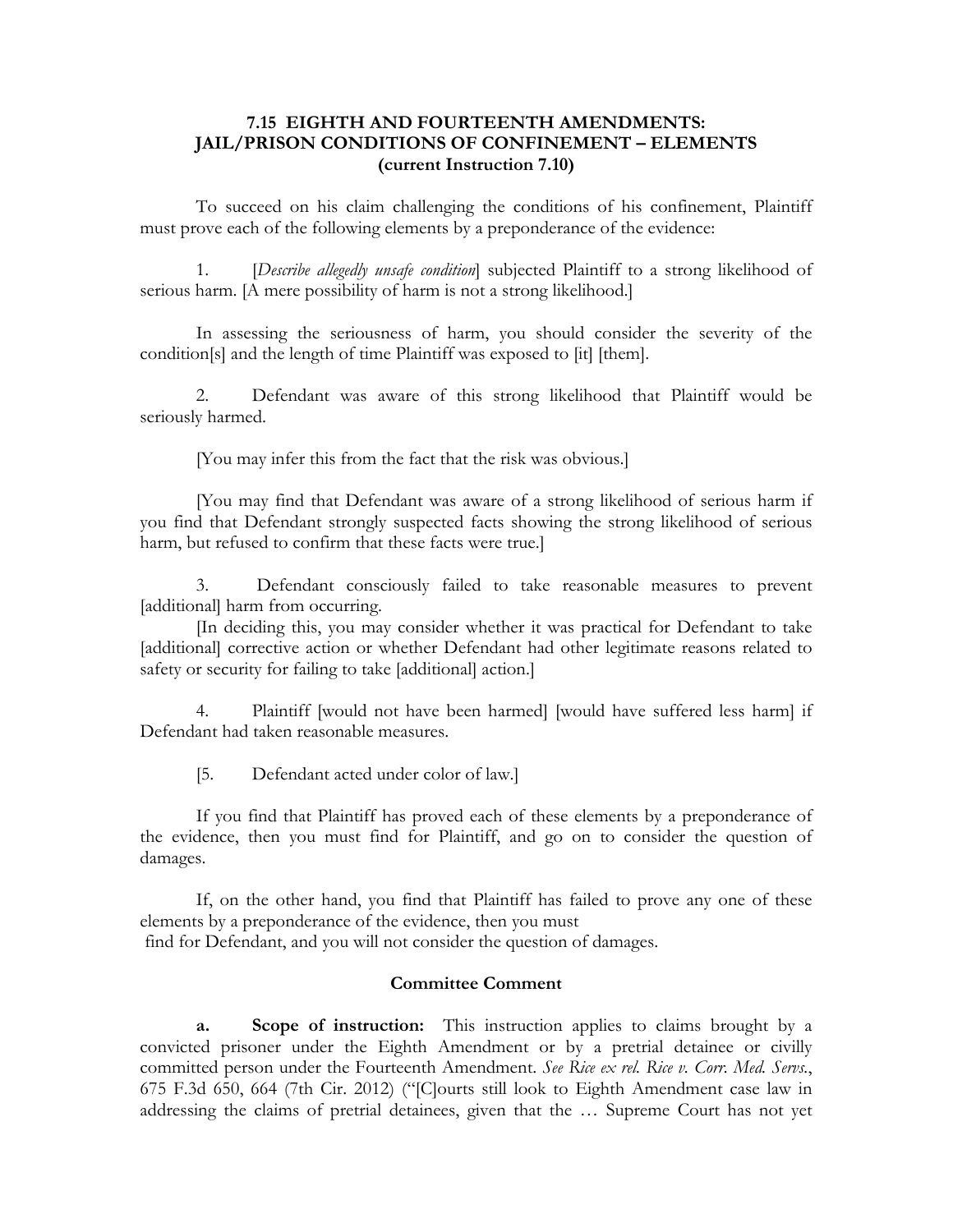determined just how much additional protection the Fourteenth Amendment gives to pretrial detainees.") (internal citations omitted); *Rosario v. Brawn*, 670 F.3d 816, 820 (7th Cir. 2012). *See also, e.g., Thomas v. Cook Cnty. Sheriff'sDep't*, 588 F.3d 445, 452 n.1 (7th Cir. 2009); *Williams v. Rodriguez*, 509 F.3d 392, 401 (7th Cir. 2007). *But cf. Cavalieri v. Shepard*, 321 F.3d 616, 620 (7th Cir. 2003) (pretrial detainee is entitled "to *at least* the same protection against deliberate indifference to his basic needs as is available to convicted prisoners under the Eighth Amendment") (emphasis added).

This instruction does not apply to arrestees who have not received a judicial probable cause determination. *Williams*, 509 F.3d at 403 ("Claims regarding conditions of confinement for pretrial detainees . . . who have not yet had a judicial determination of probable cause (a *Gerstein* hearing), are instead governed by the Fourth Amendment and its objectively unreasonable standard.") In those cases, the court should apply Instruction 7.11.

**b. Claims involving multiple adverse conditions:** Conditions that have a "mutually enforcing effect" on "a single, identifiable human need"—such as food or warmth—may be considered in combination. Conditions that do not have such an effect may have to be considered separately. *Wilson v. Seiter*, 501 U.S. 294, 304 (1991); *Gillis v. Litscher*, 468 F.3d 488, 493 (7th Cir. 2006).

Separate instructions are available for claims involving prisoner assaults (Instruction 7.16), medical care (Instruction 7.17) and self-harm (Instruction 7.19).

**c. Substantial risk of serious harm:** This instruction applies to the most common type of condition of confinement claim, involving a substantial risk of serious harm. However, neither the Supreme Court nor the Seventh Circuit has held that this standard applies in every case involving conditions of confinement. *Rhodes v. Chapman*, 452 U.S. 337, 346 (1981) ("No static 'test' can exist by which courts determine whether conditions of confinement are cruel and unusual."). In some cases, the Supreme Court and the Seventh Circuit have described the objective component as a deprivation of "the minimal civilized measure of life's necessities" or, more simply "the serious deprivation of basic human needs," without necessarily equating that with a "substantial risk of serious harm." *E.g.*, *Rhodes*, 452 U.S. at 347; *Rice*, 675 F.3d at 664; *Vinning-El*, 482 F.3d at 924; *Gillis*, 468 F.3d at 494. *See also Delaney*, 256 F.3d at 685 ("[T]here may be some interplay between the severity of the deprivation alleged and the required showing of injury.").

Regardless which language is used, the law is clear that "restrictive" and "uncomfortable" conditions are not sufficient to prove an Eighth Amendment violation, *Rhodes*, 452 U.S. at 347; *Thomas v. Ramos*, 130 F.3d 754, 763 (7th Cir. 1997), and that the fact finder must consider both the duration and severity of the conditions. *Thomas v. State of Illinois*, 697 F.3d 612, 614 (7th Cir. 2012); *Delaney*, 256 F.3d at 684; *Tesch v. Cnty. of Green Lake*, 157 F.3d 465, 476 (7th Cir. 1998); *Dixon*, 114 F.3d at 643.

**d. Strong likelihood:** *See, e.g., Pinkston v. Madry*, 440 F.3d 879, 889 (7th Cir. 2006); *Collignon v. Milwaukee Cnty.*, 163 F.3d 982, 990 (7th Cir. 1998). The Committee has used the term "strong likelihood" as opposed to "substantial risk" because it is more likely to be understood by a lay jury.

**e. Deliberate Indifference**: Elements two and three encompass the concept of what the case law refers to as "deliberate indifference." The Committee has not included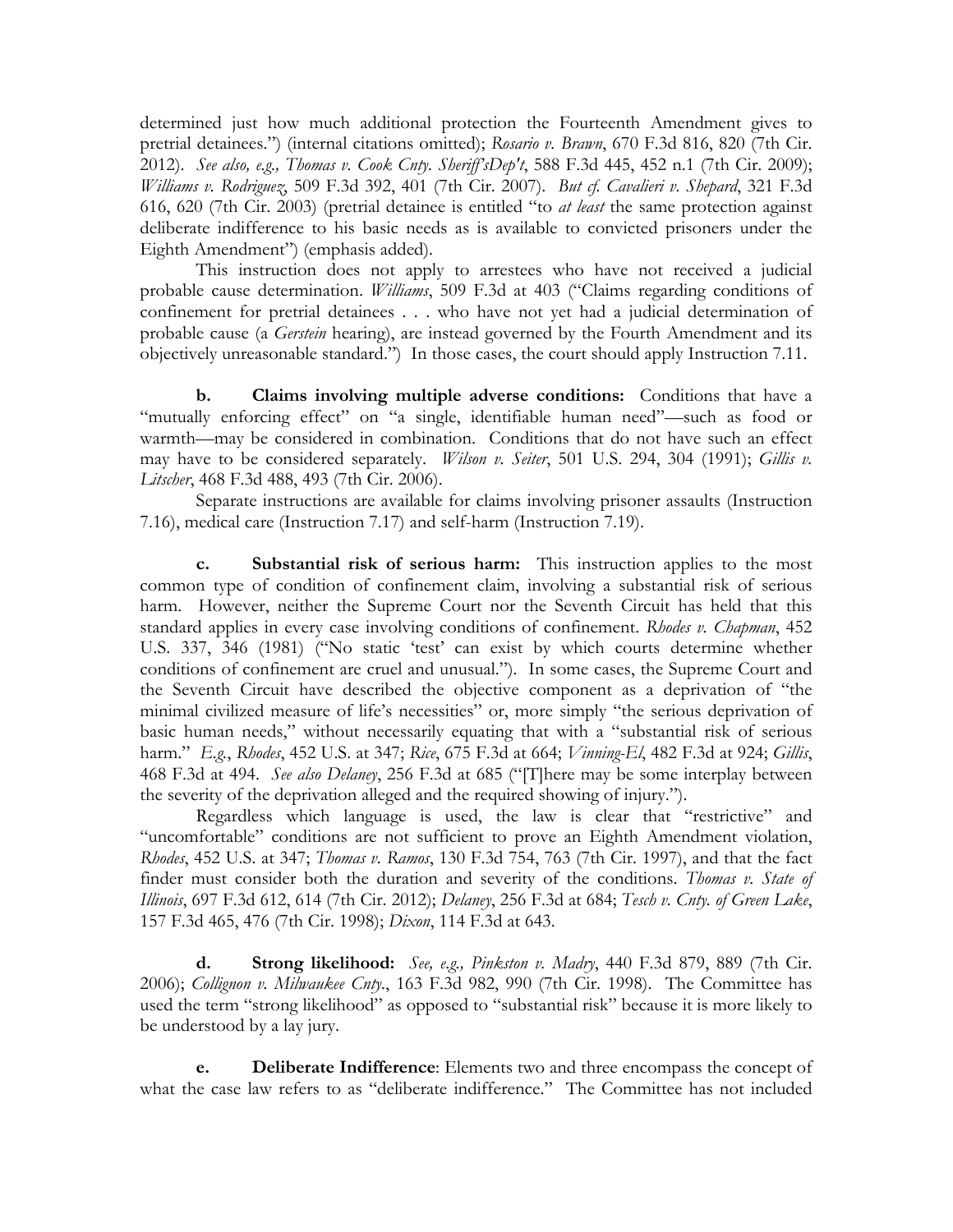that term in the instructions because most jurors will not be familiar with it, and the term can be described using ordinary language.

**f. Actual knowledge required:** It is not enough for the plaintiff to prove that the defendant could have known or should have known about the risk. *Farmer v. Brennan*, 511 U.S. 825, 837 & 843 n.8 (1994). However, circumstantial evidence can establish knowledge, including evidence showing that the risk was obvious. *Id.* at 842. In addition, the defendant may "not escape liability if the evidence show[s] that he merely refused to verify underlying facts that he strongly suspected to be true, or declined to confirm inferences of risk that he strongly suspected to exist." *Id.* at 843 n.8; *see also McGill v. Duckworth*, 944 F.2d 344, 351 (7th Cir. 1991) ("Being an ostrich involves a level of knowledge sufficient for conviction of crimes requiring specific intent. Because it is sufficient for criminal liability it is sufficient for liability under the eighth amendment's subjective standard."). *See also, e.g., Holloway v. Delaware Cnty. Sheriff*, 700 F.3d 1063, 1073 (7th Cir. 2012).

**g. Consciously failed to take reasonable measures:** The previous version of this instruction identified this element as "Defendant consciously disregarded this risk *by*  failing to take reasonable measures." SEVENTH CIRCUIT FEDERAL CIVIL JURY INSTRUCTIONS § 7.10 (2005) (emphasis added). The Committee has reworded the element to make it clear that "failing to take reasonable measures" is not a definition of "conscious disregard." Rather, the plaintiff must show both that the defendant acted culpably *and* that the defendant knew his action or inaction was culpable. *Farmer*, 511 U.S. at 842 (plaintiff must show "that the official acted or failed to act despite his knowledge of a substantial risk of serious harm"); *Santiago v. Walls*, 599 F.3d 749, 756 (7th Cir. 2010) (plaintiff must show *"*a conscious, culpable refusal to prevent the harm"); *Rosario v. Brawn*, 670 F.3d 816, 821-22 (7th Cir. 2012) ("the standard …requires a showing as something approaching a total unconcern for the prisoner's welfare in the face of serious risks.").

**h. Relevance of prisoner's conduct or other security concerns:** Even if defendant knows that the prisoner is being subjected to a risk of harm, the defendant's refusal to act may be reasonable if the prisoner's own conduct is contributing to that risk or if there are competing security concerns. *See, e.g.*, *Gruenberg v. Gempeler*, 697 F.3d 573, 579-80 (7th Cir. 2012); *Freeman v. Berge*, 441 F.3d 543, 547 (7th Cir. 2006); *Scarver v. Litscher*, 434 F.3d 972, 976-77 (7th Cir. 2006); *Pearson v. Ramos*, 237 F.3d 881 (7th Cir. 2001). However, there may be limitations to this rule if the risk of harm is serious enough or if the plaintiff's conduct was the result of a mental health condition. *See Rice*, 675 F.3d at 665; *Freeman*, 441 F.3d at 547.

**i. Harm:** The general rule is that the plaintiff must prove that he was harmed by the defendant's conduct in order to prove liability. *Roe v. Elyea*, 631 F.3d 843, 863-64 (7th Cir. 2011). However, there is a difference between proving harm and proving damages; the latter is not required to establish liability. *Cotts v. Osafo*, 692 F.3d 564, 569 (7th Cir. 2012). Exactly what constitutes "harm" is not always clear. *See, e.g., Turner v. Pollard*, 564 F. App'x 234, 239 (7th Cir. 2014) (indicating that nominal and punitive damages may be available "due to hazard, or probabilistic harm even in the absence of physical or psychological harm" or where the plaintiff is "expose[d]... to a substantial risk of a serious physical injury"). In a case where there is a dispute over whether there is a sufficient degree of harm to establish a claim, careful attention should be paid to the wording of element 4 of this instruction.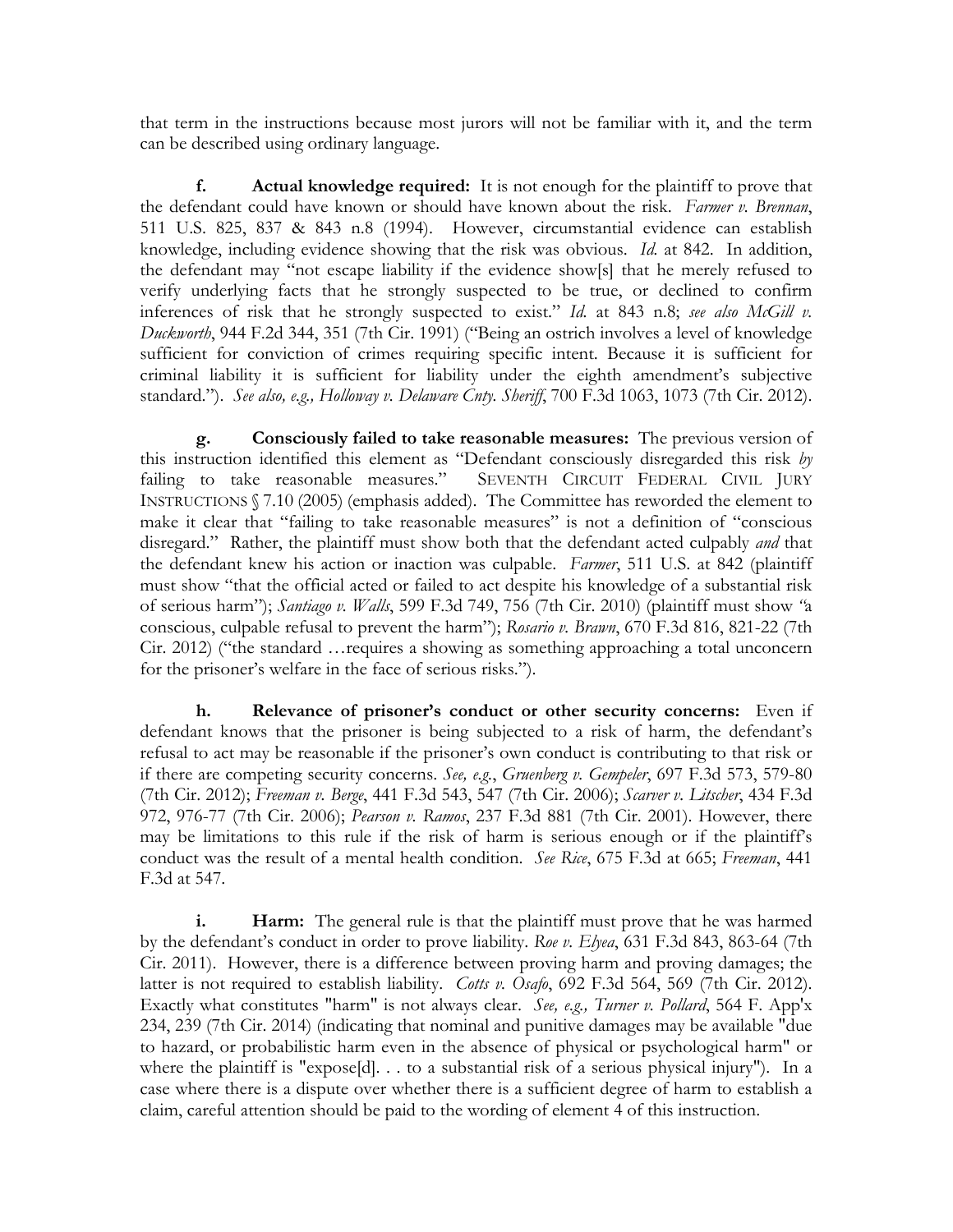**j. Color of law:** The fifth element should be eliminated if the "color of law" issue is not in dispute. If the element is contested, Instruction No. 7.03 should be given.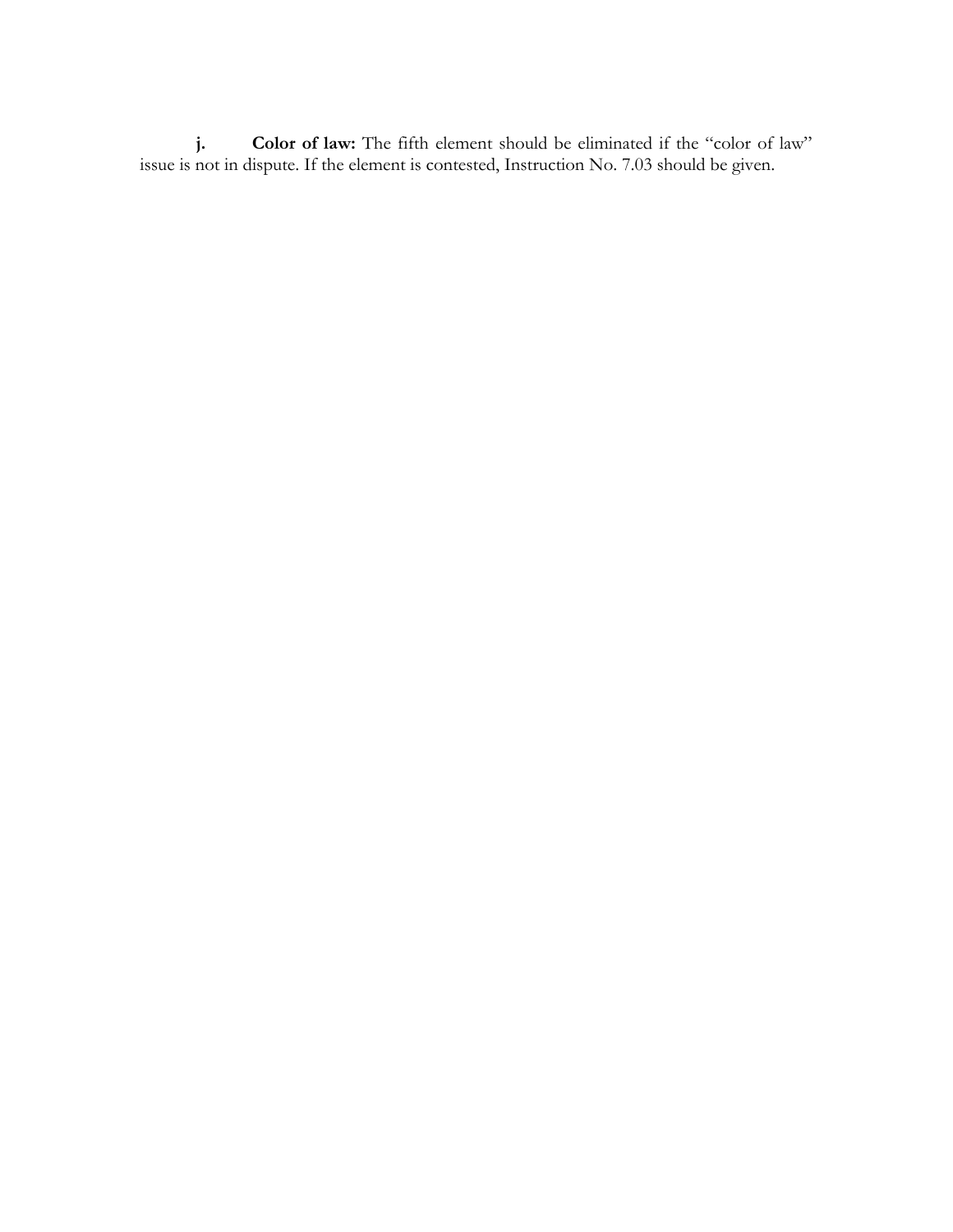## **7.16 EIGHTH AND FOURTEENTH AMENDMENTS: FAILURE TO PROTECT – ELEMENTS (current Instruction 7.11)**

To succeed on his claim regarding failure to protect him from harm by [an]other [prisoner] [detainee], Plaintiff must prove each of the following elements by a preponderance of the evidence:

There was a strong likelihood that Plaintiff would be seriously harmed as the result of an assault. [A mere possibility of harm is not a strong likelihood.]

2. Defendant was aware of this strong likelihood that [Plaintiff would be seriously harmed as the result of an assault] [another prisoner/detainee would seriously harm a prisoner/ detainee in Plaintiff's situation].

[You may infer this from the fact that the risk was obvious.]

[You may find that Defendant was aware of a strong likelihood of serious harm if you find that Defendant strongly suspected facts showing a substantial risk of serious harm, but refused to confirm that these facts were true.]

3. Defendant consciously failed to take reasonable measures to prevent the assault.

[In deciding this, you may consider whether it was practical for Defendant to take corrective action or whether Defendant had legitimate reasons related to safety or security for failing to take [additional] corrective action.]

4. [Plaintiff] [would not have been harmed] [would have suffered less harm] if Defendant had taken reasonable measures.

[5. Defendant acted under color of law.]

If you find that Plaintiff has proved each of these elements by a preponderance of the evidence, then you must

find for Plaintiff, and go on to consider the question of damages.

If, on the other hand, you find that Plaintiff has failed to prove any one of these elements by a preponderance of the evidence, then you must find for Defendant, and you will not consider the question of damages.

## **Committee Comment**

a. **Scope of instruction:** This instruction may be used for claims brought under the Eighth Amendment by convicted prisoners or claims brought under the due process clause of the Fourteenth Amendment by pretrial detainees or civilly committed patients. *See* Instruction 7.15, comment a.

b. **Substantial risk:** *See* Instruction 7.15, comment c.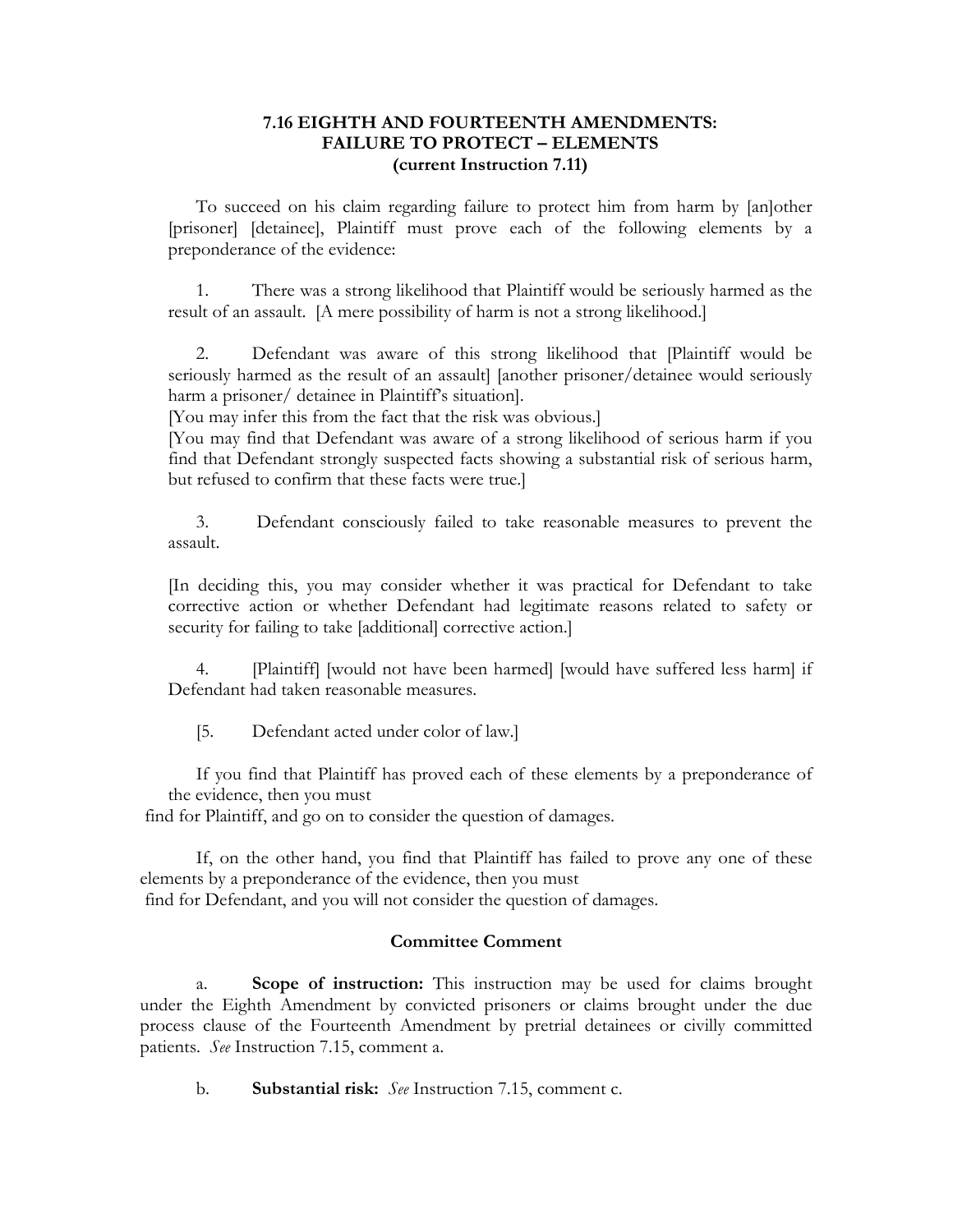c. **Deliberate indifference:** Elements two and three encompass the concept of what the case law refers to as "deliberate indifference." The Committee has not included that term in the instructions because most jurors will not be familiar with it, and it can be described using ordinary language.

d. **Actual knowledge required:** For cases discussing the actual knowledge requirement as a general matter, *see* Instruction 7.15, comment f. In the context of a failure to protect claim, the plaintiff must show that the defendant had knowledge of a specific threat. *See, e.g.*, *Dale v. Poston*, 548 F.3d 563, 569 (7th Cir. 2008); *Klebanowski v. Sheahan*, 540 F.3d 633, 639-40 (7th Cir. 2008); *Grieveson v. Anderson*, 538 F.3d 763, 776 (7th Cir. 2008); *Butera v. Cottey*, 285 F.3d 601, 606 (7th Cir. 2002). However, "deliberate indifference can be predicated upon knowledge of a victim's particular vulnerability even if the identity of the ultimate assailant is not known in advance of attack), or, in the alternative, an assailant's predatory nature even if the identity of the ultimate victim is not known in advance of attack." *Brown v. Budz*, 398 F.3d 904, 915-16 (7th Cir. 2005).

The Committee has included alternative language for the second element for cases in which the plaintiff is claiming that the defendant knew that prisoners in plaintiff's situation were at risk, (e.g., defendant knew that a particular prisoner had a history of assaulting his cell mates , but the defendant did not know that the plaintiff was the cell mate). In those cases, the court may wish to describe the situation as part of the second element. (For example, "Defendant was aware of a substantial risk that [other prisoner's name] would seriously harm his cell mate.")

e. **Consciously failed to take reasonable measures:** For an explanation of this element as a general matter, *see* Instruction 7.15, comment g.

f. **Color of law:** The fifth element should be eliminated if the "color of law" issue is not in dispute. If the element is contested, Instruction No. 7.03 should be given.

g. **Harm:** *See* Instruction 7.15, comment i.

h. **Plaintiff as the Aggressor:** In *Santiago v. Walls*, 599 F.3d 749, 759 (7th Cir. 2010), the court held that a prisoner may maintain a claim for failure to protect even if he started the fight, at least in cases in which the Defendant was trying to provoke a fight or knew that other officers were doing so.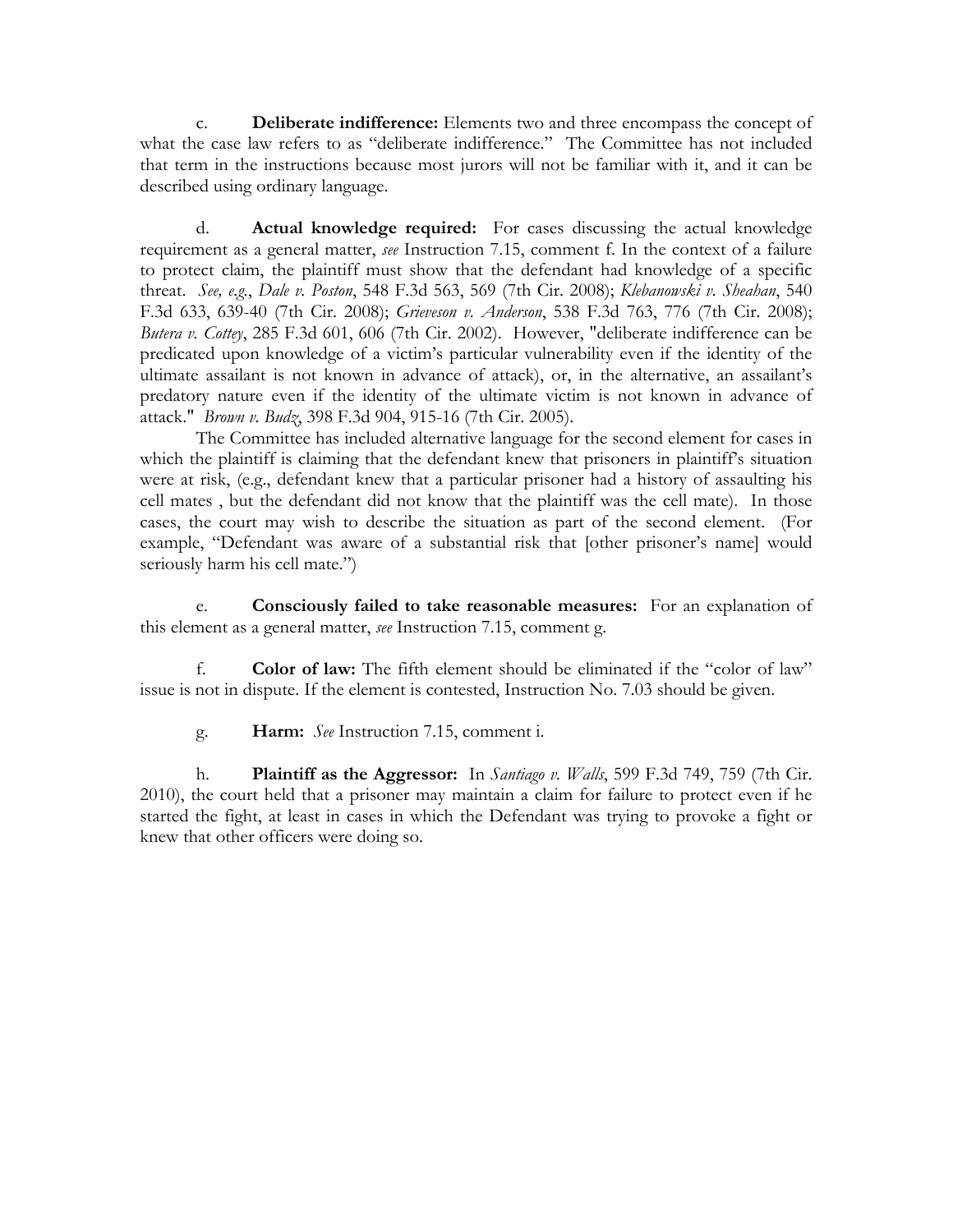## **7.17 EIGHTH AND FOURTEENTH AMENDMENTS: FAILURE TO PROVIDE MEDICAL ATTENTION – ELEMENTS (current Instruction 7.12)**

To succeed on his claim of failure to provide medical [care; attention], Plaintiff must prove each of the following elements by a preponderance of the evidence:

1. Plaintiff had a serious medical need. A serious medical need is a condition that a doctor says requires treatment or something so obvious that even someone who is not a doctor would recognize it as requiring that it requires treatment.

2. Defendant was aware that Plaintiff had a serious medical need.

[You may infer this from the fact that the need was obvious.]

[You may find that Defendant was aware of the need if you find that Defendant strongly suspected facts showing a serious medical need but refused to confirm that these facts were true.]

3. Defendant consciously failed to take reasonable measures to provide treatment for the serious medical need.

[Plaintiff does not have to show that Defendant ignored him or provided no care. If Defendant provided some care, Plaintiff must show that Defendant knew[his] [her] actions likely would be ineffective or that Defendant's actions were blatantly clearly inappropriate.

[In deciding whether Defendant failed to take reasonable measures, you may consider whether it was practical for Defendant to provide treatment or whether Defendant had legitimate reasons related to safety or security for failing to provide treatment.]

[*Optional instruction in case involving a defendant who is a medical professional*: You may infer that Defendant consciously failed to take reasonable measures if Defendant's [action] [failure to act] was such a substantial departure from accepted professional judgment, practice or standards that it showed a complete abandonment of medical judgment.]

[*Optional instruction in case involving a defendant who claims to have relied on the judgment of a medical professional*. If Defendant relied on the opinion of a medical professional, Defendant did not consciously fail to take reasonable measures unless it was obvious that following the medical professional's opinion would cause harm to Plaintiff.]

4. As a result of Defendant's [actions; inaction], Plaintiff was [harmed; subjected to a significant risk of harm]. [Plaintiff may prove that Defendant harmed him with evidence [that his condition worsened as a result of Defendant's conduct] [or] [that he suffered prolonged, unnecessary pain].]

[5. Defendant acted under color of law.]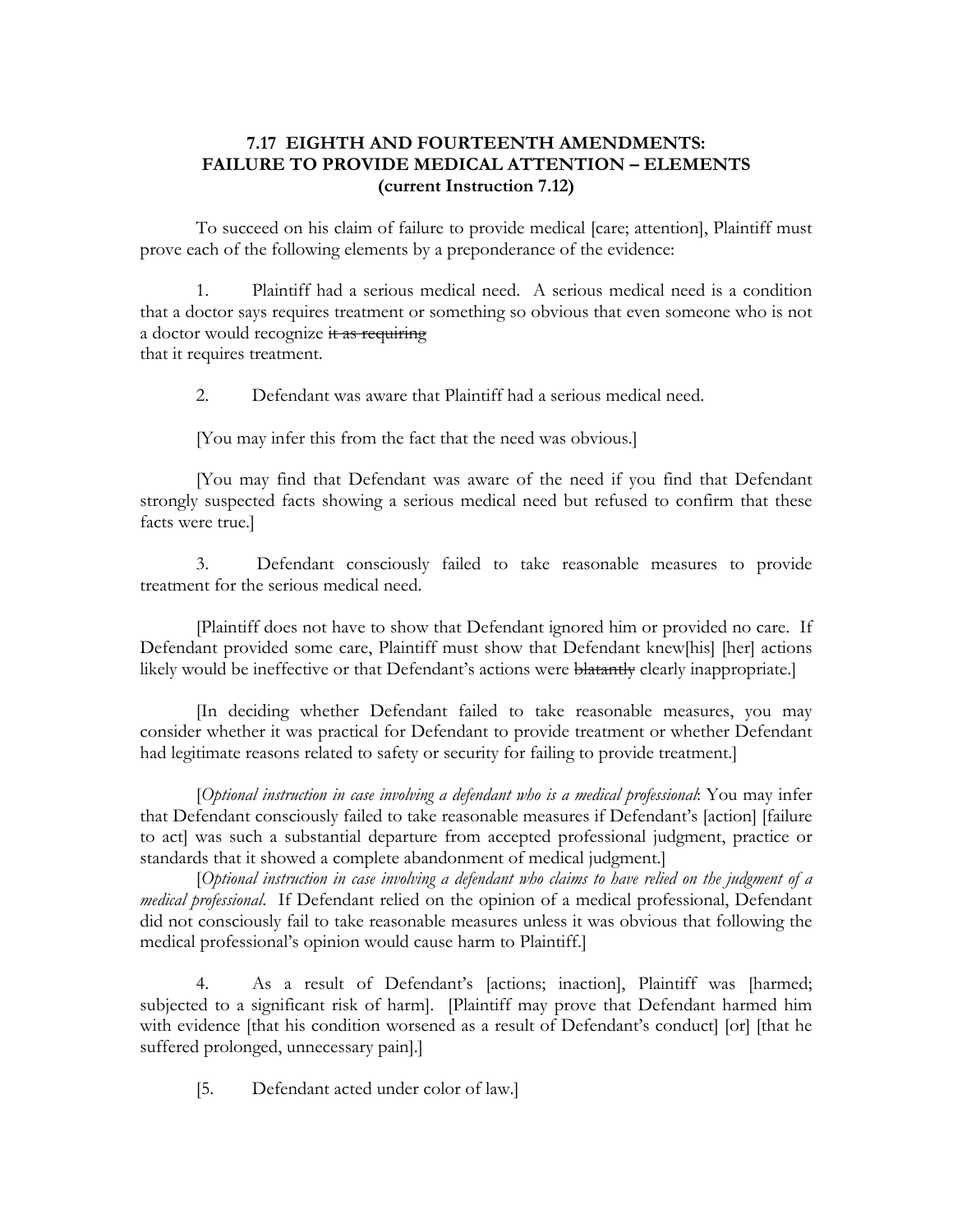If you find that Plaintiff has proved each of these elements by a preponderance of the evidence, then you must find for Plaintiff, and go on to consider the question of damages.

If, on the other hand, you find that Plaintiff has failed to prove any one of these elements by a preponderance of the evidence, then you must find for Defendant, and you will not consider the question of damages.

## **Committee Comment**

**a. Authority and scope of instruction**: *Estelle v. Gamble*, 429 U.S. 97 (1976); *Greeno v. Daley*, 414 F.3d 645, 653-54 (7th Cir. 2005). Though *Estelle* is an Eighth Amendment case involving a convicted prisoner, the same standard applies in Fourteenth Amendment cases involving pretrial detainees and civilly committed patients. *See* Instruction 7.15, comment a. *Pittman ex rel. Hamilton v. Cnty. of Madison*¸ 746 F.3d 766, 775 (7th Cir. 2014) ("[T]he Fourteenth Amendment prohibits 'deliberate indifference to the serious medical needs of pretrial detainees.' . . . This provision applies essentially the same deliberate indifference analysis to detainees as the Eighth Amendment does to inmates."). This instruction also applies to claims involving inadequate dental care. *Board v. Farnham*, 394 F.3d 469, 477-78 (7th Cir. 2005) (noting that the court has found it "convenient and entirely appropriate" to apply the same standard to claims arising under the Eighth and Fourteenth Amendments).

**b. Serious medical need**: A serious medical need is a condition that a doctor says requires treatment, or something so obvious that even someone who is not a doctor would recognize it as requiring treatment. *Johnson v. Snyder*, 444 F.3d 579, 584–85 (7th Cir. 2006). A condition may be serious if it significantly alters the daily activities of the prisoner, *Gutierrez v. Peters*, 111 F.3d 1364, 1373 (7th Cir. 1997), or causes significant pain, *Cooper v. Casey*, 97 F.3d 914, 916–17 (7th Cir. 1996). Minor injuries are not sufficient. *Cooper*, 97 F.3d at 916. But the condition does not have to be life threatening or even produce "objective" symptoms. *Johnson*, 444 F.3d at 585; *Berry v. Peterman*, 604 F.3d 435, 442 (7th Cir. 2010); *Greeno*, 414 F.3d at 655; *Cooper*, 97 F.3d at 917. However, the plaintiff's casual response to the condition may be relevant to determine there is no serious medical need. *Pinkston v. Madry*, 440 F.3d 879, 892 (7th Cir. 2006).

**c. Deliberate indifference**: Elements two and three encompass the concept of what the case law refers to as "deliberate indifference." The Committee has not included that term in the instructions because most jurors will not be familiar with it and it can be described using ordinary language.

**d. Actual knowledge required:** The defendant must actually know of the serious medical need. *Thomas v. Cook Cnty. Sheriff'sDep't*, 588 F.3d 445 (7th Cir. 2009) (jury could infer awareness from combination of symptoms Plaintiff exhibited and his complaints); *Gayton v. McCoy*, 593 F.3d 610, 623-24 (7th Cir. 2010) (same). *See also* Instruction 7.15, comment f. The plaintiff does not have to prove that the defendant knew exactly what the plaintiff's condition was or its cause. *Ortiz v. City of Chicago*, 656 F.3d 523, 533 (7th Cir. 2011).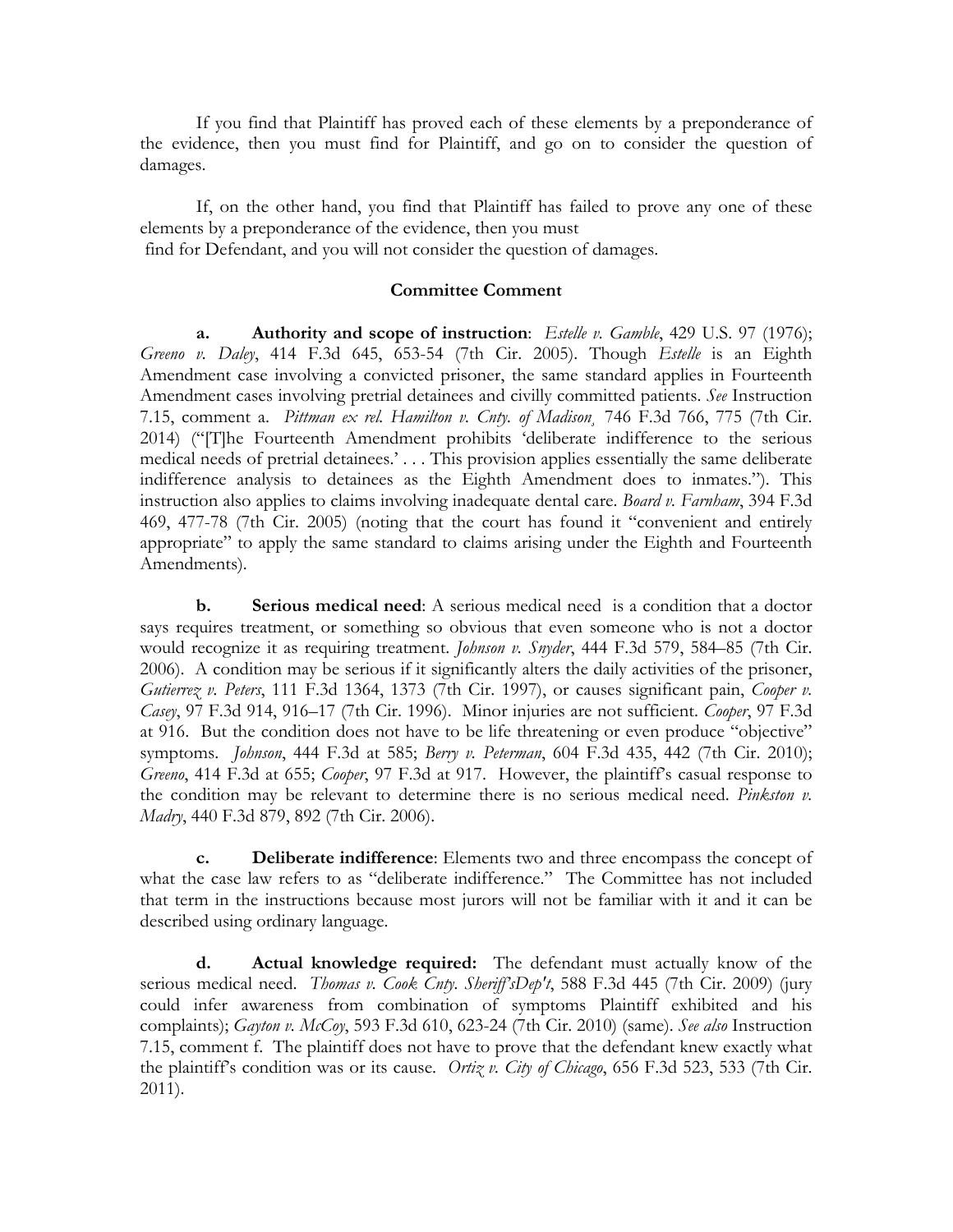**e. Consciously failed to take reasonable measures:** For an explanation of this element as a general matter, *see* Instruction 7.15, comment g. The jury may find that the plaintiff proved this element even if the defendant provided some care. *Hayes*, 546 F.3d at 524. There is no bright-line test for determining whether a defendant violated this standard. Factors to be considered include the seriousness of the medical condition; the likelihood and imminence of further harm; and the ease and efficacy of providing treatment. *See Roe v. Elyea*, 631 F.3d 843, 859 (7th Cir. 2011); *McGowan v. Hulick*, 612 F.3d 636, 640 (7th Cir. 2010). Cost is a factor in determining what constitutes adequate care, "but medical personnel cannot simply resort to an easier course of treatment that they know is ineffective.'" *Johnson v. Doughty*, 433 F.3d 1001, 1013 (7th Cir. 2006).

**f. Medical vs. non-medical staff:** The deliberate indifference standard is different for non-medical staff. *See King v. Kramer*, 680 F.3d 1013, 1018 (7th Cir. 2012). For a medical professional, treatment may be blatantly inappropriate and thus amount to deliberate indifference when the medical professional knows that it is likely to aggravate the prisoner's condition, *Greeno*, 414 F.3d at 654, or if it is clear that the treatment is not working, *Gonzalez*, 663 F.3d at 314-15.

A "mere difference of opinion" between two medical professionals is generally not enough. *Norfleet v. Webster*, 439 F.3d 392, 396 (7th Cir. 2006). However, the Seventh Circuit has been more reluctant to defer to a medical professional's judgment if he or she is disregarding instructions from a specialist or has changed his or her own opinion. *E.g.*, *Ortiz v. Webster*, 655 F.3d 731, 735-36 (7th Cir. 2011); *Gil v. Reed*, 535 F.3d 551, 557 (7th Cir. 2008).

If the defendant is not a medical professional, as a general rule he is entitled to defer to those who are. *Berry*, 604 F.3d at 440-41; *Lee*, 533 F.3d at 511. The exception is if it is obvious that the prisoner is not receiving adequate care. *King*, 608 F.3d at 1018; *Hayes v. Snyder*, 546 F.3d 516, 526-28 (7th Cir. 2008); *see also Berry*, 604 F.3d at 443.

**g. Harm:** The plaintiff may satisfy this element with evidence that defendant "exacerbated his injuries" or that he suffered "prolonged, unnecessary pain." *Smith v. Knox Cnty. Jail*, 666 F.3d 1037, 1039-40 (7th Cir. 2012). *See also Gayton*, 593 F.3d at 624-25. Both this instruction and the prior version of the same instruction simply use the term "harm." The state of the law on the degree of harm or pain that the plaintiff must have experienced to prevail is, however, not entirely clear. *See, e.g., Turner v. Pollard*, 564 F. App'x 234, 239 (7th Cir. 2014) (indicating that nominal and punitive damages may be available "due to hazard, or probabilistic harm even in the absence of physical or psychological harm" or where the plaintiff is "expose[d]. . . to a substantial risk of a serious physical injury"). In a case where there is a dispute over whether there is a sufficient degree of harm to establish a claim, careful attention should be paid to the wording of element 4 of this instruction.

**h. Color of Law**: The fifth element should be eliminated if the "color of law" issue is not in dispute. If the element is contested, Instruction No. 7.03 should be given.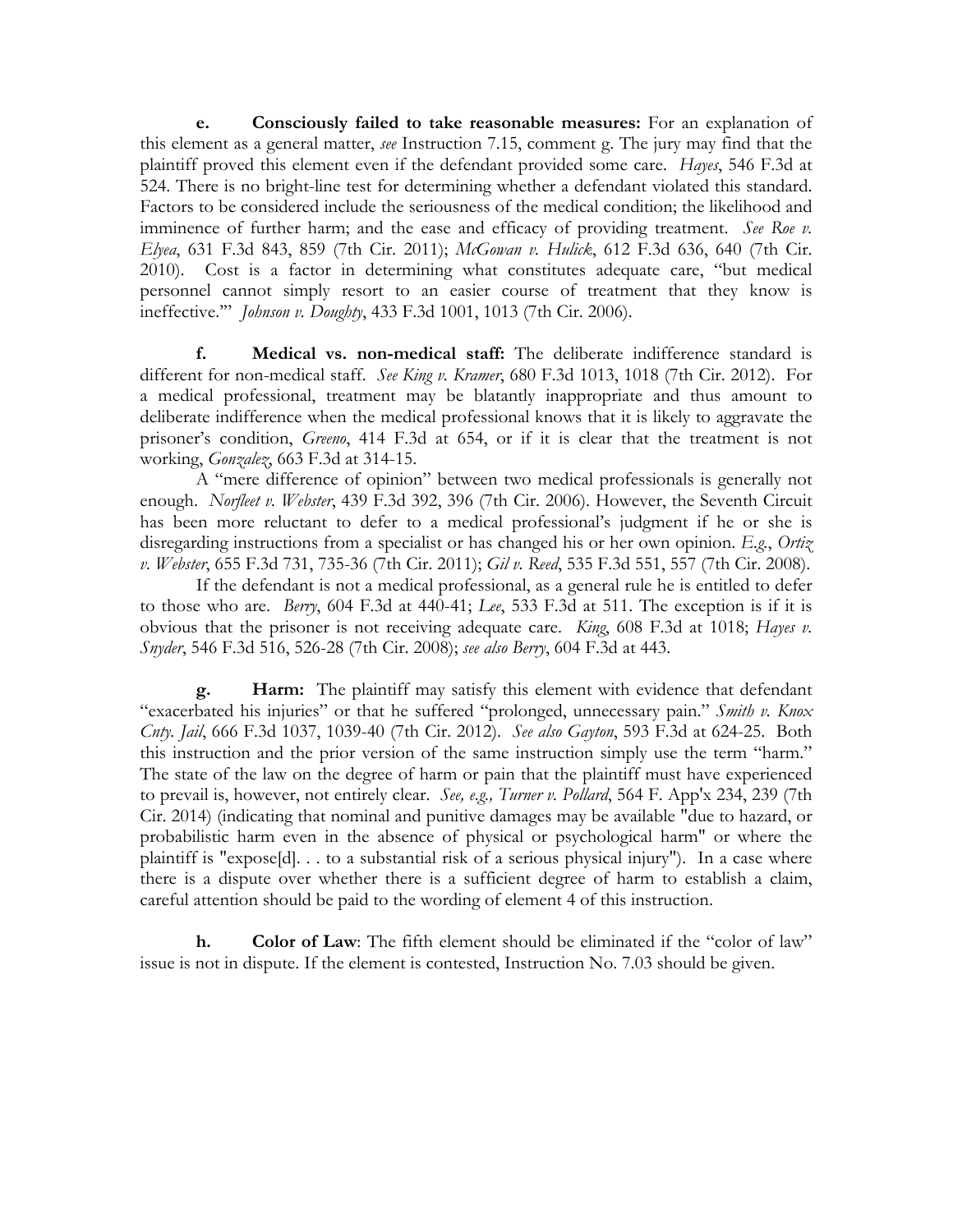## **7.18 EIGHTH AMENDMENT: EXCESSIVE FORCE AGAINST CONVICTED PRISONER – ELEMENTS (current Instruction 7.15)**

To succeed on his claim of excessive use of force, Plaintiff must prove each of the following elements by a preponderance of the evidence:

1. Defendant intentionally used force on Plaintiff.

2. Defendant did so for the purpose of harming Plaintiff, and not in a good faith effort to maintain or restore security or discipline.

3. Defendant's conduct harmed Plaintiff. Plaintiff does not need to prove that he suffered a serious injury. If Defendant's use of force caused pain to Plaintiff, that is sufficient harm, even if Plaintiff did not require medical attention or did not have long lasting injuries.

[4. Defendant acted under color of law.]

If you find that Plaintiff has proved each of these elements by a preponderance of the evidence, then you must find for Plaintiff, and go on to consider the question of damages.

If, on the other hand, you find that Plaintiff has failed to prove any one of these elements by a preponderance of the evidence, then you must find for Defendant, and you will not consider the question of damages.

In deciding whether Plaintiff has proved that Defendant used force for the purpose of harming Plaintiff, you should consider all of the circumstances. When considering all the circumstances, among the factors you may consider are the need to use force, the relationship between the need to use force and the amount of force used, the extent of Plaintiff's injury, whether Defendant reasonably believed there was a threat to the safety of staff or prisoners, [and] any efforts made by Defendant to limit the amount of force used[, **and whether Defendant was acting pursuant to a policy or practice of the prison that in the reasonable judgment of prison officials was needed to preserve order, discipline and security]**.

 [An officer is entitled to use some force if a prisoner disobeys a valid command. You may still consider, however, whether the amount of force used was excessive.]

#### **Committee Comment**

**a. Scope and authority:** *Hudson v. McMillian*, 503 U.S. 1, 7 (1992); *Whitley v. Albers*, 475 U.S. 312, 320-321 (1986); *Williams v. Boles*, 841 F.2d 181 (7th Cir. 1988). This instruction applies only to cases involving claims brought under the Eighth Amendment by convicted prisoners. Excessive force claims brought by an arrestee or pretrial detainee are governed by the Fourth and Fourteenth Amendments, respectively, and are contained in Instruction 7.09. The Committee did not modify this instruction after *Kingsley v. Hendrickson*, -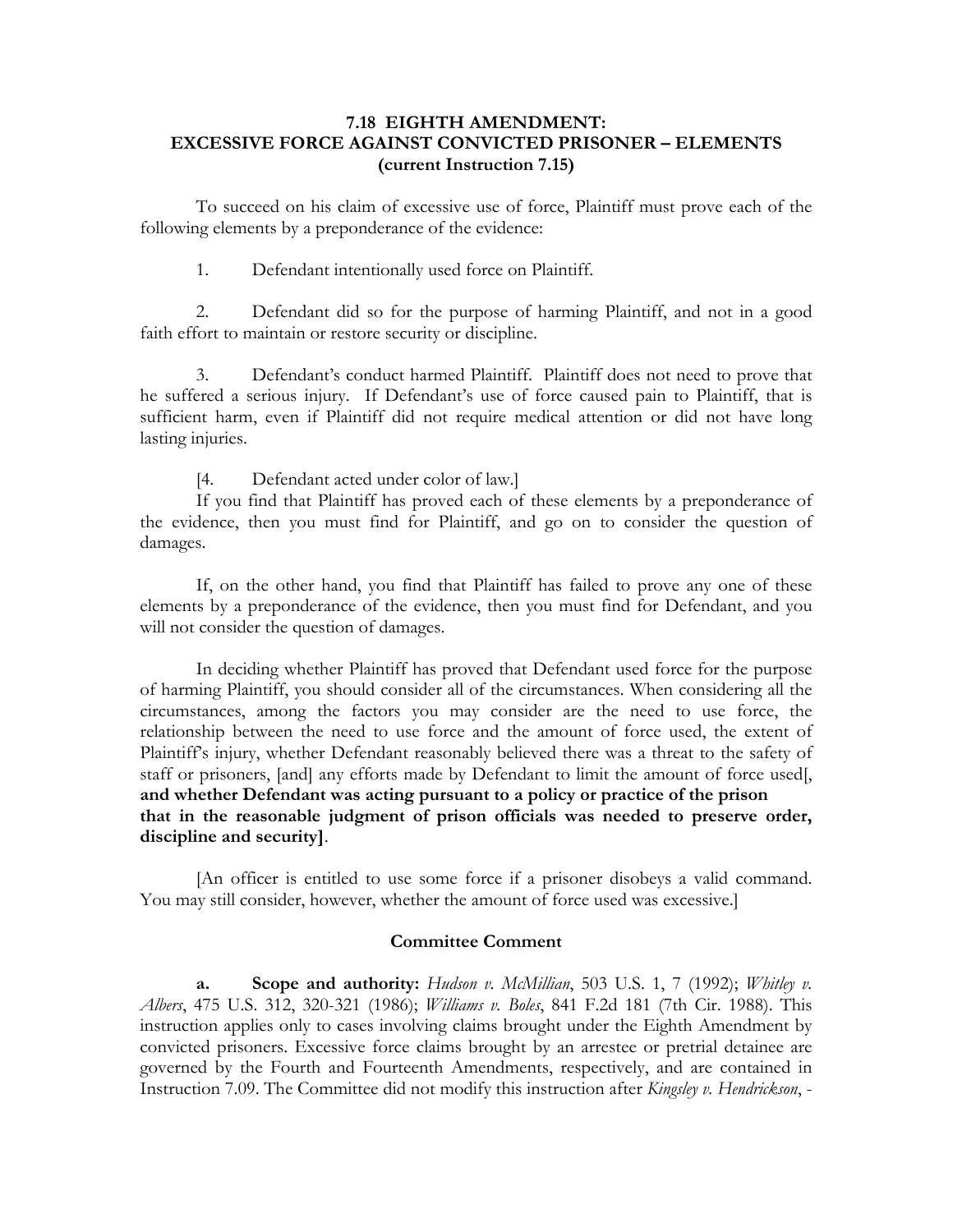-- U.S. ---, 135 U.S. 2466, 2476 (U.S. June 22, 2015), in the absence of further guidance from the Supreme Court or the Seventh Circuit.

**b. Amount of force:** Some cases have suggested that a *de minimis* use of force does not violate the Eighth Amendment. *Hudson*, 503 U.S. at 9-10; *Hendrickson v. Cooper*, 589 F.3d 887, 890-91 (7th Cir. 2009). However, in *Washington v. Hively*, 695 F.3d 641, 643 (7th Cir. 2012), the court stated that "it is . . . time that the formula '*de minimis* uses of physical force' was retired," because there are some cases in which force might be excessive even when it is slight, such as if an officer fondled a prisoner's genitals or burned him with a lit cigarette. Accordingly, the Committee has not included a reference to quantum of force as an element, though it has listed this as a factor that may be considered in relation to the need for force.

**c. Intentional use of force for the purpose of harm:** "Unreasonable" force is not enough in the Eighth Amendment context. *Whitley*, 475 U.S. at 322. Courts often use the phrase "malicious[ ] and sadistic[ ]" when describing the intent requirement, *id.* at 320-21, but the Committee has omitted the phrase because it appears to be redundant of the phrase "for the purpose of harming."

**d. Failure to comply with order:** A correctional officer may use force when a prisoner disobeys an order, but the degree of force used may still amount to a constitutional violation. *See Lewis v. Downey*, 581 F.3d 467, 476-77 (7th Cir. 2009).

**e. Color of law:** The fourth element should be eliminated if the "under color of law" issue is undisputed. If the element is contested, Instruction No. 7.03 should be given. If the element is contested, Instruction No. 7.03 should be given.

**f. Deference to prison official policies:** The Supreme Court has stated that "[p]rison administrators . . . should be accorded wide-ranging deference in the adoption and execution of policies and practices that in their judgment are needed to preserve internal order and discipline and to maintain institutional security." *Whitley*, 475 U.S. at 322-34 (quoting *Bell v. Wolfish*, 441 U.S. 520, 547 (1979)). In a case in which the defendant claims to have acted pursuant to a policy or practice of the prison, the last (bracketed) factor in the list of factors included at the end of the instruction may be appropriate. The Committee notes that a significant minority of its members were of the view that this admonition from *Bell*  and *Whitley* should not be included in the instruction on the ground that it is a policy consideration that informs why the Eighth Amendment standard is as it is, not a matter on which to instruct the jury.

**g. Serious injury not required:** A prisoner may prevail on an excessive force claim even if his injuries are not serious and only "*de minimis*." *Wilkins v. Gaddy*, 130 S. Ct. 1175, 1179-80 (2010); *Guitron*, 675 F.3d at 1046. Pain is a sufficient harm. *Lewis*, 581 F.3d at 475; *Hendrickson*, 589 F.3d at 891. However, the jury may consider the extent of the injury as a factor in determining whether the defendant used excessive force. *Wilkins*, 130 S. Ct. at 1178-79; *Lunsford v. Bennett*, 17 F.3d 1574, 1582 (7th Cir. 1994).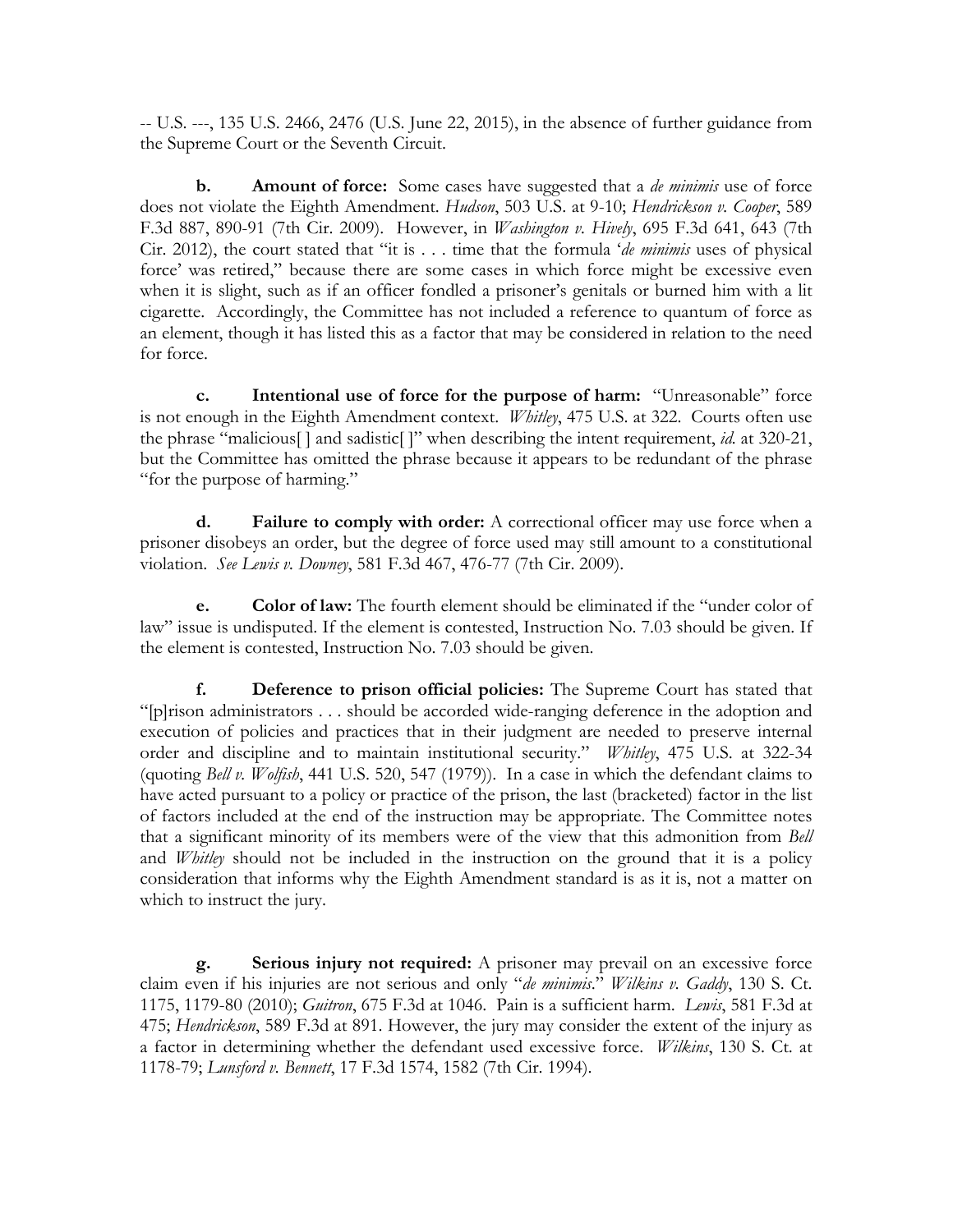**h. Factors:** Some judges prefer to include the factors from *Graham v. Connor*, 490 U.S. at 396 (fifth, sixth, and seventh factors), and *Wilson v. Williams*, 83 F.3d 870 (7th Cir. 1996) (first, second, third, fourth, and sixth factors), while others see a list as limiting. Accordingly, the Committee has bracketed the commonly used list of factors.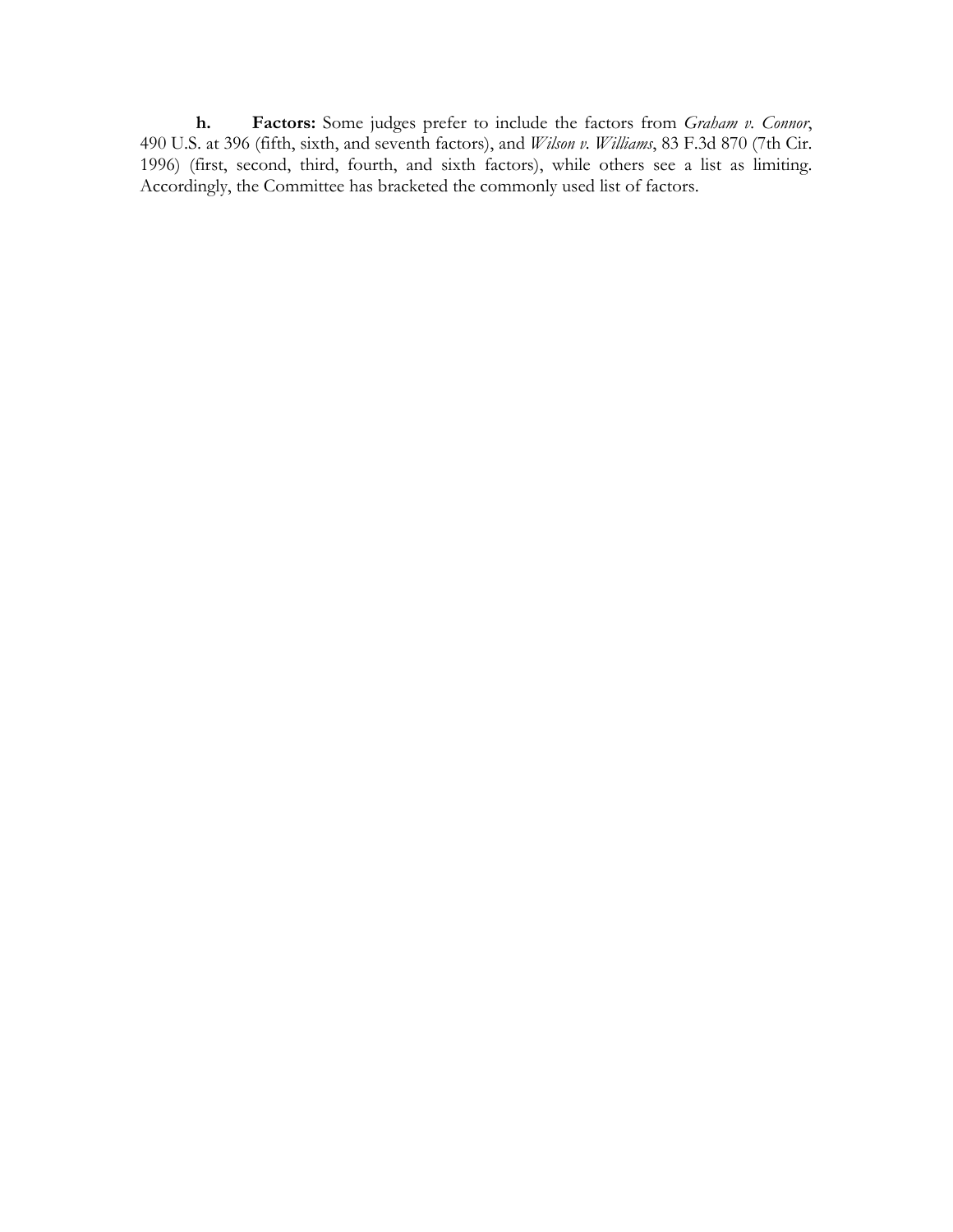# **7.19 EIGHTH AND FOURTEENTH AMENDMENTS: FAILURE TO PROTECT FROM SELF HARM (no current instruction)**

The Constitution requires [prison] [jail] officials to protect [prisoners] [detainees] from harming themselves under certain circumstances. To succeed on this claim, Plaintiff must prove each of the following elements by a preponderance of the evidence:

1. There was a strong likelihood that [Plaintiff] [Decedent] would seriously harm [himself] [herself] [in the near future]. [A mere possibility of serious harm is not a strong likelihood.]

2. Defendant was aware of this strong likelihood that [Plaintiff] [Decedent] would seriously harm [himself] [herself] in the near future. [You may infer this from the fact that the risk was obvious.]

[You may find that Defendant was aware of a strong likelihood that [Plaintiff] [Decedent] would seriously harm [himself] [herself] if you find that Defendant strongly suspected facts showing a strong likelihood of serious harm but refused to confirm that these facts were true.]

3. Defendant consciously failed to take reasonable measures to prevent [Plaintiff] [Decedent] from [committing suicide] [seriously harming [himself] [herself].

[In deciding this, you may consider whether it was practical for Defendant to take [additional] corrective action or whether Defendant had legitimate reasons related to safety or security for failing to take [additional] action.]

[Plaintiff] [Decedent] [would have survived] [would have suffered less harm] if Defendant had not disregarded the risk.

5. [Defendant acted under color of law.]

If you find that Plaintiff has proved each of these elements by a preponderance of the evidence, then you must find for Plaintiff, and go on to consider the question of damages.

If, on the other hand, you find that Plaintiff has failed to prove any one of these elements by a preponderance of the evidence, then you must find for Defendant, and you will not consider the question of damages.

### **Committee Comment**

**a. Authority and scope of instruction:** *Rice ex rel. Rice v. Corr. Med.Servs.*, 675 F.3d 650 (7th Cir. 2012); *Frake v. City of Chicago*, 210 F.3d 779 (7th Cir. 2000); *Tesch v. Cnty. of Green Lake*, 157 F.3d 465, 475 (7th Cir. 1998); *Estate of Cole by Pardue v. Fromm*, 94 F.3d 254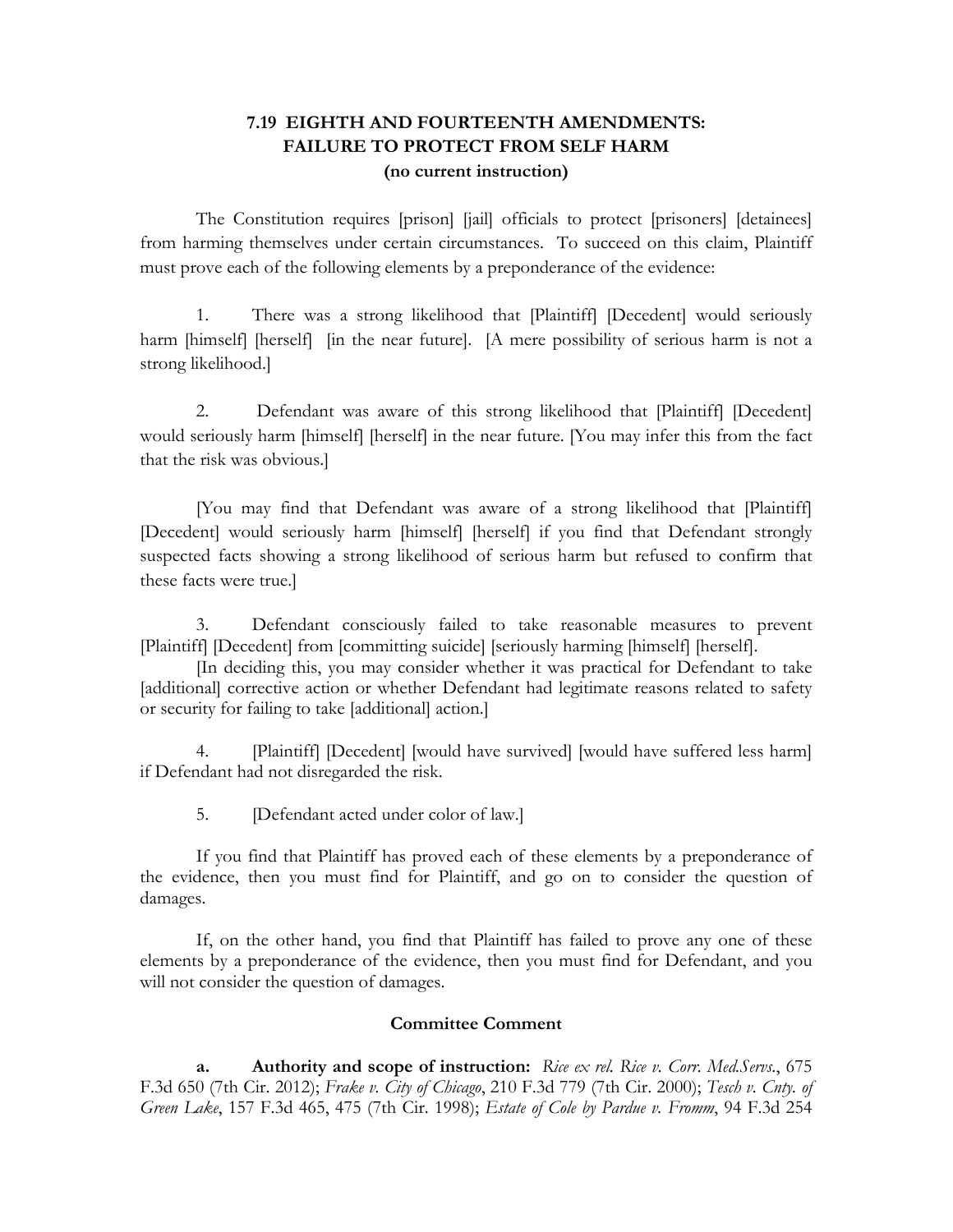(7th Cir. 1996); *Hall v. Ryan*, 957 F.2d 402 (7th Cir. 1992). As with claims regarding medical care and assaults by other prisoners, the standard for detainees under the Fourteenth Amendment provides "at least" as much protection as the Eighth Amendment), *Cavalieri v. Shepard*, 321 F.3d 616, 620 (7th Cir. 2003), but the court generally applies a "deliberate indifference" standard in both types of cases. *Rosario v. Brawn*, 670 F.3d 816, 820-21 (7th Cir. 2012); *Minix v. Canarecci*, 597 F.3d 824, 831 (7th Cir. 2010).

**b. Deliberate indifference:** Elements two and three encompass the concept of what the case law refers to as "deliberate indifference." The Committee has not included that term in the instructions because most jurors will not be familiar with it and it can be described using ordinary language.

**c. Actual knowledge required:** For cases discussing the actual knowledge standard generally, s*ee* Instruction 7.15, comment f. In some cases, the Seventh Circuit has likened a risk of suicide to "a serious medical need." *E.g.*, *Collignon v. Milwaukee Cnty.*, 163 F.3d 982, 989 (7th Cir.1998).

Factors relevant in determining whether actual knowledge has been established include whether the prisoner: (1) said he was having suicidal thoughts or expressed a need for mental health treatment, *Minix*, 597 F.3d at 833; *Collins*, 462 F.3d 757; *Sanville v. McCaughtry*, 266 F.3d 724, 736 (7th Cir. 2001); (2) had a known history of suicide attempts or mental illness, *Bradich ex rel. Estate of Bradich v. City of Chicago*, 413 F.3d 688, 690 (7th Cir. 2005); *Hall*, 957 F.2d at 405; and (3) had been on suicide watch recently, *Cavalieri*, 321 F.3d at 621. *But see Collignon*, 163 F.3d at 990 (placement on suicide watch not sufficient); *Estate of Novack ex rel. Turbin v. Cnty. of Wood*, 226 F.3d 525, 529 (7th Cir. 2000) ("strange behavior" not enough by itself); *Mathis v. Fairman*, 120 F.3d 88, 91 (7th Cir. 1997) (same); *Estate of Cole by Pardue v. Fromm*, 94 F.3d 254, 262 (7th Cir. 1996) (labeling detainee "potential" suicide risk not enough).

**d. Temporal element:** In some cases, the Seventh Circuit has stated that the defendant must be aware of a substantial risk that the prisoner "may *imminently* seek to take his own life," but it has not provided further clarification regarding the meaning of "imminent." *Collins*, 462 F.3d at 761 (emphasis added). However, other cases suggest that a duty may exist in other circumstances, but that an official's duties might vary depending on the obviousness of the risk. *See Collignon*, 163 F.3d at 990 (defendant had a "constitutional obligation to provide some level of care and treatment" because she knew of detainee's serious mental illness and previous suicide attempt, but satisfied duty by psychotropic medication plan; additional measures might have been required if the defendant knew that the detainee was on "the verge of committing suicide.") In *Miller v. Harbaugh*, 698 F.3d 956, 962 (7th Cir. 2012), the court considered but did not resolve whether "state officials violate the Constitution when they fail to prevent the suicides of inmates who are not actively or 'imminently' suicidal." Because the Seventh Circuit has not resolved this issue, the Committee has used the term "imminently" in brackets in element 2. The court will have to determine whether to include this temporal element.

**e. Conscious disregard by failing to take reasonable measures:** For an explanation of this element as a general matter, *see* Instruction 7.15, comment g. If officials are aware of a substantial risk, they may consciously disregard the risk if they take no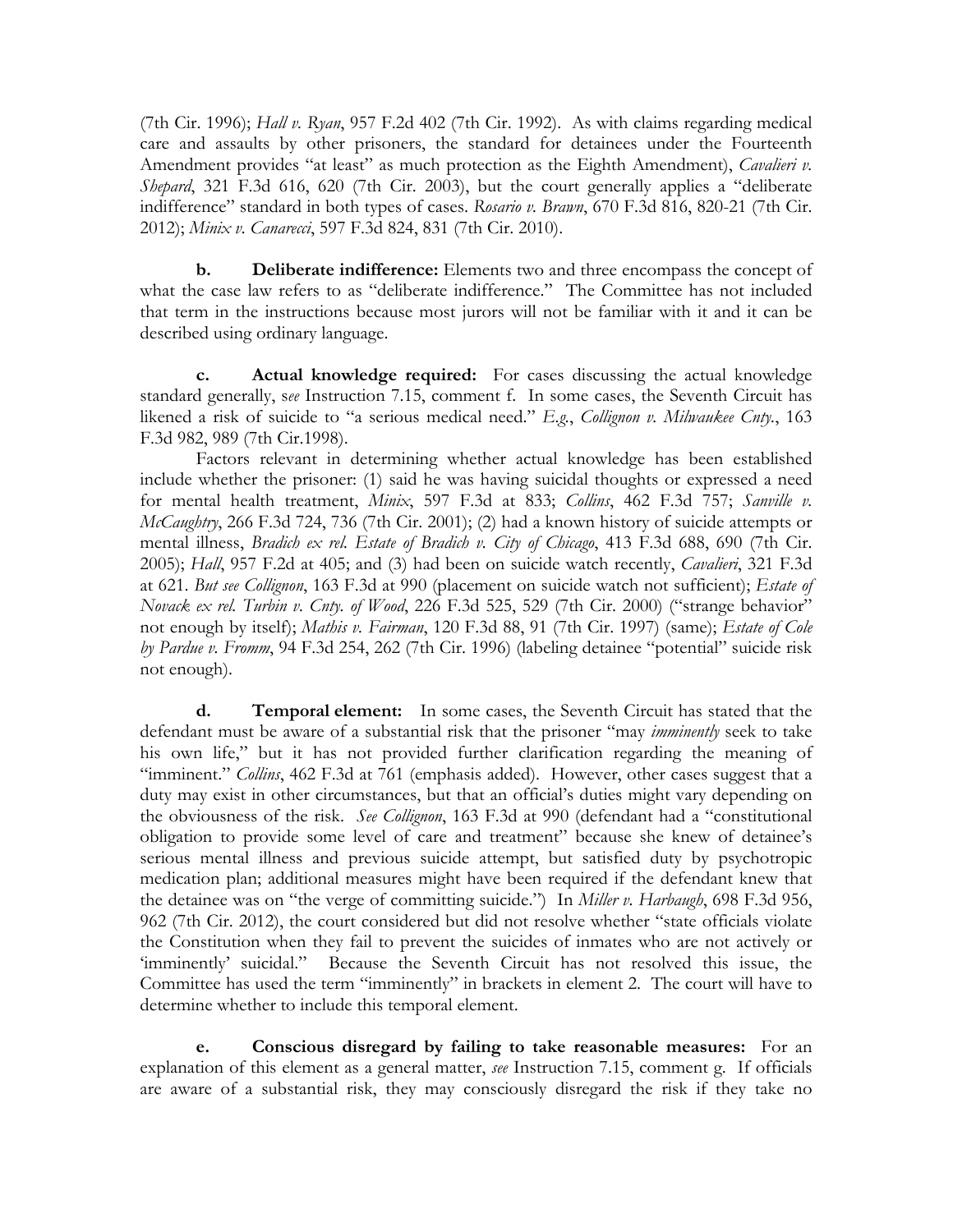responsive action. *See, e.g.*, *Hall*, 957 F.2d at 403. *See also, e.g., Cavalieri*, 321 F.3d at 621; *Sanville*, 266 F.3d at 739.

**f. Cases involving medical professionals:** If the defendant is a psychiatrist or other mental health professional, the court may wish to include language from Instruction 7.15 regarding the use of medical judgment. *See Fromm*, 94 F.3d at 261-62.

g. **Color of law:** The fifth element should be eliminated if "color of law" is not in dispute. If the element is contested, Instruction No. 7.03 should be given.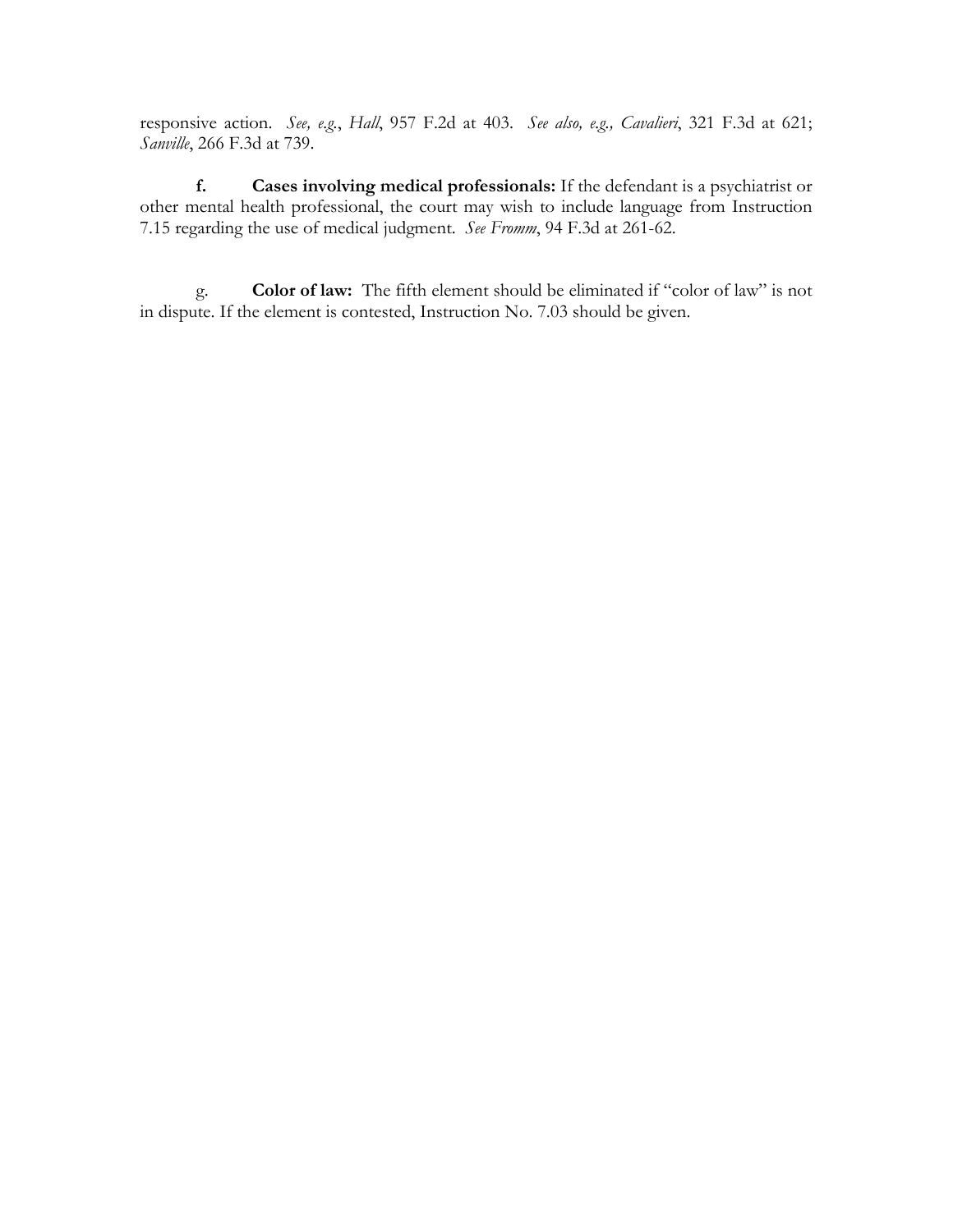## **7.20 EQUAL PROTECTION: CLASS OF ONE (no current instruction)**

#### **Committee Comment**

The Committee did not draft an instruction for this claim because the elements of the claim remain unsettled in light of *Del Marcelle v. Brown Cnty. Corp.*, 680 F.3d 687 (7th Cir. 2012) (en banc). *See also Thayer v. Chiczewski*, 697 F.3d 514, 531 (7th Cir. 2012) ("[T]he classof-one standard in this circuit is in flux. . . . Our recent attempt to clarify the standard in *Del Marcelle v. Brown Cnty. Corp.*, 680 F.3d 887 (7th Cir. 2012) (en banc) resulted in a tie vote with no controlling opinion.").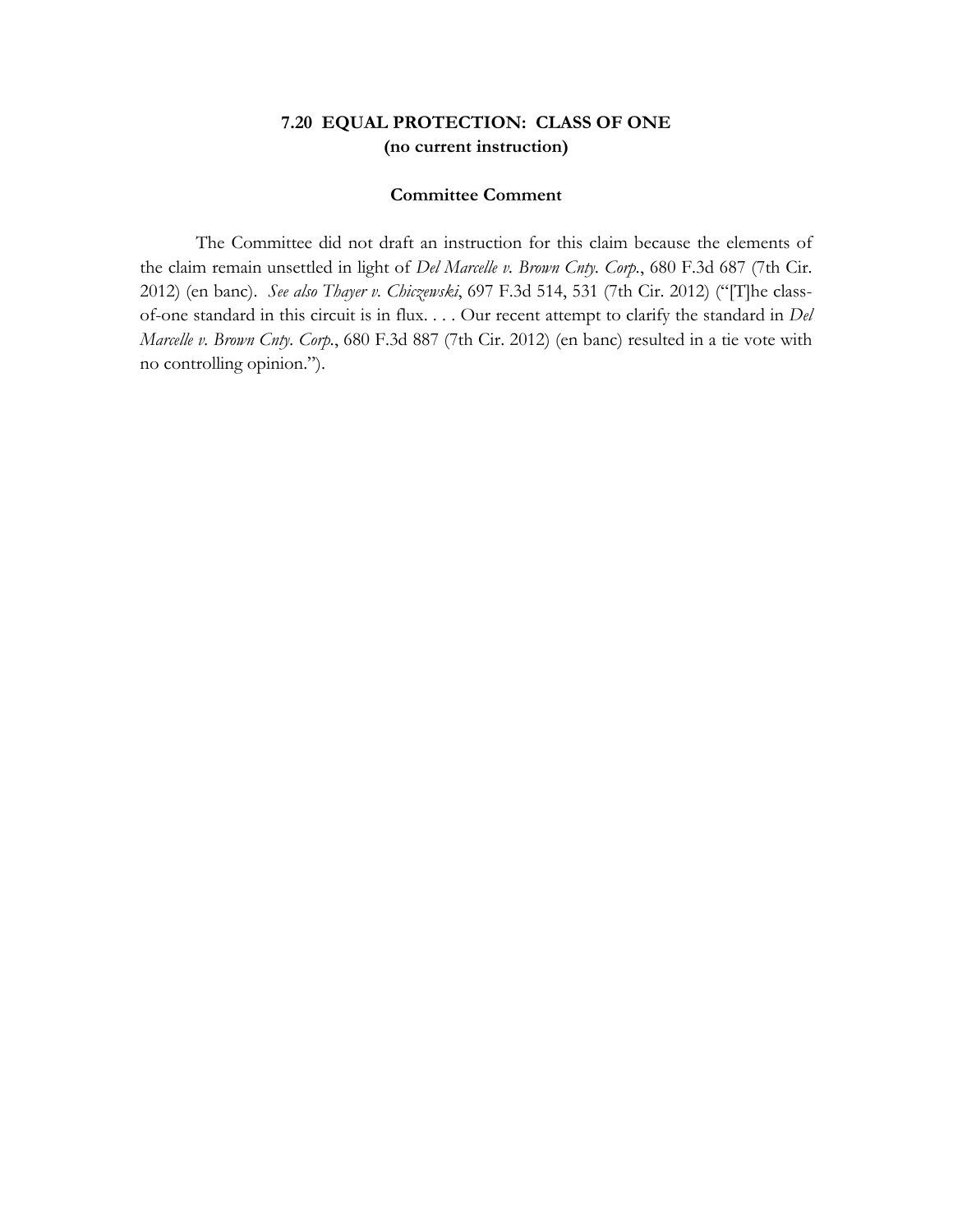# **7.21 DUE PROCESS: STATE-CREATED DANGER (no current instruction)**

Plaintiff claims that Defendant violated [his] [her] rights by [*describe Defendant's alleged conduct*].

To succeed on this claim, Plaintiff must prove the following things by a preponderance of the evidence:

1. Defendant's act[s] [created a strong likelihood of serious harm to Plaintiff] [increased Plaintiff's risk of serious harm].

2. [Defendant was aware of the risk and consciously failed to take reasonable measures to prevent harm to Plaintiff.] [You may infer that Defendant was aware of the risk from the fact that the risk was obvious.] [You may find that Defendant was aware of the risk if you find that Defendant strongly suspected facts showing that a risk existed but refused to confirm that these facts were true.]

## *or*

[Defendant acted maliciously or with intent to inflict injury.]

3. It was foreseeable by Defendant that the act[s] would lead to injury to Plaintiff or to a group of persons that included Plaintiff.

4. Defendant's act[s] caused Plaintiff's injury.

5. **IDefendant acted under color of law.**]

If you find Plaintiff has proved each of these things by a preponderance of the evidence, then you should find for Plaintiff, and go on to consider the question of damages.

If, on the other hand, you find that Plaintiff did not prove any one of these things by a preponderance of the evidence, then you should find for Defendant, and you will not consider the question of damages.

## **Committee Comment**

**a. Authority**: *See, e.g., Jackson v. Indian Prairie Sch. Dist. 204*, 653 F.3d 647, 654 (7th Cir. 2011); *Buchanan-Moore v. Cnty. of Milwaukee*, 570 F.3d 824, 827-28 (7th Cir. 2009); *Sandage v. Bd. of Comm'rs of Vanderburgh Cnty.*, 548 F.3d 595, 599-600 (7th Cir. 2008); *King v. E. St. Louis School Dist. 189*, 496 F.3d 812, 817-18 (7th Cir. 2007). *See also Paine v. Cason*, 678 F.3d 500, 510-11 (7th Cir. 2012).The precise contours of a state-created danger claim are not completely clear. The cited cases establish the elements as set forth in the pattern instruction, but one recent case suggests an arguably simplified standard: "Shouldn't it be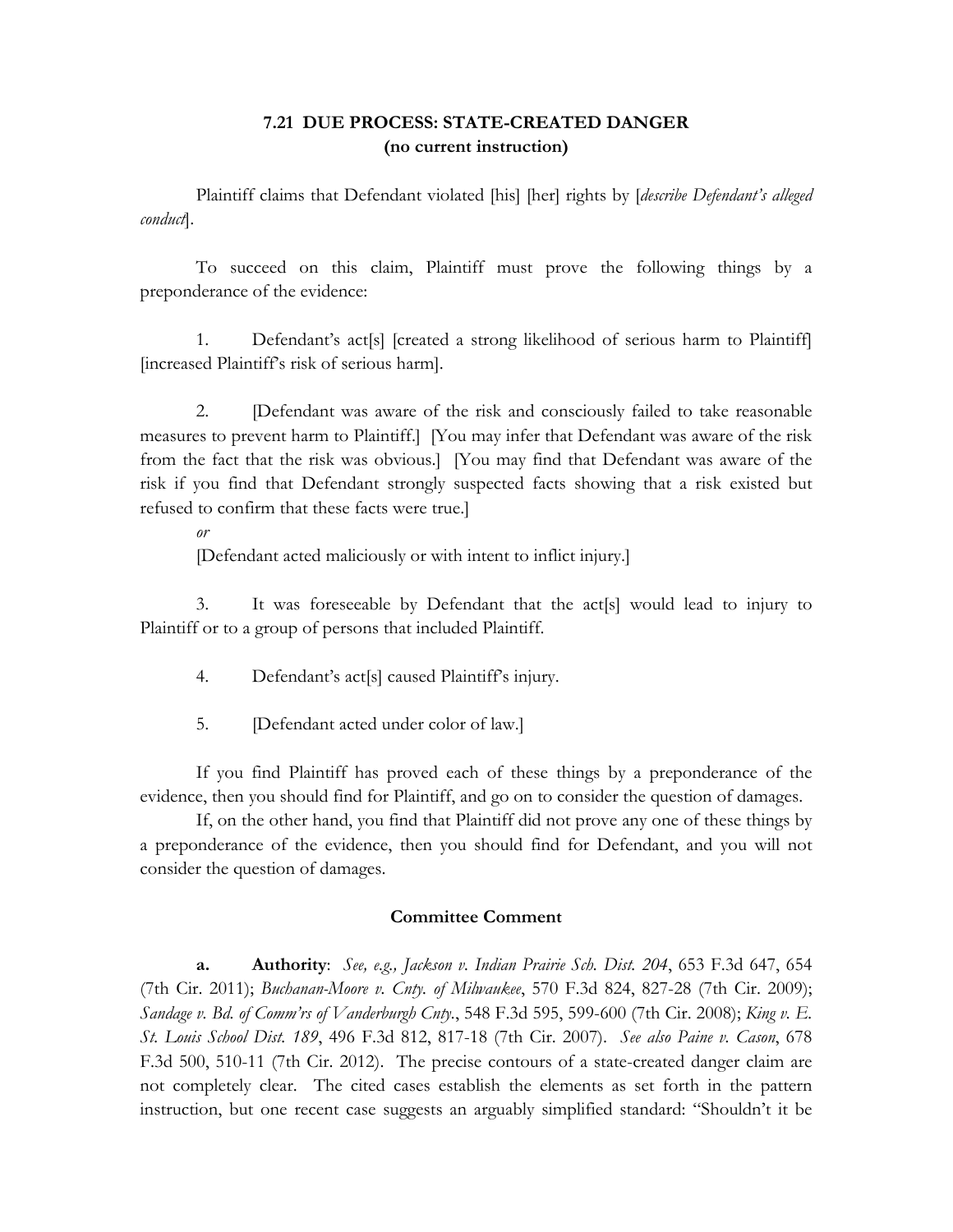enough to say that it violates the due process clause for a government employee acting within the scope of his employment to commit a reckless act that by gratuitously endangering a person results in an injury to that person?" *Slade v. Bd. of Sch. Dirs. of City of Milwaukee*, 702 F.3d 1027, 1029-33 (7th Cir. 2012).

**b. "Affirmative act"**: Several Seventh Circuit cases discuss the need for an "affirmative act." *See, e.g., Sandage*, 548 F.3d at 599-600. The meaning of "affirmative," however, is less than clear, and the court has recently questioned the helpfulness of that term. *Slade*, 702 F.3d at 1030. In an effort to make the instruction understandable, the Committee has used the term "act" rather than "affirmative act" in the first element. Determining what constitutes an affirmative act is not necessarily easy. *See Bowers v. DeVito*, 686 F.2d 616, 618 (7th Cir. 1982) ("We do not pretend that the line between action and inaction, between inflicting and failing to prevent the infliction of harm, is clearer than it is."). But an affirmative act suggests "a willful deviation from the *status quo*." *Windle v. City of Marion*, 321 F.3d 658, 662 n. 2 (7th Cir. 2003). On at least two occasions, the Seventh Circuit found that a defendant's promise to keep plaintiff safe was an affirmative act. *Monfils v. Taylor*, 165 F.3d 511 (7th Cir. 1998); *Wallace v. Adkins*, 115 F.3d 427 (7th Cir. 1997). However, after *Town of Castle Rock v. Gonzales*, 545 U.S. 748 (2005), the Seventh Circuit questioned whether a broken promise of protection is still sufficient for liability. *Sandage v. Board of Comm'rs of Vanderburgh Cnty.*, 548 F.3d 595, 600 (7th Cir. 2008).

**c. Creating danger and increasing risk of danger**: A claim exists not only for creating a danger to the plaintiff, but also for increasing the risk of danger to the plaintiff. *Martin v. Shawano-Gresham Sch. Dist.*, 295 F.3d 701, 708 n.7 (7th Cir. 2002). There is no Seventh Circuit case defining the extent the danger must be increased to be actionable. *See Collignon v. Milwaukee Cnty.*, 163 F.3d 982, 992 (7th Cir. 1998) (discussing "incremental risk"). In *Estate of Stevens v. City of Green Bay*, 105 F.3d 1169, 1177 (7th Cir. 1997), the Seventh Circuit stated in *dicta* that to recover under the state created danger theory, the state must "greatly" increase the danger. *See also Ross v. United States*, 910 F.2d 1422, 1431 (7th Cir. 1990) (suggesting that when state "greatly increased the risk" claim may be stated). But more recent cases say simply that the state "must create or increase a danger faced by an individual." *Sandage*, 548 F.3d at 599; *Buchanan-Moore*, 570 F.3d at 827. The instruction does not attempt to define the extent danger must be increased to be actionable.

**d. Restricting other avenues of aid**: Earlier Seventh Circuit decisions appeared to require an additional element for a state created danger claim, namely, that the defendant not only placed the plaintiff in danger or increased the risk of danger, but also cut off all other avenues of aid without providing a reasonable alternative. *See Estate of Stevens v. City of Green Bay*, 105 F.3d 1169, 1177 (7th Cir. 1997); *Ross v. United States*, 910 F.2d 1422, 1431 (7th Cir. 1990); *Archie v. Racine*, 847 F.2d 1211, 1223 (7th Cir. 1988). But more recently the Seventh Circuit has rejected this as an additional requirement, *see Monfils v. Taylor*, 165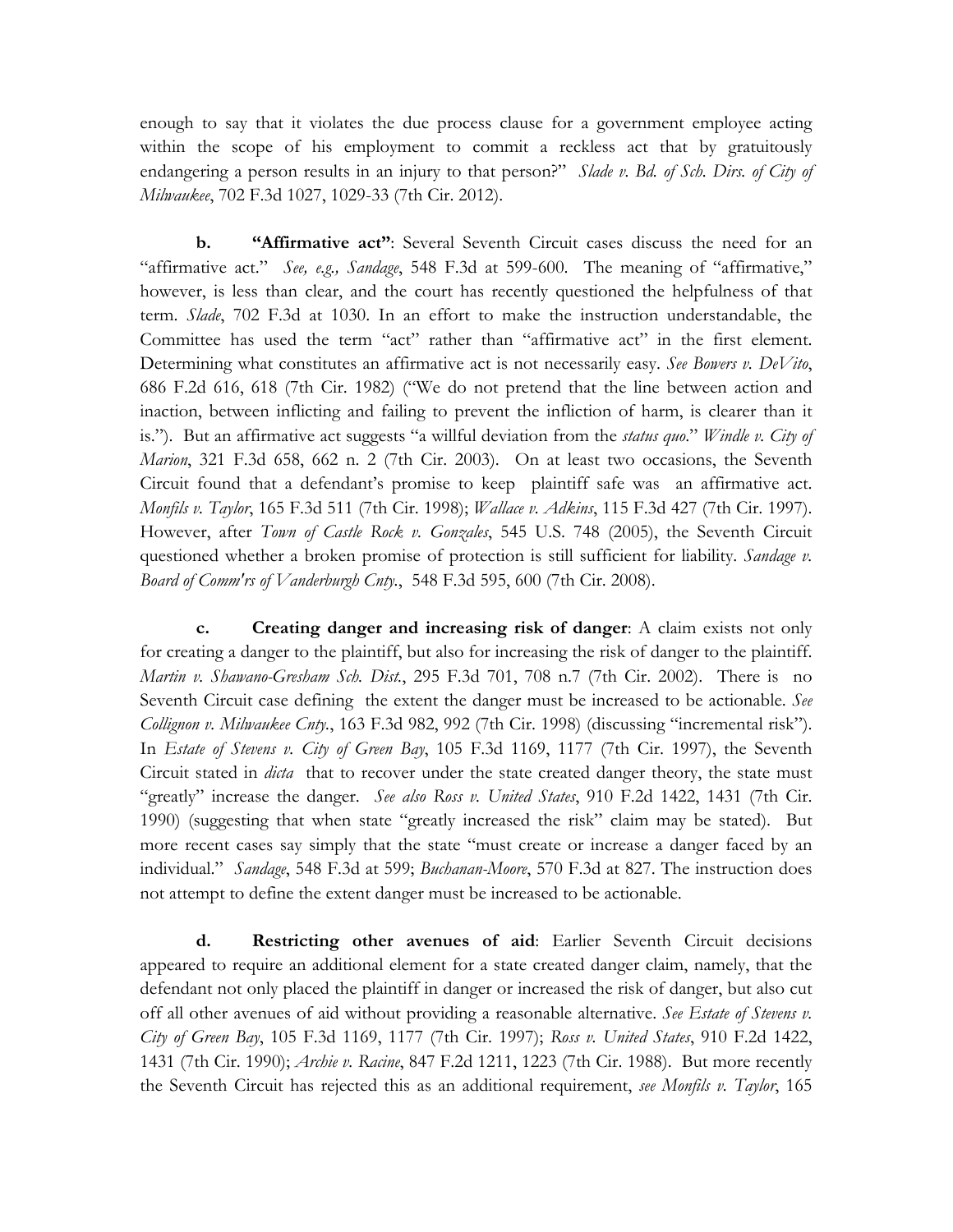F.3d 511, 517 (7th Cir. 1998), and it is not included in the formulations of the elements of the claim that are found in the cases cited in Comment a.

**e. Causation**: The cases enumerating the general elements of this claim identify causation in terms of "proximate cause." *King v. E. St. Louis Sch. Dist. 189*, 496 F.3d 812, 817 (7th Cir. 2007). In the context of state created danger, causation is based on a danger to the particular plaintiff or a small subset of individuals that included the plaintiff, not the general public. *Buchanan-Moore*, 570 F.3d at 828 ; *Waubanascum v. Shawano Cnty.*, 416 F.3d 658, 669 (7th Cir. 2005); *Reed v. Gardner*, 986 F.2d 1122, 1127 (7th Cir. 1993) (plaintiff on specific road during narrow time frame sufficiently foreseeable victim).

**f. Intent requirement:** A state-created-danger claim is a "substantive" due process claim, and as a result the cases say the plaintiff must establish that the defendant's action "shocks the conscience." *See, e.g., Jackson v. Indian Prairie Sch. Dist. 204*, 653 F.3d 647, 653 (7th Cir. 2011); *Buchanan-Moore v. Cnty. of Milwaukee*, 570 F.3d 824, 827-28 (7th Cir. 2009). This phrase, however, is not particularly useful as an element in a jury instruction. *See, e.g., Slade*, 702 F.3d at 1033 ("It's not a very illuminating expression . . . ."). The Seventh Circuit has equated this with a requirement of recklessness or deliberate indifference. *See Sandage*, 548 F.3d at 599. The court has suggested that it is an open question whether the proper definition of reckless is the criminal or civil standard, though it is unclear that the difference is significant; *Slade* says that "all that remains in doubt is the choice between the civil and criminal standards of recklessness—between the known versus the merely obvious risk—but that difference as we have said had little practical significance . . . ." *Slade*, 702 F.3d at 1033. The Committee has adapted here the definition of "deliberate indifference" from other instructions, such as Instruction 7.15.

In *King v. E. St. Louis Sch. Dist. 189*, 496 F.3d 812 (7th Cir. 2007), the Seventh Circuit stated that

when the circumstances permit public officials the opportunity for reasoned deliberation in their decisions, we shall find the official's conduct conscience shocking when it evinces a deliberate indifference to the rights of the individual. On the other hand, where circumstances call for hurried judgments in order to protect the public safety or maintain the public order, and thereby render reasoned deliberation impractical, conduct must reach a higher standard of culpability approaching malicious or intentional infliction of injury before we shall deem official conduct conscience shocking.

*Id.* at 819. Other cases do not make reference to this distinction, and it is unclear what level of "deliberation" is required under the *King* formulation. In a case in which a "hurried judgment" is involved, the second alternative under element 3 should be used. There may be cases in which the amount of time that the defendant had to reflect on the act is a disputed question for the jury. In these situations, the jury should be given an intent instruction that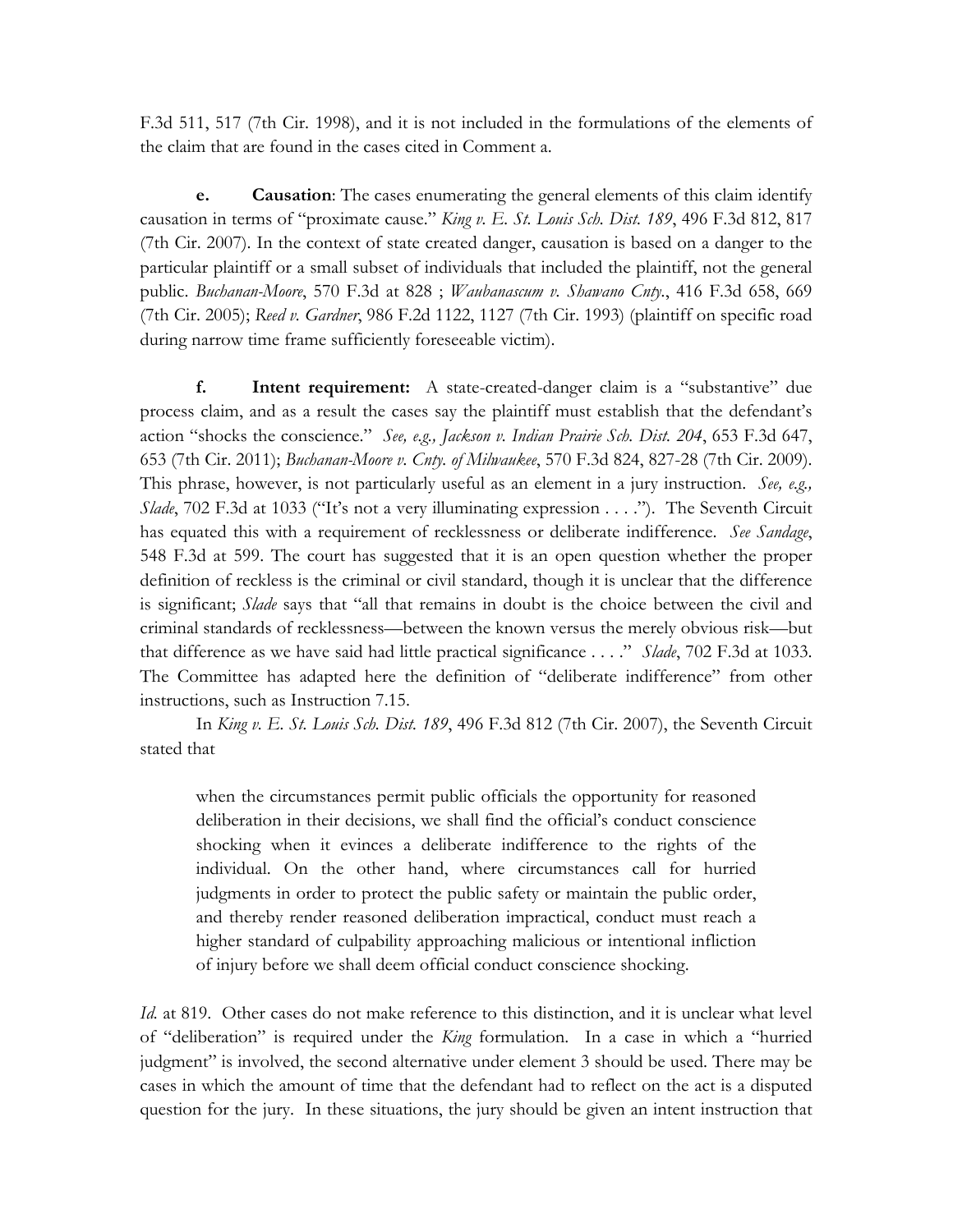poses this threshold issue and gives both intent alternatives, with the correct choice depending on the jury's resolution of the threshold issue. The Committee anticipates that these cases will be rare and thus is not offering a draft instruction on this point.

**g. Color of law**: The fifth element should be eliminated if the "color of law" issue is not in dispute. If the element is contested, Instruction No. 7.03 should be given.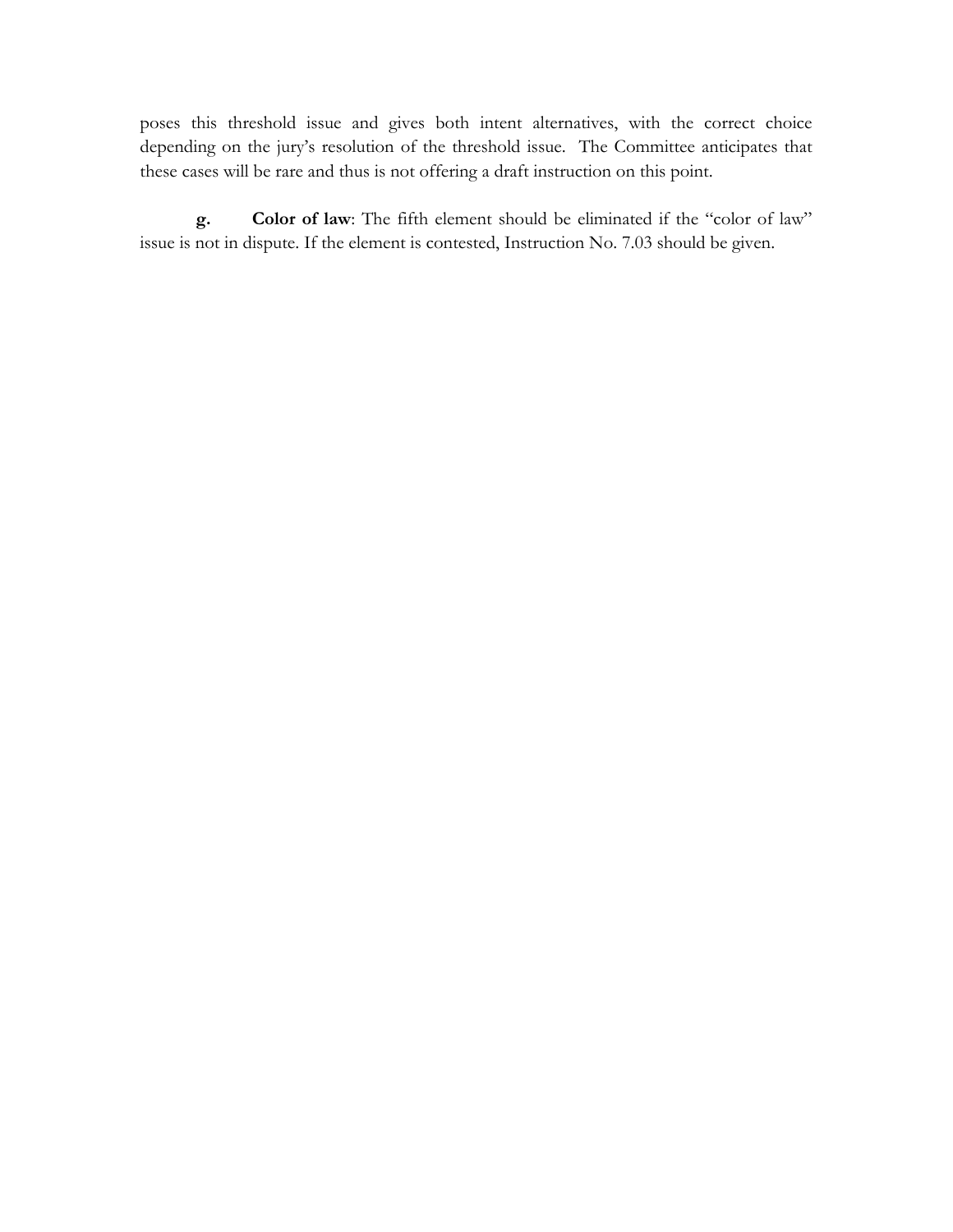# **7.22 CLAIM FOR FAILURE OF "BYSTANDER" OFFICER TO INTERVENE – ELEMENTS (current Instruction 7.16; no change proposed)**

To succeed on his failure to intervene claim against Defendant, Plaintiff must prove each of the following things by a preponderance of the evidence:

1. [*Name of Officer alleged to have committed primary violation*] [*describe constitutional violation claimed, e.g., "falsely arrested Plaintiff," "used excessive force on Plaintiff"*].

2. Defendant knew that [*Officer*] was/was about to [*describe constitutional violation claimed, e.g., "falsely arrest Plaintiff" "use excessive force on Plaintiff"*].

3. Defendant had a realistic opportunity to do something to prevent harm from occurring.

4. Defendant failed to take reasonable steps to prevent harm from occurring.

5. Defendant's failure to act caused Plaintiff to suffer harm.

[6. Defendant acted under color of law].

If you find that Plaintiff has proved each of these things by a preponderance of the evidence, then you must find for Plaintiff, and go on to consider the question of damages.

If, on the other hand, you find that Plaintiff has failed to prove any one of these things by a preponderance of the evidence, then you should find for Defendant, and you will not consider the question of damages.

## **Committee Comment**

**a**. **Authority and usage:** *See Lanigan v. Vill. of East Hazel Crest*, 110 F.3d 467, 477-78 (7th Cir. 1997); *Yang v. Hardin*, 37 F.3d 282, 285 (7th Cir. 1994). This instruction applies in the case of a "bystander officer."

**b. Color of law:** The sixth element should be eliminated if the "color of law" issue is not in dispute. If the element is contested, Instruction No. 7.03 should be given.

**c. Principal actor out of case:** If the officer who engaged in the alleged constitutional violation has settled, or is otherwise not involved in the case, the court will need to adjust the instructions to ensure that the jury has a sufficient understanding of the underlying constitutional issue.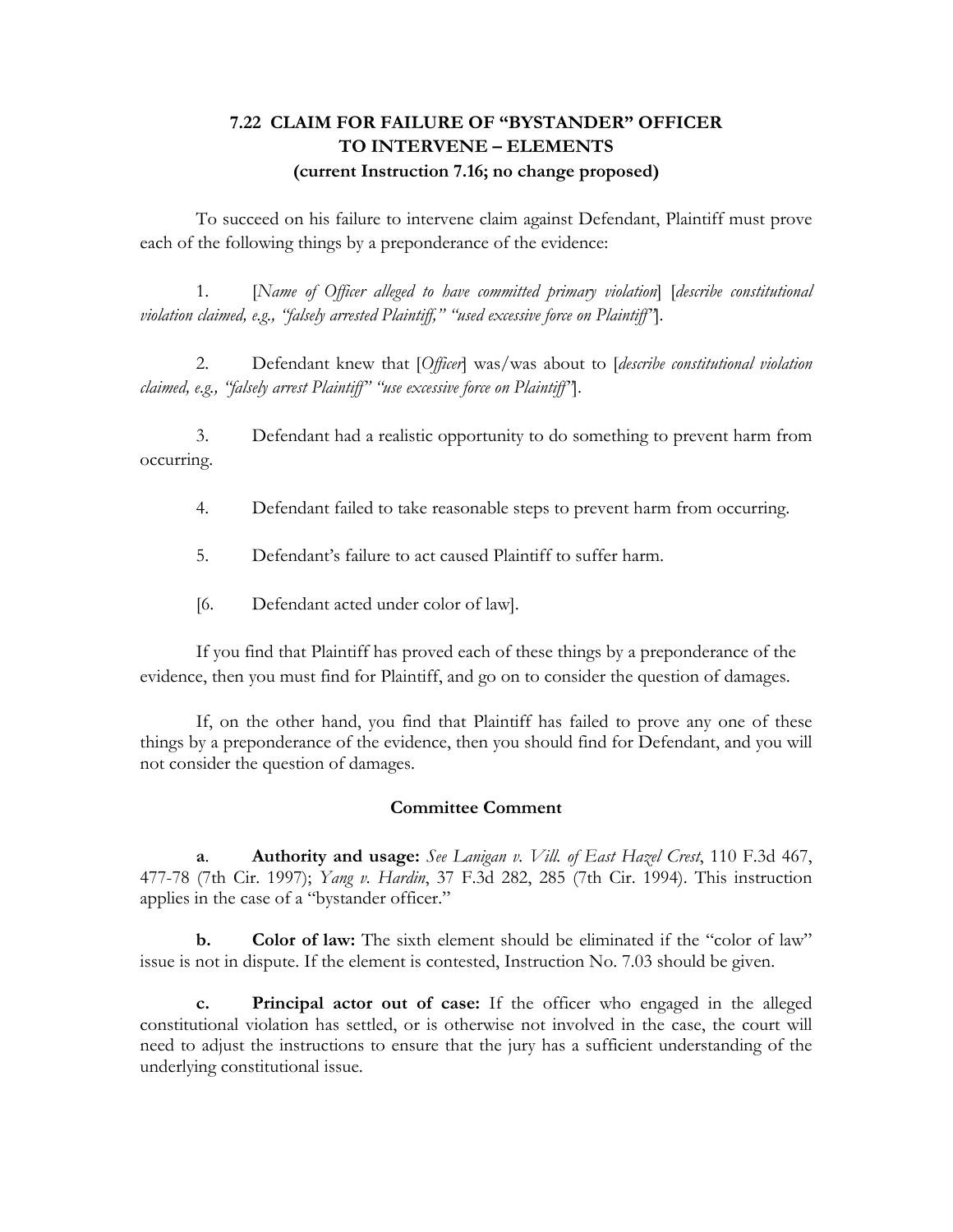## **7.23 LIABILITY OF SUPERVISOR (current instruction 7.17)**

To succeed on his claim against [*Supervisor*], Plaintiff must prove each of the following things by a preponderance of the evidence:

1. [ *Name of Officer alleged to have committed primary violation*] [*describe constitutional violation or conduct claimed, e.g., "falsely arrested Plaintiff," "used excessive force on Plaintiff"*];

2. [ *Supervisor*] knew that [*Officer*] was about to [*describe constitutional violation claimed*];

*or*

[*Supervisor*] knew that [*Officer/Officers he supervised*] had a practice of [*describe constitutional violation claimed*] in similar situations;

3. [ *Supervisor*] [approved/assisted/condoned/purposely ignored] [*Officer's*] [*describe constitutional violation claimed*];

4. As a result, Plaintiff was injured.

If you find that Plaintiff has proved each of these things by a preponderance of the evidence, then you must find for Plaintiff, and go on to consider the question of damages.

If, on the other hand, you find that Plaintiff has failed to prove any one of these things by a preponderance of the evidence, then you must find for Defendant, and you will not consider the question of damages.

## **Committee Comment**

**a. Authority**: *See Chavez v. Illinois State Police*, 251 F.3d 612, 651 (7th Cir. 2001); *Kernats v. O'Sullivan*, 35 F.3d 1171, 1182 (7th Cir. 1994); *Rascon v. Hardiman*, 803 F.2d 269, 273-274 (7th Cir. 1986).

**b. Principal actor out of case**: If the officer who engaged in the alleged constitutional violation has settled, or is otherwise not involved in the case, a court will need to adjust the instruction to ensure that the jury has a sufficient understanding of the underlying constitutional issue.

**c. Cat's paw:** There may be cases in which a supervisor knowingly directs a subordinate to engage in conduct that violates the plaintiff's constitutional rights, but the subordinate lacks the requisite mental state and therefore does not himself or herself commit a constitutional violation. In such a case, this instruction will require modification.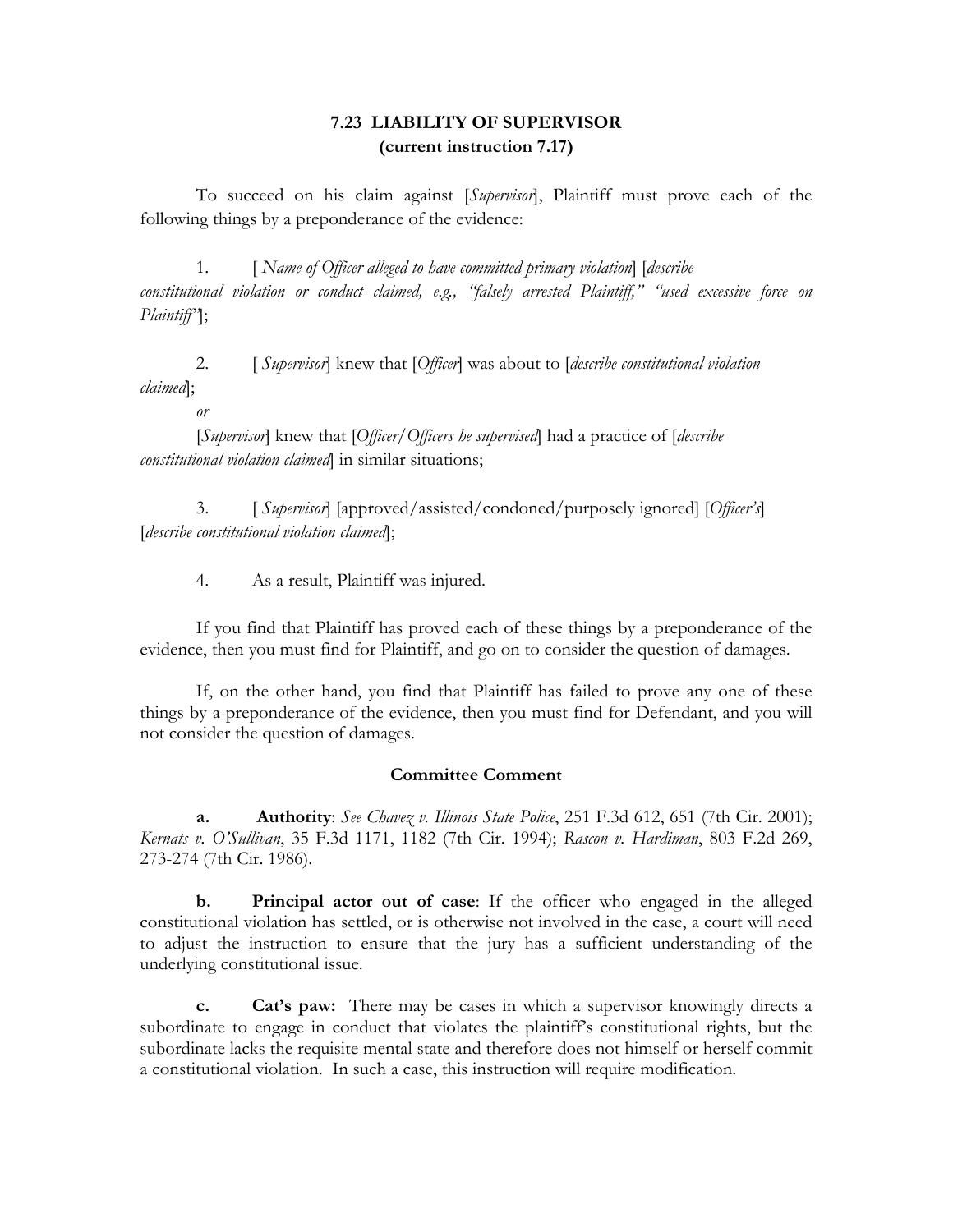## **7.24 LIABILITY OF MUNICIPALITY (current Instructions 7.19-7.20)**

If you find that Plaintiff has proved a constitutional violation by a preponderance of the evidence, you must consider whether [*Municipality*] is [also] liable to Plaintiff. [*Municipality*] is not responsible simply because it employed [*Officer(s) or employee(s)*].

To succeed on this claim, Plaintiff must prove each of the following elements by a preponderance of the evidence:

1. [*Describe underlying constitutional violation, e.g., Plaintiff was unreasonably detained, as defined in the instructions for Plaintiff's first claim*]

2. At the time, [*Municipality*] had a policy of [*describe underlying policy claimed to have caused constitutional violation*]. The term policy means *(Choose applicable definition)*:

·

·

- · [A rule or regulation passed by [*Municipality*]'s [*identify Municipality's legislative body, e.g., Smallville City Council*].]
- · [A decision or policy statement made by [*Name*], who is a policy-making official of [*Municipality*]. [This includes [*Name*]'s approval of a decision or policy made by someone else, even if that person is not a policy-making official.]
- [A custom of *[describe acts or omissions alleged to constitute constitutional violation*] that is persistent and widespread, so that it is [*Municipality*]'s standard operating procedure. A persistent and widespread pattern may be a custom even if [*Municipality*] has not formally approved it, so long as Plaintiff proves that a policy-making official knew of the pattern and allowed it to continue. [This includes a situation where a policy-making official must have known about a subordinate's actions/failures to act by virtue of the policy-making official's position.]

3. The policy as described in paragraph 2 caused [described constitutional violation, e.g., Plaintiff's unreasonable detention.]

## **Committee Comment**

**a. Authority**: *See City of St. Louis v. Praprotnik*, 485 U.S. 112 (1988); *Monell v. City of New York Dep't of Soc. Servs.*, 436 U.S. 658, 690-691 (1978); *Estate of Moreland v. Dieter*, 395 F.3d 747, 759-760 (7th Cir. 2005); *Monfils v. Taylor*, 165 F.3d 511, 517-518 (7th Cir. 1998); *McNabola v. Chicago Transit Auth.*, 10 F.3d 501, 511 (7th Cir. 1993).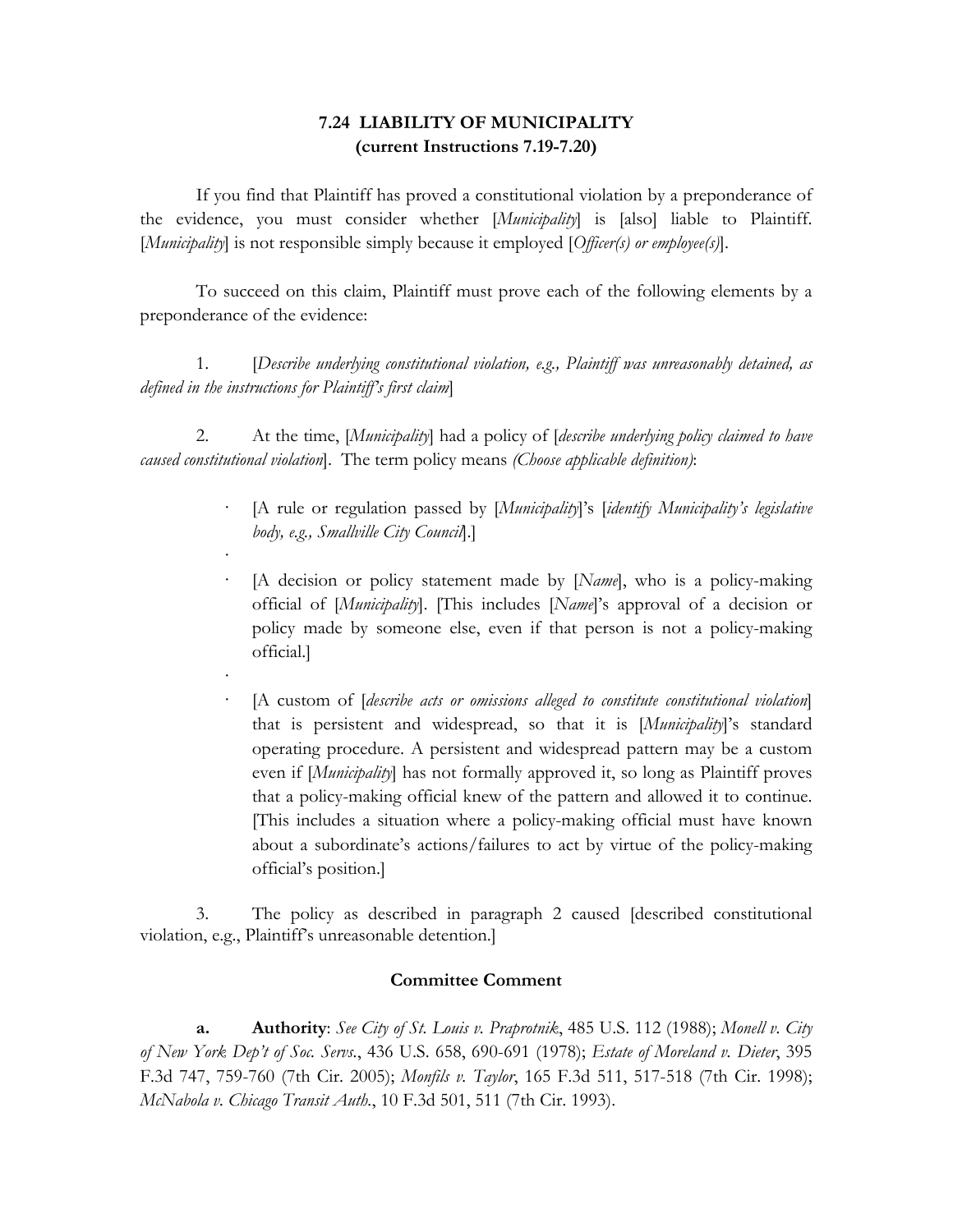**b. Usage**: In a case involving a single constitutional claim, the Committee suggests that courts use this instruction in conjunction with the relevant elements instruction. In a case involving multiple constitutional claims, the Committee suggests that courts use this instruction separately after the jury has been instructed on the elements of each individual claim.

**c. Policymaker:** Determination of whether a particular official is a policymaker for purposes of *Monell* liability is an issue for the court, not the jury. *Valentino v. Vill. of S. Chicago Heights*, 575 F.3d 664, 675-76 (7th Cir. 2009). The trial judge will have made that determination and will incorporate it into the instruction if appropriate. In some circumstances, there may be evidence that the final policymaker delegated policymaking authority to another person or entity. In such cases, the court should consider whether there is a factual question for the jury on the delegation issue and craft an appropriate instruction.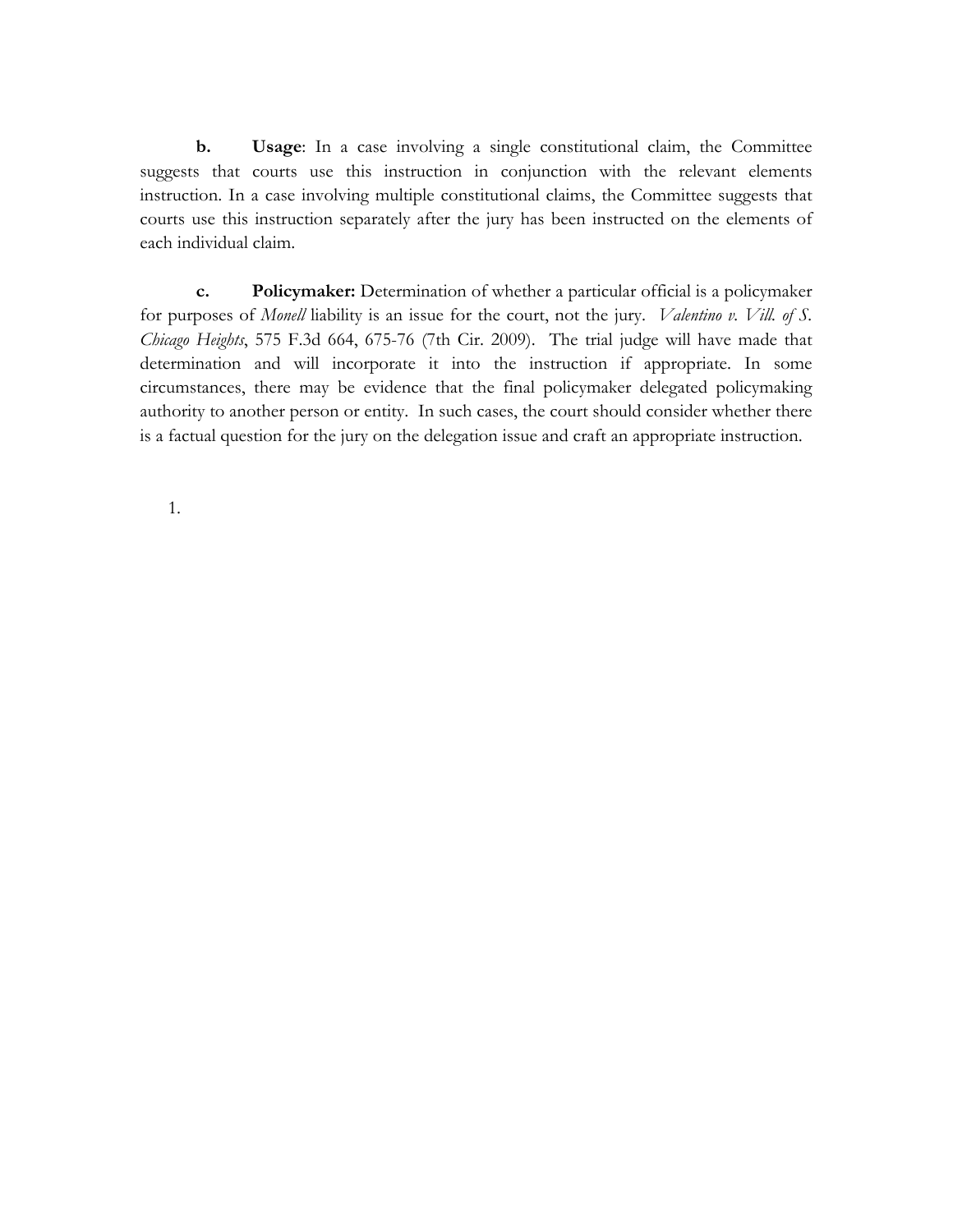# **7.25 LIABILITY OF MUNICIPALITY FOR FAILURE TO TRAIN, SUPERVISE OR DISCIPLINE (current Instruction 7.21, expanded)**

To succeed on his claim against [*Municipality*] for a policy of failure to [train/supervise/discipline] its [officers/employees], Plaintiff must prove each of the following things by a preponderance of the evidence:

1. [*Municipality's* training program was not adequate to train its [officers/employees] to properly handle recurring situations] [or] [*Municipality* failed to adequately [supervise/discipline] its [officers/employees]];

2. [*Official/Policymaker/Policymaking Body*] knew that it was highly predictable that [describe alleged constitutional violation(s)] would occur without [more/different training] [adequate supervision/discipline] of its [officers/employees], [because there was a pattern of similar constitutional violations] [or] [it was highly predictable even without a pattern of similar constitutional violations]; and

3. [*Municipality's*] failure to provide adequate [training/supervision] caused [describe alleged violation(s) of Plaintiff's constitutional rights].

If you find that Plaintiff has proved each of these things by a preponderance of the evidence, then you must

find for Plaintiff, and go on to consider the question of damages.

If, on the other hand, you find that Plaintiff has failed to prove any one of these things by a preponderance of the evidence, then you must

find for Defendant, and you will not consider the question of damages.

#### **Committee Comment**

**a. Authority:** *See Connick v. Thompson*, 131 S. Ct. 1350, 1365 (2011) (while "highly predictable" is a viable basis to establish deliberate indifference, it was not highly predictable in this case that failure to better train prosecutors on *Brady* obligations would have had resulted in the production of the exculpatory evidence and prevented plaintiff's wrongful conviction); *City of Canton v. Harris*, 489 U.S. 378, 388-391 (1989) (presenting the municipal liability that would flow from the hypothetical scenario of arming police with no training in the constitutional use of deadly force; the "highly predictable" consequence of a constitutional violation in this context could result in municipal liability without a pattern of prior constitutional violations); *Robles v. City of Fort Wayne*, 113 F.3d 732, 735 (7th Cir. 1997).

**b. Deliberate indifference:** *See Board of Cnty. Comm'rs of Bryan Cnty.*, 520 U.S. 397, 407-408 (1997); *City of Canton v. Harris*, 489 U.S. at 388-391; *Robles*, 113 F.3d at 735. In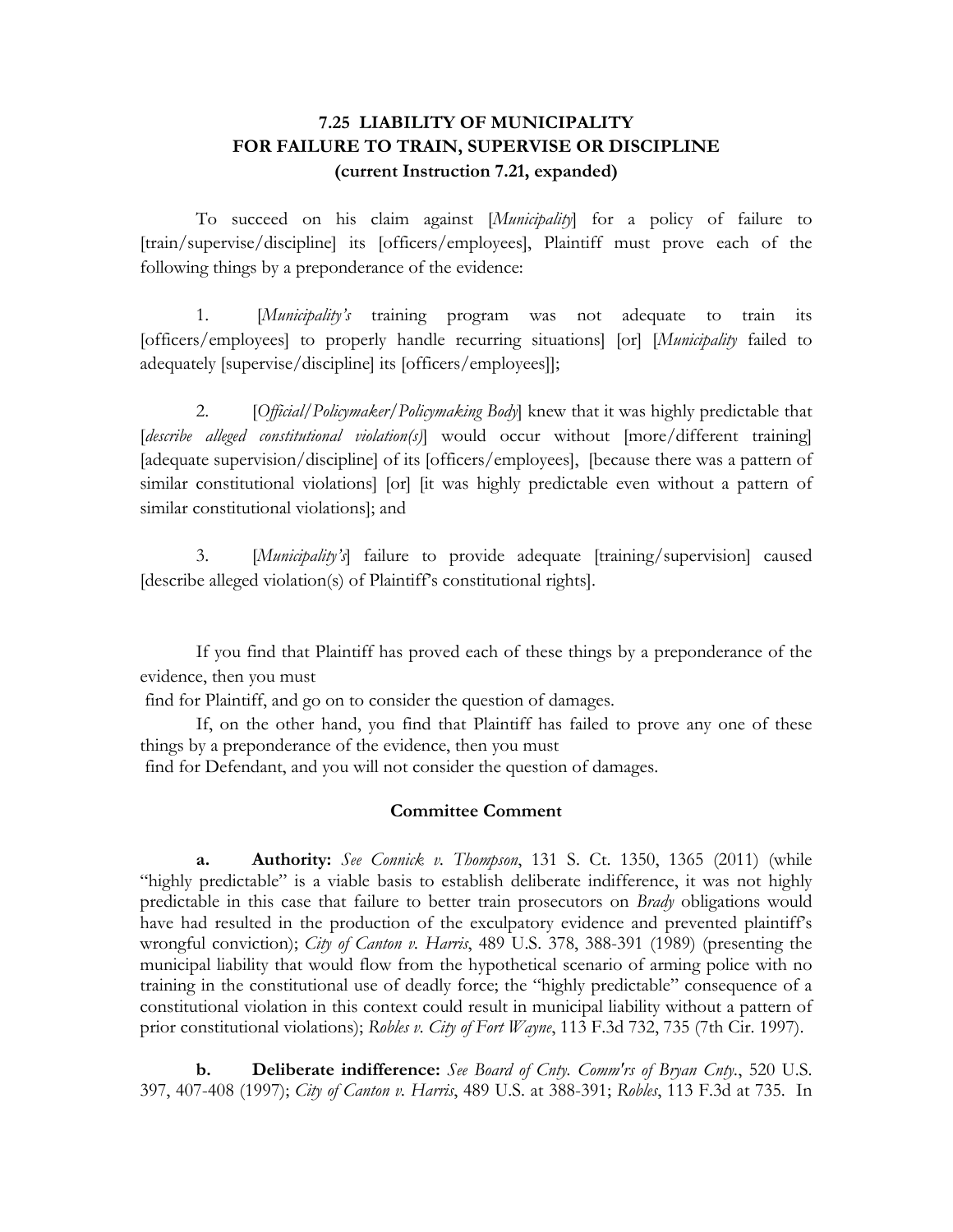*Connick*, the court held that "[a] pattern of similar constitutional violations by untrained employees is 'ordinarily necessary' to demonstrate deliberate indifference for purposes of failure to train." *Connick*, 131 S. Ct. at 1360 (quoting *Bryan Cnty. v. Brown*, 520 U.S. at 409). There may also be a "narrow range of cases" where the probability of constitutional violations is so "patently obvious" that liability may be found without a pre-existing pattern, such as providing guns to officers without training them on the limits of excessive force.

**c. Whose knowledge required:** Determination of whose knowledge is required in order to render a municipality liable is a question of law to be determined by the court. *See Valentino v. Vill. of S. Chicago Heights*, 575 F.3d 664, 675-76 (7th Cir. 2009).

**d. Failure to screen or fire a particular employee.** This instruction does not apply to the situation where the municipality is charged with failing to screen out an applicant, or fire an employee, who later violated the plaintiff's rights. In *Bryan Cnty. v. Brown*, 520 U.S. at 411, the Court held that "[o]nly where adequate scrutiny of an applicant's background would lead a reasonable policymaker to conclude that the plainly obvious consequence of the decision to hire the applicant would be the deprivation of a third party's federally protected right can the official's failure to adequately scrutinize the applicant's background constitute 'deliberate indifference.'"

**e. Policymaker.** Determination of whether a particular official is a policymaker for purposes of *Monell* liability is an issue for the court, not the jury. *Valentino v. Vill. of S. Chicago Heights*, 575 F.3d 664, 675-76 (7th Cir. 2009). The trial judge will have made that determination and will incorporate it into the instruction. If there are factual questions that need to be resolved (e.g, whether policymaker delegated policymaking authority to another person), the court should craft an appropriate instruction.

**f. Multiple-theory Monell claim.** Where the plaintiff relies on multiple theories of *Monell* liability—for example, *both* failure to train *and* failure to discipline—in order to facilitate post-trial and appellate review, the court should strongly consider presenting the jury with special interrogatories regarding the bases on which it is imposing liability, or should consider giving a separate elements instruction for each theory, in essence treating each as a separate claim.

.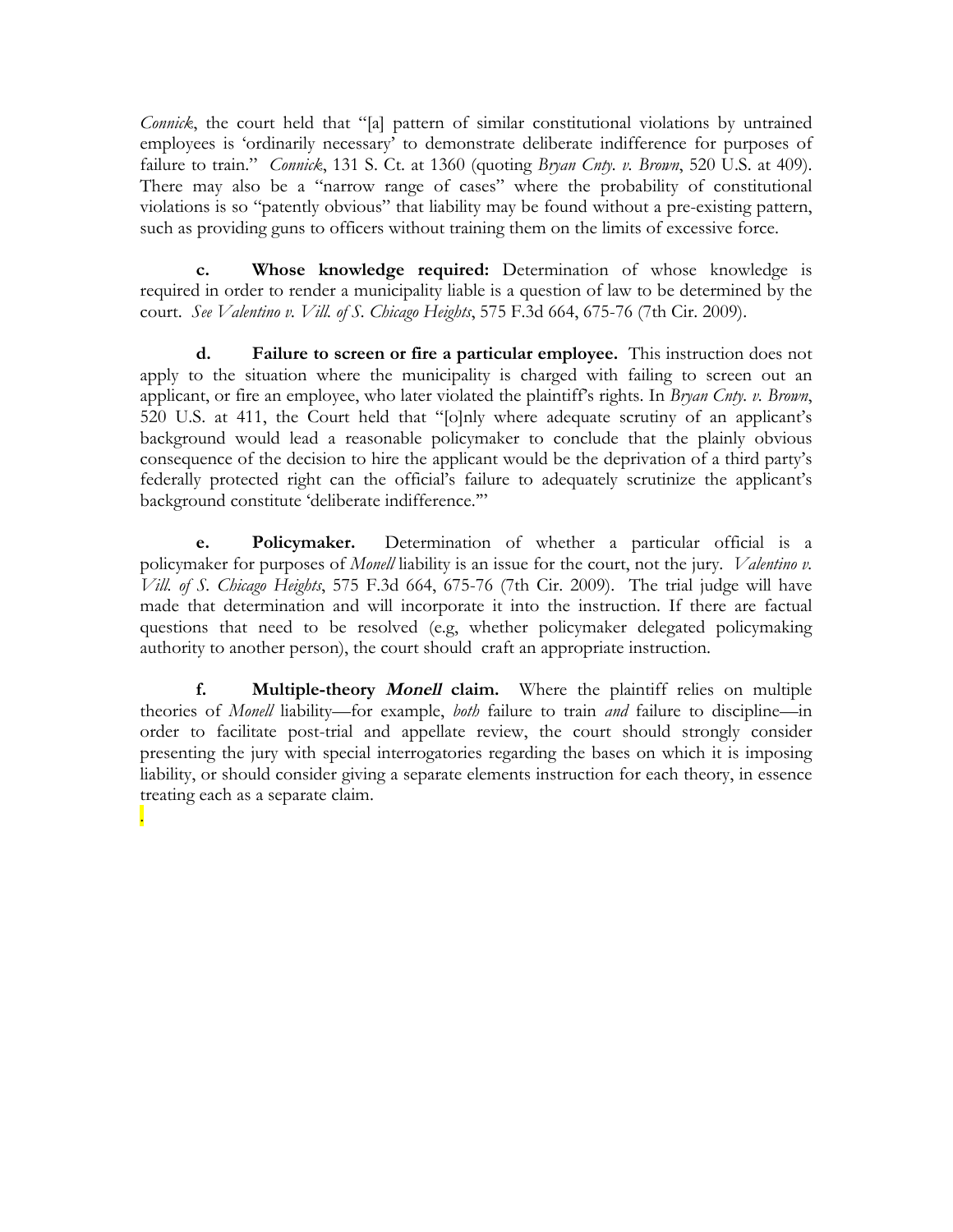# **7.26 DAMAGES: COMPENSATORY (current Instruction 7.23)**

If you find in favor of Plaintiff [on one or more of Plaintiff's claims], then you must determine the amount of money that will fairly compensate Plaintiff for any injury that you find he sustained [and is reasonably certain to sustain in the future] as a direct result of [*insert appropriate language, such as "the failure to provide plaintiff with medical care," etc.*]

Plaintiff must prove his damages by a preponderance of the evidence. Your award must be based on evidence and not speculation or guesswork or conjecture.

This does not mean, however, that compensatory damages are restricted to the actual loss of money; they include both the physical and mental aspects of injury, even if they are not easy to measure.

You should consider the following types of compensatory damages, and no others:

- [The physical [and mental and emotional] pain and suffering [and [disability] [or] [loss of a normal life]] that Plaintiff has experienced [and is reasonably certain to experience in the future]. No evidence of the dollar value of physical [or mental and emotional] pain and suffering [or [disability] [or] [loss of a normal life]] has been or needs to be introduced. There is no exact standard for setting the damages to be awarded on account of these factors. You are to determine an amount that will fairly compensate the Plaintiff for the injury he has sustained.] [Plaintiff's estate may seek damages for loss of life.]
- [The decedent's loss of the capacity to carry on and enjoy her life's activities in a way she would have done had she lived.]
- [The reasonable value of property damaged or destroyed.]
- [The reasonable value of medical care and supplies that Plaintiff reasonably needed and actually received [as well as the present value of the care and supplies that he is reasonably certain to need and receive in the future.]]
- [The [wages, salary, profits, earning capacity] that Plaintiff has lost [and the present value of the [wages, salary, profits, earning capacity] that Plaintiff is reasonably certain to lose in the future] because of his [inability/diminished ability] to work.]]

[When I say "present value," I mean the sum of money needed now which, together with what that sum may reasonably be expected to earn in the future, will equal the amounts of those monetary losses at the times in the future when they will be sustained.]

 [If you return a verdict for Plaintiff, but Plaintiff has failed to prove compensatory damages, then you must award nominal damages of \$1.00.]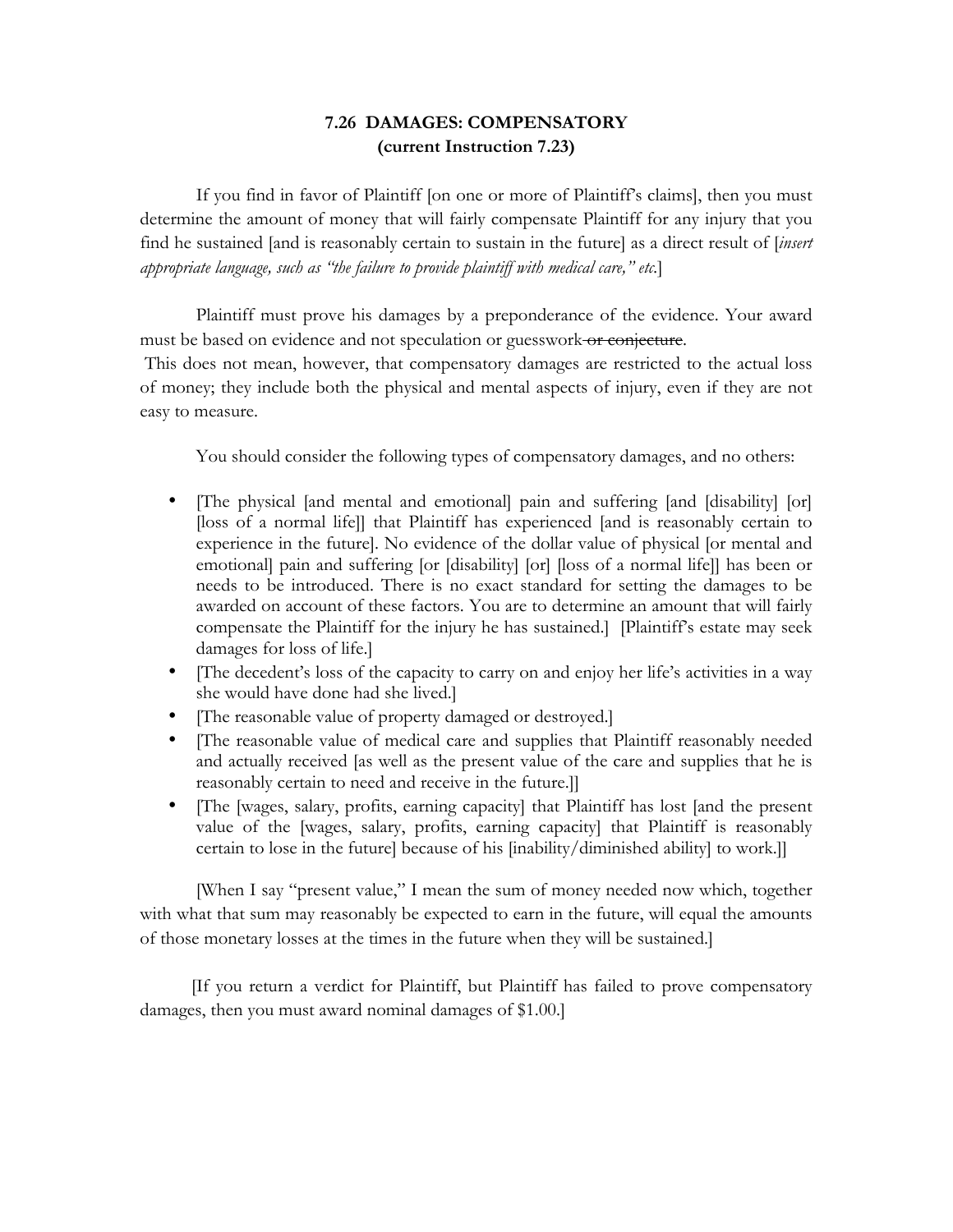#### **Committee Comment**

**a. Types of damages available:** Damages that may be recovered under 42 U.S.C. § 1983 are: actual or compensatory, nominal and punitive. *Memphis Cmty. Sch. Dist. v. Stachura*, 477 U.S. 299 (1986). Actual or compensatory damages are to "compensate person for injuries that are caused by the deprivation of constitutional rights." *Id.* at 307. Actual damages include compensation for out-of-pocket loss, other monetary losses and for impairment of reputation, personal humiliation, mental anguish and suffering. *Id.* This instruction lists the more common elements of damages in cases under 42 U.S.C. § 1983, but it is not intended to be exhaustive, so the court may need to supplement the instruction in particular cases. The court should include in the instruction given to the jury only those types of damages that are requested in the particular case.

**b**. **Wrongful death actions and "loss of life" damages:** In a wrongful death case, the award of damages will depend on whether the action is brought on behalf of the decedent's estate or on behalf of the decedent's survivor(s). In an action brought on behalf of the decedent's estate, the estate may recover damages for conscious pain and suffering experienced by the decedent prior to death, *see Bass by Lewis v. Wallenstein*, 769 F.2d 1173, 1187-89 (7th Cir. 1983), as well as for loss of life. *See, e.g., Graham v. Sauk Prairie Police Comm'n*, 915 F.2d 1085, 1105-06 (7th Cir. 1990). In an action brought on behalf of the decedent's survivors, the survivors may recover only for pecuniary injuries (including, but not limited to, monetary losses and loss of consortium or society) they suffered as a result of the death, not for emotional pain and suffering. *In re Air Crash Disaster,* 771 F.2d 338, 339 (7th Cir. 1985) (under Illinois wrongful death statute, plaintiff can recover damages only for pecuniary injury). "Loss of life" damages are not recoverable by the decedent's survivors. *See Russ v. Watts*, 414 F.3d 783 (7th Cir. 2005).

The Seventh Circuit has not provided a standard for awarding damages for loss of life. In *Sherrod v. Berry*, 827 F.2d 195, 205-07 (7th Cir. 1987), *rev'd on other grounds on reh'g en banc*, 856 F.2d 802 (7th Cir. 1988), a case involving a fatal shooting by a police officer, the court ruled that damages for loss of decedent's life could include the hedonic or pleasurable value of his life and found that economist's expert testimony on this issue, although somewhat uncertain, was not speculative. However, post-*Daubert* decisions have often excluded expert testimony on the value of life. *See Richman v. Burgeson*, No. 98 C 7350, 2008 WL 2567132, at \*3-4 (N.D. Ill. June 24, 2008) (collecting cases). The measure of loss of life damages is difficult to define. Some state courts use an approach similar to personal injury cases where damages are sought for loss of enjoyment of life's activities as a result of a permanent disability. These jurisdictions compensate the decedent for her lost "capacity to carry on and enjoy life's activities in a way she would have done had she lived." *Katsetos v. Nolan*, 368 A.2d 172, 183 (Conn. 1976). Thus, New Hampshire defines "loss of life" as "the inability to carry on and enjoy life over the probable life expectancy." *See Marcotte v. Timberlane/Hampstead Sch. Dist.*, 143 N.H. 331, 733 A.2d 394 (1999); *see also*, N.H. Civil Jury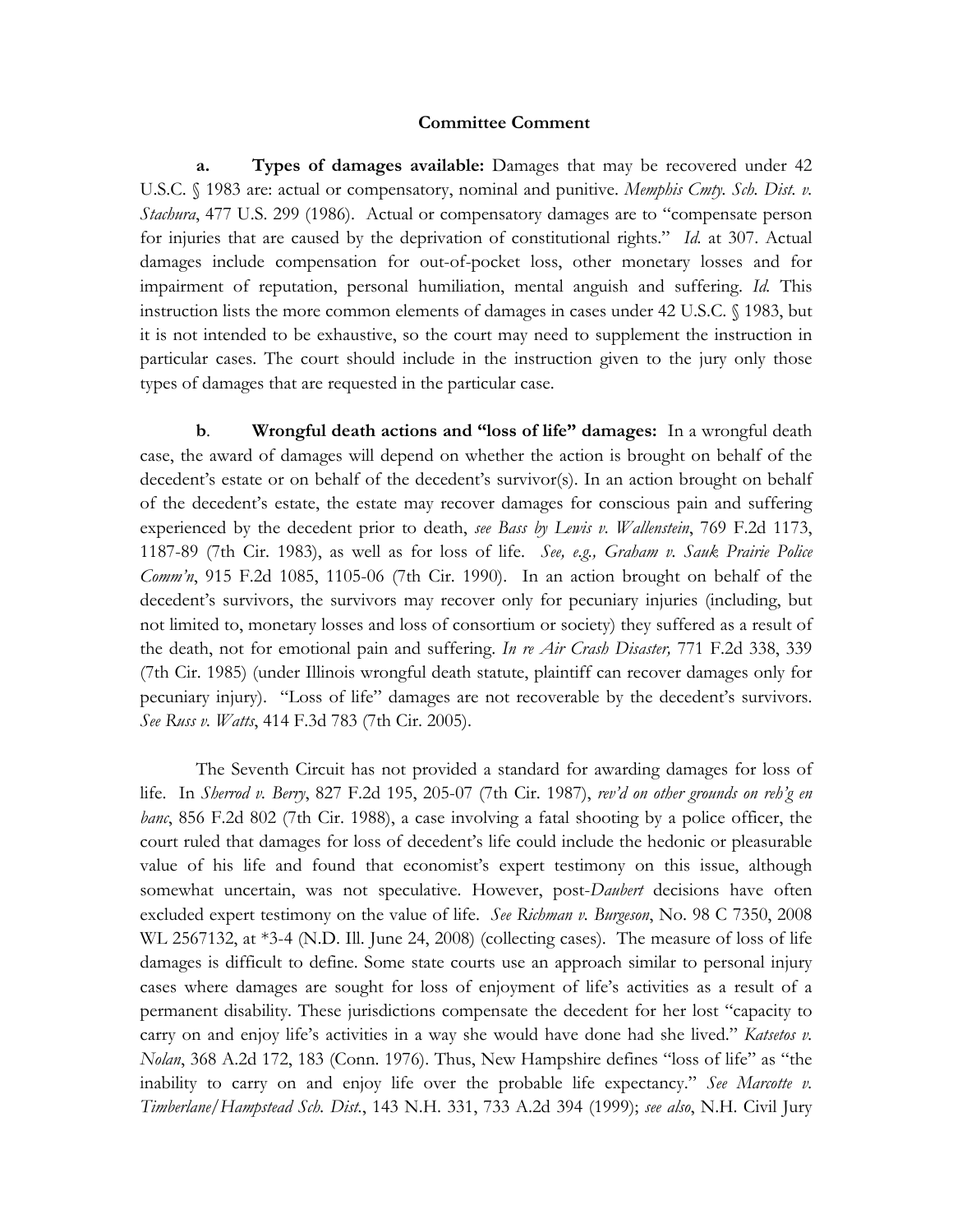Instructions §§ 16.1-16.6. *But see, Durham v. Marberry*, 356 Ark. 481, 492-93, 156 S.W. 242, 248-49 (2004) (using a subjective approach and ruling that loss of life damages should "compensate a decedent for the loss of the value that the decedent would have placed on his or her own life.").

**c. Speculation is not permissible basis to award damages:** *See Henderson v. Sheahan*, 196 F.3d 839, 849 (7th Cir. 1999) ("Damages may not be awarded on the basis of mere conjecture or speculation; a plaintiff must prove that there is a reasonable certainty that the anticipated harm or condition will actually result in order to recover monetary compensation.").

**d. Difficulty in arriving at amount does not preclude damage award.** *See Horina v. City of Granite City*, 538 F.3d 624, 638 (7th Cir. 2008).

**e. Present value.** Regarding the definition and determination of "present value," *see In re: Air Crash Disaster Near Chicago, Illinois, on May 25, 1979*, 644 F.2d 633, 642 (7th Cir. 1981), relying on Illinois law. *Americontainer Ltd. P'ship v. Rankin*, Nos. 95-2269 & 95-2375, 1996 WL 164291, at \*2 (7th Cir. 1996). *Cf*. *Jones & Laughlin Steel Corp. v. Pfeifer*, 462 U.S. 523, 537 (1983) ("The discount rate [in determining the net present value of damages consisting of a lost future stream of income] should be based on the rate of interest that would be earned on the best and safest investments.").

**f. Nominal damages.** In *Carey v. Piphus*, 435 U.S. 247, 266 (1978), the Court held that nominal damages are available for the denial of a constitutional right even absent actual injury. But the in**s**truction is not appropriate unless it is a "true no-injury case." *See Clarett v. Roberts*, 657 F.3d 664, 673 (7th Cir. 2011) ("Everyone agreed that [plaintiff] sustained injuries during the course of her confrontation with [defendant]. In this situation, a nominal-damages instruction—perhaps appropriate in a true no-injury case—would have been inappropriate here."); *Stachniak v. Hayes*, 989 F.2d 914, 923 (7th Cir. 1993) (rejecting defendants' contention that the trial judge should have given a nominal damages instruction to the jury because such an "instruction is appropriate only when the deprivation of constitutional rights did not cause actual, provable injury, which was not so in this case.")**.**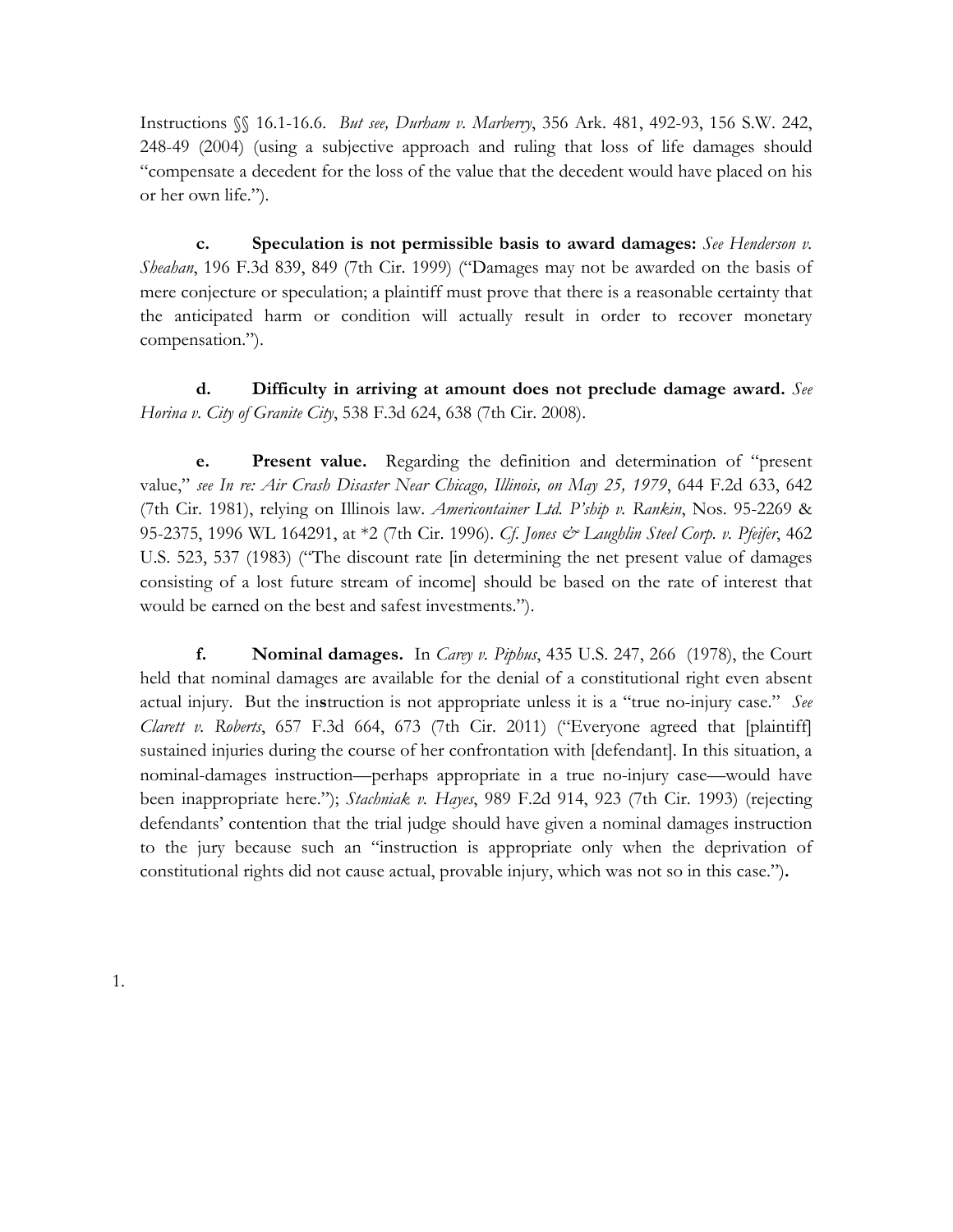## **7.27 COMPENSATORY DAMAGES IN PRISONER CASES (no current instruction)**

If you find in favor of Plaintiff, then you must determine the amount of money that will fairly compensate Plaintiff for any injury that you find he sustained [and is reasonably certain to sustain in the future] as a direct result of [*insert appropriate language, such as "the failure to provide plaintiff with medical care," etc.*]

Plaintiff must prove his damages by a preponderance of the evidence. Your award must be based on evidence and not speculation or guesswork. [This does not mean, however, that compensatory damages are restricted to the actual loss of money; they include both the physical and mental aspects of injury, even if they are not easy to measure.]

[In this case the parties dispute whether Plaintiff [suffered a physical injury] [was subjected to a sexual act]. If you find that Plaintiff has proven by a preponderance of the evidence that [he] [she] [suffered a physical injury] [was subjected to a sexual act], you may award damages for any mental or emotional injury Plaintiff suffered as well. If you find that Plaintiff [did not suffer a physical injury] (was not subjected to a sexual act], you may not award damages for mental or emotional injury, [but you may award damages for any other type of injury listed below.] [Whether or not Plaintiff proves a [physical injury] [sexual act], you may award nominal damages and punitive damages, so long as you find that Plaintiff has met the standard for obtaining those damages.]]

You should consider the following types of compensatory damages, and no others:

- [The physical [and mental and emotional] pain and suffering [and disability/loss of a normal life] that Plaintiff has experienced [and is reasonably certain to experience in the future]. No evidence of the dollar value of physical [or mental and emotional] pain and suffering [or disability/loss of a normal life] has been or needs to be introduced. There is no exact standard for setting the damages to be awarded on account of pain and suffering. You are to determine an amount that will fairly compensate the Plaintiff for the injury he has sustained.] [Plaintiff's estate may seek damages for loss of life.]
- [The decedent's loss of the capacity to carry on and enjoy her life's activities in a way she would have done had she lived.]
- [The reasonable value of property damaged or destroyed.]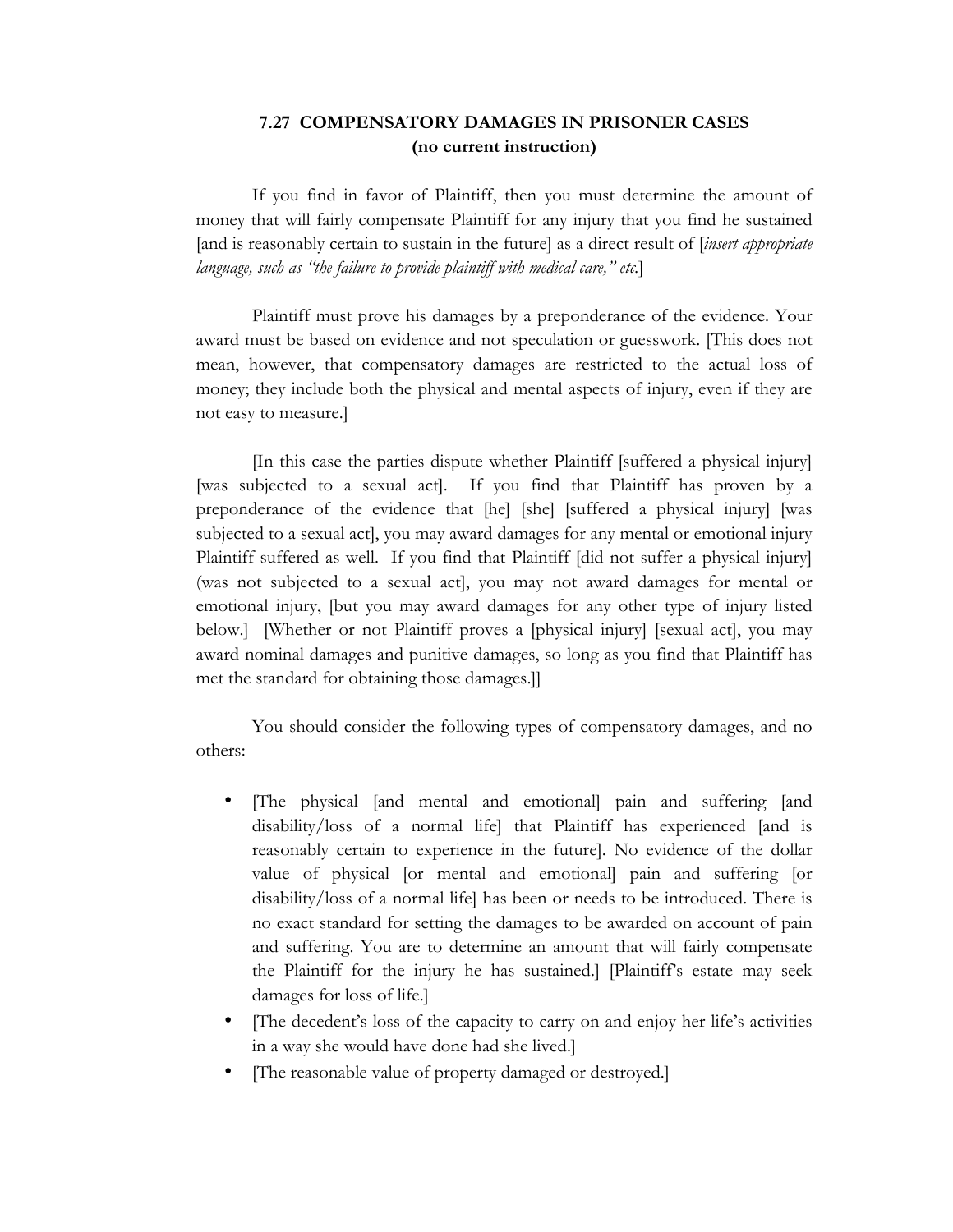- The reasonable value of medical care and supplies that Plaintiff reasonably needed and actually received [as well as the present value of the care and supplies that he is reasonably certain to need and receive in the future.]
- The [wages, salary, profits, earning capacity] that Plaintiff has lost [and the present value of the [wages, salary, profits, earning capacity] that Plaintiff is reasonably certain to lose in the future] because of his [inability/diminished ability] to work.]]

[When I say "present value," I mean the sum of money needed now which, together with what that sum may reasonably be expected to earn in the future, will equal the amounts of those monetary losses at the times in the future when they will be sustained.]

#### **Committee Comment**

**a. Authority and scope of instruction:** This instruction is based on Instruction 7.26; the only difference relates to damages for mental or emotional injury. Under 42 U.S.C. § 1997e(e), "[n]o Federal civil action may be brought by a prisoner confined in a jail, prison, or other correctional facility, for mental or emotional injury suffered while in custody without a prior showing of physical injury or in the commission of a sexual act (as defined in section 2246 of Title 18)."

In cases in which it is undisputed that the prisoner suffered a physical injury or sexual act, the instruction should be identical to Instruction 7.22. In cases in which it is undisputed that the prisoner did not suffer a physical injury or sexual act, the court should omit all the bracketed references to mental or emotional injury, but no additional instruction is necessary. In cases in which there is a factual dispute whether the plaintiff suffered a physical injury or sexual act, the court should include the bracketed third paragraph above.

**b. Definition of prisoner:** Section 1997e(e) defines a "prisoner" as "any person incarcerated or detained in any facility who is accused of, convicted of, sentenced for, or adjudicated delinquent for, violations of criminal law or the terms and conditions of parole, probation, pretrial release, or diversionary program." The limitation applies only to plaintiffs who were prisoners at the time they filed the lawsuit, even if the lawsuit relates to prison conditions. *Kerr v. Puckett*, 138 F.3d 321, 323 (7th Cir. 1998).

**c. What qualifies as a "physical injury":** The Seventh Circuit has not addressed in depth the question of what qualifies as a "physical injury" under the statute. In *Pearson v. Welborn*, 471 F.3d 732, 744 (7th Cir. 2006), the court stated that the plaintiff failed to show that lost weight and depression could qualify, at least under the facts of the case. In *Robinson v. Page*, 170 F.3d 747. 749 (7th Cir. 1999), the court left open whether the injury must "be a palpable, current injury (such as lead poisoning) or a present condition not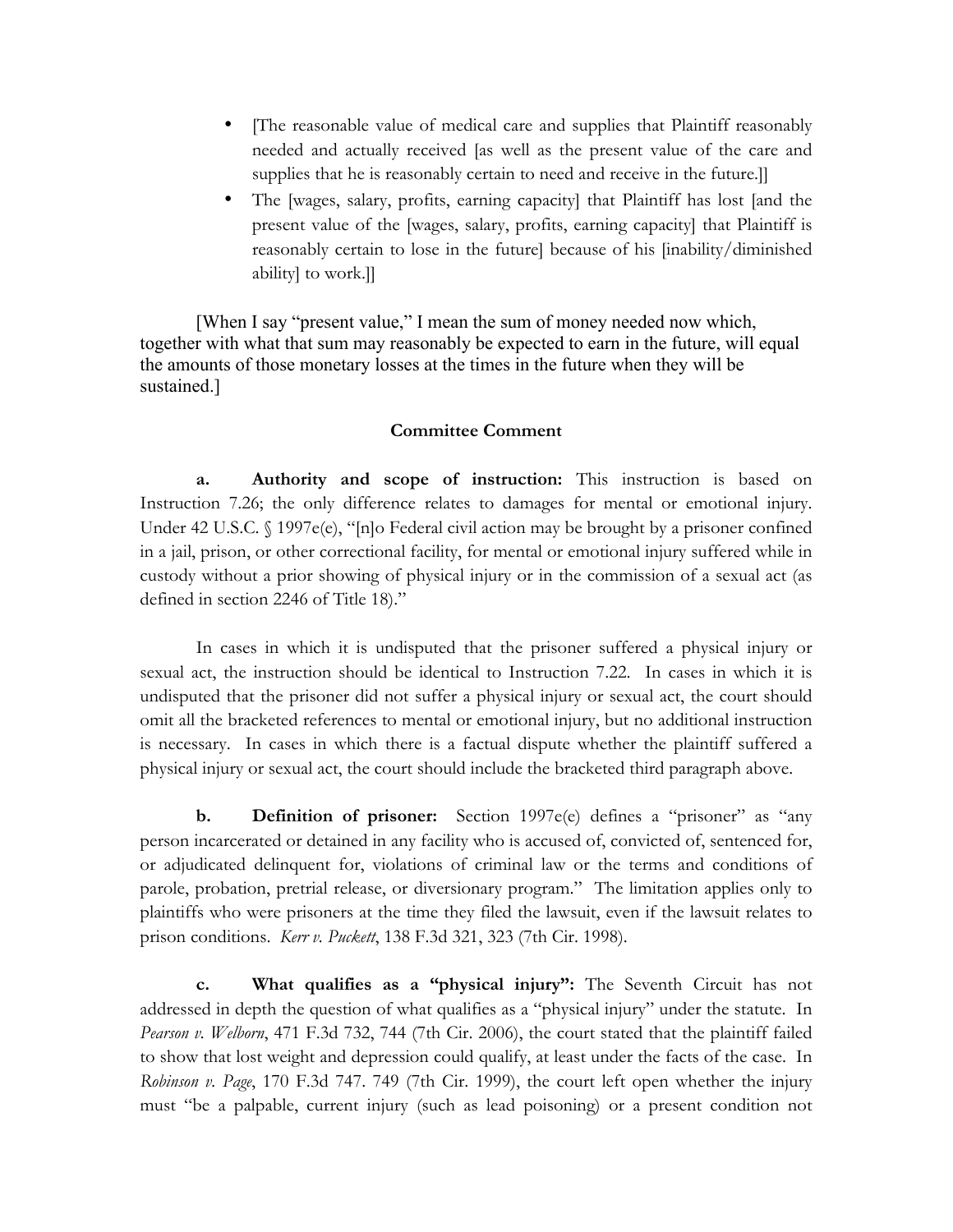injurious in itself but likely to ripen eventually into a palpable physical injury." If there is a legal dispute whether an injury is "physical" within the meaning of  $\int$  1997e(e), the court should resolve that dispute before trial.

**d. What qualifies as a "sexual act":** Section 1997e(e) uses the definition from 18 U.S.C. § 2246(2), which lists four acts that qualify:

(A) contact between the penis and the vulva or the penis and the anus, and for purposes of this subparagraph contact involving the penis occurs upon penetration, however slight;

(B) contact between the mouth and the penis, the mouth and the vulva, or the mouth and the anus;

(C) the penetration, however slight, of the anal or genital opening of another by a hand or finger or by any object, with an intent to abuse, humiliate, harass, degrade, or arouse or gratify the sexual desire of any person; or

(D) the intentional touching, not through the clothing, of the genitalia of another person who has not attained the age of 16 years with an intent to abuse, humiliate, harass, degrade, or arouse or gratify the sexual desire of any person.

If there is factual dispute between the parties regarding whether the defendant committed a sexual act, the court may wish to include the definition from § 2246(2) in the instruction.

**e. Loss of life:** See comment b to Instruction 7.26.

**f. Other damages still available:** Even if the plaintiff does not prove a physical injury, he may still recover nominal damages, punitive damages or any kind of compensatory damages other than those for mental or emotional injury. *Calhoun v. DeTella*, 319 F.3d 936, 940-41 (7th Cir. 2003). *See also Smith v. Peters*, 631 F.3d 418, 421 (7th Cir. 2011).

**g. Limitation applies to all federal claims:** The limitation applies not only to § 1983 cases, but to any case brought by a prisoner under a federal statute. *Koger v. Bryan*, 523 F.3d 789, 804 (7th Cir. 2008) (Religious Land Use and Institutionalized Persons Act); *Cassidy v. IndianaDep't of Corr.*, 199 F.3d 374, 376-77 (7th Cir. 2000) (Americans with Disabilities Act).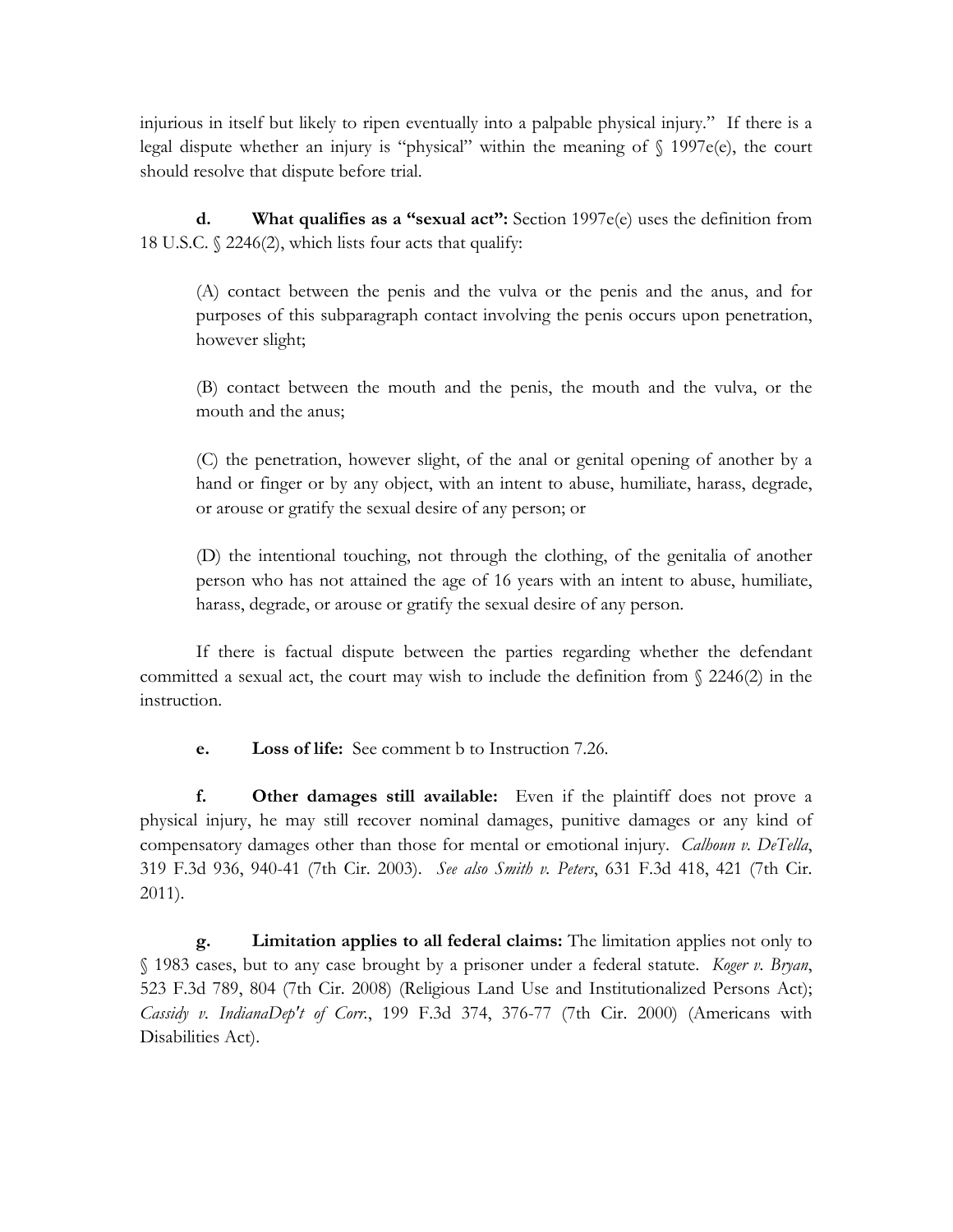# **7.28 DAMAGES: PUNITIVE (current Instruction 7.24)**

If you find for Plaintiff, you may, but are not required to, assess punitive damages against Defendant. The purposes of punitive damages are to punish a defendant for his or her conduct and to serve as an example or warning to Defendant and others not to engage in similar conduct in the future.

Plaintiff must prove by a preponderance of the evidence that punitive damages should be assessed against Defendant. You may assess punitive damages only if you find that his conduct was malicious or in reckless disregard of Plaintiff's rights. Conduct is malicious if it is accompanied by ill will or spite, or is done for the purpose of injuring Plaintiff. Conduct is in reckless disregard of Plaintiff's rights if, under the circumstances, Defendant simply did not care about Plaintiff's [safety] [or] [rights].

If you find that punitive damages are appropriate, then you must use sound reason in setting the amount of those damages. Punitive damages, if any, should be in an amount sufficient to fulfill the purposes that I have described to you, but should not reflect bias, prejudice, or sympathy toward any party. In determining the amount of any punitive damages, you should consider the following factors:

- the reprehensibility of Defendant's conduct;
- the impact of Defendant's conduct on Plaintiff;
- the relationship between Plaintiff and Defendant;
- the likelihood that Defendant would repeat the conduct if an award of punitive damages is not made;
- [Defendant's financial condition;]
- the relationship of any award of punitive damages to the amount of actual harm the Plaintiff suffered.

## **Committee Comment**

**a. Authority:** Punitive damages are recoverable under § 1983 if Plaintiff makes a showing of "evil motive or intent, or ... reckless or callous indifference to the federally protected rights of others." *Smith v. Wade,* 461 U.S. 30, 35, 56 (1983). *See also Woodward v. Corr. Med. Servs. of Illinois, Inc.,* 368 F.3d 917, 930 (7th Cir. 2004)("Punitive damages are recoverable in § 1983 actions where the defendant had a reckless or callous disregard to the federally protected rights of others."). *Calhoun v. DeTella,* 319 F.3d 936, 942 (7th Cir. 2003) (same); *Kemezy v. Peters,* 79 F.3d 33, 34 (7th Cir.1996)(punitive damages are "to punish the defendant for reprehensible conduct and to deter him and others from engaging in similar conduct.").